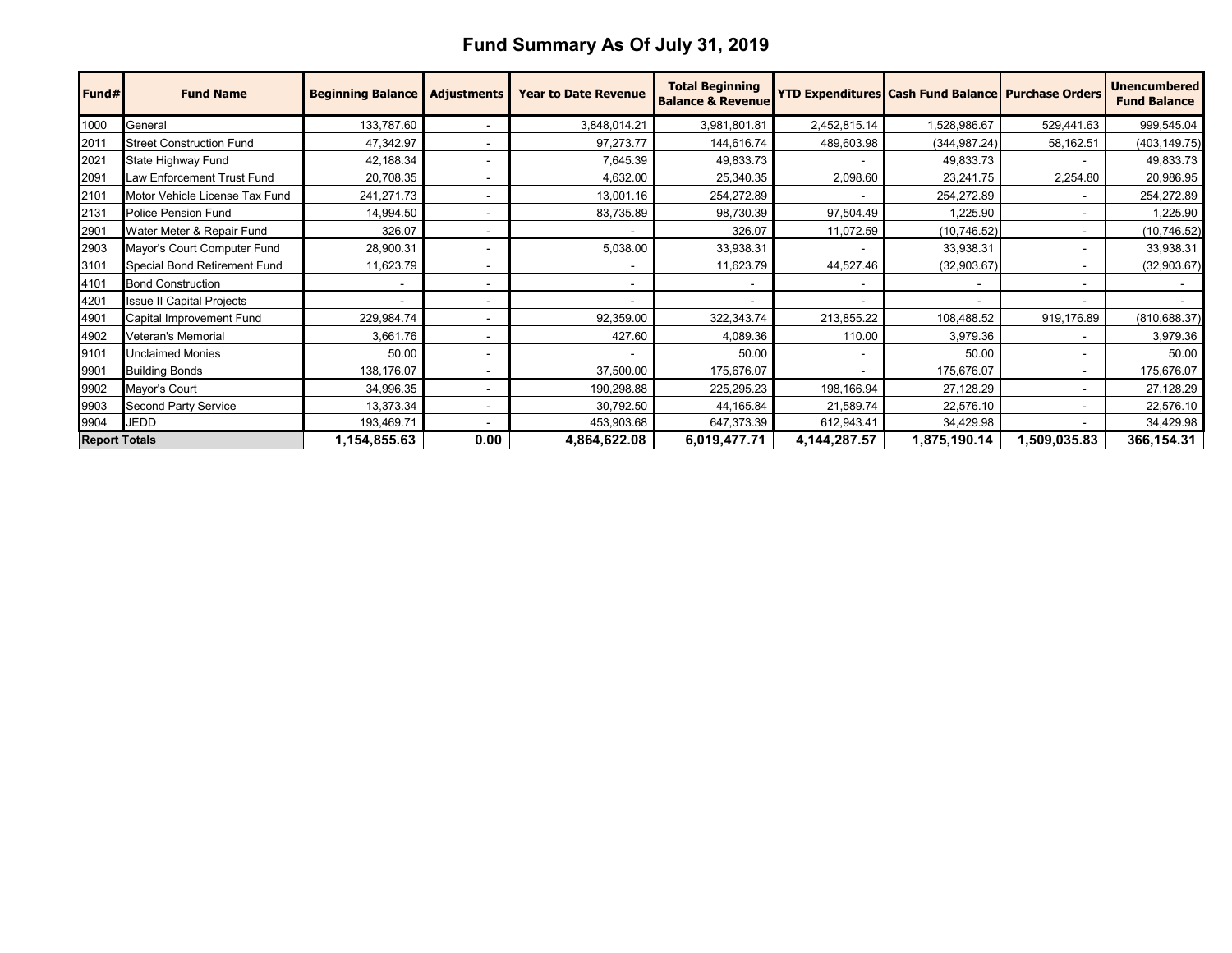| <b>ACCOUNT #</b>               | <b>ACCOUNT</b>                                                                        | 2017<br><b>Actual</b> | 2018<br><b>Actual</b>   | 2019<br><b>Budget</b>  | 2019<br>Actual    |
|--------------------------------|---------------------------------------------------------------------------------------|-----------------------|-------------------------|------------------------|-------------------|
|                                |                                                                                       |                       |                         |                        |                   |
| <b>GENERAL FUND</b>            |                                                                                       |                       |                         |                        |                   |
| 1000-130-0000<br>1000-130-0004 | Municipal Income Tax<br>Municipal Income Tax-ELECTRIC TAX                             | 0.00<br>245.93        | 0.00<br>35,008.01       | 0.00<br>10,000.00      | 0.00<br>32.754.45 |
| 1000-130-0131                  | Income Tax Withholding                                                                | 2,548,242.93          | 2,843,775.68            | 2,800,000.00           | 1,996,371.38      |
| 1000-130-0132                  | Income Tax Individual                                                                 | 285,793.29            | 257,263.23              | 300,000.00             | 201,014.87        |
| 1000-130-0133                  | Income Tax Net Profit                                                                 | 669,769.79            | 596,298.18              | 650,000.00             | 505,115.23        |
| 1000-130-0134                  | Municipal Income Tax (PENALTY)                                                        | 25.00                 | 0.00                    | 0.00                   | 0.00              |
| 1000-190-0000                  | Other - Local Taxes                                                                   | 9,754.64              | 91.08                   | 580,000.00             | 0.00              |
| 1000-211-0000                  | <b>Local Government Distribution</b>                                                  | 20,454.16             | 20,746.27               | 17,693.00              | 16,357.29         |
| 1000-212-0000<br>1000-221-0000 | Local Government Revenue Assistance<br>Inheritance Tax                                | 0.00<br>0.00          | 0.00<br>0.00            | 0.00<br>0.00           | 0.00<br>0.00      |
| 1000-222-0000                  | Cigarette Tax                                                                         | 74.25                 | 86.86                   | 0.00                   | 0.00              |
| 1000-224-0000                  | Liquor and Beer Permit Fees                                                           | 6,020.70              | 4,367.30                | 1,000.00               | 2,550.80          |
| 1000-231-0000                  | <b>Commercial Activity Tax</b>                                                        | 0.00                  | 0.00                    | 0.00                   | 0.00              |
| 1000-290-0000                  | Other - State Shared Taxes and Permits                                                | 28,569.50             | 28,810.68               | 20,000.00              | 14,245.70         |
| 1000-390-0000                  | <b>Other - Special Assessments</b>                                                    | 1,729.64              | 68,024.60               | 162,960.00             | 443,718.57        |
| 1000-411-0000                  | Federal - Restricted                                                                  | 0.00                  | 0.00                    | 0.00                   | 0.00              |
| 1000-422-0000<br>1000-429-0000 | State - Restricted<br>Other - State Receipts                                          | 0.00<br>0.00          | 4,840.00<br>0.00        | 0.00<br>0.00           | 0.00<br>0.00      |
| 1000-429-2250                  | Other - State Receipts WC                                                             | 0.00                  | 0.00                    | 0.00                   | 0.00              |
| 1000-440-0000                  | Grants or Aid                                                                         | 12,676.78             | 7,232.40                | 10,000.00              | 2,916.25          |
| 1000-440-0001                  | <b>Grants or Aid-Community Diversion</b>                                              | 0.00                  | 0.00                    | 0.00                   | 0.00              |
| 1000-490-0100                  | Intergovernmental                                                                     | 0.00                  | 0.00                    | 0.00                   | 0.00              |
| 1000-512-0016                  | Contracts for Police Prot.(False Alarms)                                              | 450.00                | 150.00                  | 600.00                 | 0.00              |
| 1000-519-0000                  | <b>Other - General Government Contracts</b>                                           | 0.00                  | 0.00                    | 0.00                   | 0.00              |
| 1000-522-0000<br>1000-522-1001 | <b>Concession Stands</b>                                                              | 0.00                  | 115.00                  | 200.00<br>600.00       | 0.00<br>190.00    |
| 1000-522-3106                  | Concession Stands (Pop Machine)<br>Concession Stands (Parker Program)                 | 463.00<br>1,298.25    | 305.50<br>999.35        | 2,200.00               | 1,103.50          |
| 1000-522-3116                  | Concession Stands (New)                                                               | 392.75                | 73.00                   | 500.00                 | 0.00              |
| 1000-522-3104                  | <b>Concession Stands - SPECIAL EVENTS</b>                                             | 0.00                  | 0.00                    | 0.00                   | 0.00              |
| 1000-523-0000                  | <b>Recreation Entry Fees</b>                                                          | 0.00                  | 0.00                    | 0.00                   | 0.00              |
| 1000-523-3106                  | Recreation Entry Fees-Parker Program                                                  | 15,851.00             | 23,981.00               | 15,000.00              | 24,815.00         |
| 1000-523-3107                  | Recreation Entry Fees-Baseball                                                        | 800.00                | 675.00                  | 2,000.00               | 0.00              |
| 1000-523-3111                  | Recreation Entry Fees-S.O.S.                                                          | 0.00                  | 0.00                    | 0.00                   | 0.00              |
| 1000-523-3112                  | Recreation Entry Fees- Beach Volleyball                                               | 0.00                  | 0.00                    | 0.00                   | 0.00              |
| 1000-523-3113<br>1000-529-0000 | Recreation Entry Fees - Travel Baseball<br>Other - Cultural and Recreational Programs | 0.00<br>0.00          | 0.00<br>0.00            | 0.00<br>0.00           | 0.00<br>0.00      |
| 1000-529-3101                  | <b>Recreational Programs- Trips</b>                                                   | 1,140.00              | 2,260.00                | 1,500.00               | 1,292.50          |
| 1000-529-3102                  | <b>Recreational Programs- Exercise</b>                                                | 0.00                  | 0.00                    | 0.00                   | 0.00              |
| 1000-529-3104                  | Recreational Programs- Special Events                                                 | 5,204.60              | 1,294.00                | 5,000.00               | 2,648.79          |
| 1000-529-3109                  | Recreational Programs- Transportation                                                 | 4,249.00              | 3,732.00                | 3,500.00               | 1,811.00          |
| 1000-529-3110                  | <b>Recreational Programs- Senior Services</b>                                         | 3,279.00              | 3,265.00                | 2,000.00               | 1,663.00          |
| 1000-542-0000                  | <b>Tap Fes</b>                                                                        | 0.00                  | 300.00                  | 0.00                   | 0.00              |
| 1000-542-6202                  | Tap Fees- Sewer                                                                       | 0.00                  | 0.00                    | 0.00                   | 0.00              |
| 1000-590-0000                  | Other - Charges for Services                                                          | 260.00                | 44.00                   | 0.00                   | 0.00              |
| 1000-590-0011<br>1000-590-0018 | Other - Charges for Dispatch<br>Other - Police Services                               | 141,016.20<br>706.61  | 181,696.00<br>11,899.00 | 185,329.92<br>1,000.00 | 0.00<br>3,980.00  |
| 1000-590-0325                  | Advertising                                                                           | 9,900.00              | 10,375.00               | 12,000.00              | 2,800.00          |
| 1000-590-0410                  | Other - Charges for Services (Bldg. Dept.                                             | 2,482.97              | 1,990.00                | 2,000.00               | 1,490.00          |
| 1000-590-0486                  | Other - Charges for Services{Finance Department}                                      | 8,240.00              | 17,075.42               | 24,000.00              | 18,463.31         |
| 1000-590-3100                  | Other - Charges for Services {Banquet Hall Rental}                                    | 5,080.00              | 39,776.00               | 50,000.00              | 25,955.00         |
| 1000-590-3103                  | Other - Community Room/TGY Rental                                                     | 5,525.00              | 2,600.00                | 5,000.00               | 1,550.00          |
| 1000-590-3114                  | Other - Baseball Field Rental                                                         | 800.00                | 150.00                  | 1,000.00               | 0.00              |
| 1000-590-4104                  | <b>Other Charges</b>                                                                  | 2,336.08              | 13,772.00               | 4,000.00               | 1,100.50          |
| 1000-590-4105<br>1000-590-5002 | Other - Charges (Structure Plan & Review)<br>Other - Attenna Lease                    | 2,052.00<br>0.00      | 2,605.18<br>0.00        | 0.00<br>0.00           | 1,947.50<br>0.00  |
| 1000-611-0000                  | <b>Court Costs</b>                                                                    | 65,028.81             | 73,996.33               | 65,000.00              | 54,489.60         |
| 1000-611-0060                  | Court Costs - Auxiliary                                                               | 4,565.00              | 5,720.00                | 5,000.00               | 4,070.00          |
| 1000-612-0000                  | <b>Court Fines</b>                                                                    | 122,875.38            | 119,624.27              | 120,000.00             | 74,483.50         |
| 1000-612-0060                  | Court Fines - Auxiliary                                                               | 0.00                  | 0.00                    | 0.00                   | 0.00              |
| 1000-619-0000                  | Other - Fines and Forfeitures                                                         | 10,500.00             | 4,530.00                | 5,000.00               | 2,380.00          |
| 1000-619-0006                  | Restitution                                                                           | 0.00                  | 677.12                  | 0.00                   | 518.00            |
| 1000-619-0017                  | Other - Fines and Forfeitures (Traffic Camera)                                        | 0.00                  | 278,267.50              | 150,000.00             | 331,879.00        |
| 1000-621-0000<br>1000-621-4101 | Permits<br>Permits (1% to State)                                                      | 7,016.24<br>189.24    | 8,711.03<br>97.86       | 7,000.00<br>200.00     | 3,581.50<br>75.79 |
| 1000-621-4102                  | Permits (3% Commercial)                                                               | 238.99                | 135.74                  | 300.00                 | 164.66            |
| 1000-621-4103                  | Permits (Comm/Industrial)                                                             | 7,057.21              | 3,493.20                | 10,000.00              | 2,779.36          |
| 1000-622-0000                  | Inspections                                                                           | 0.00                  | 1,350.00                | 0.00                   | 75.00             |
| 1000-623-0000                  | Zoning                                                                                | 6,499.20              | 3,535.00                | 3,000.00               | 1,326.00          |
| 1000-623-4103                  | Zoning - Comm/Industrial                                                              | 2,170.00              | 3,385.60                | 5,000.00               | 21,844.00         |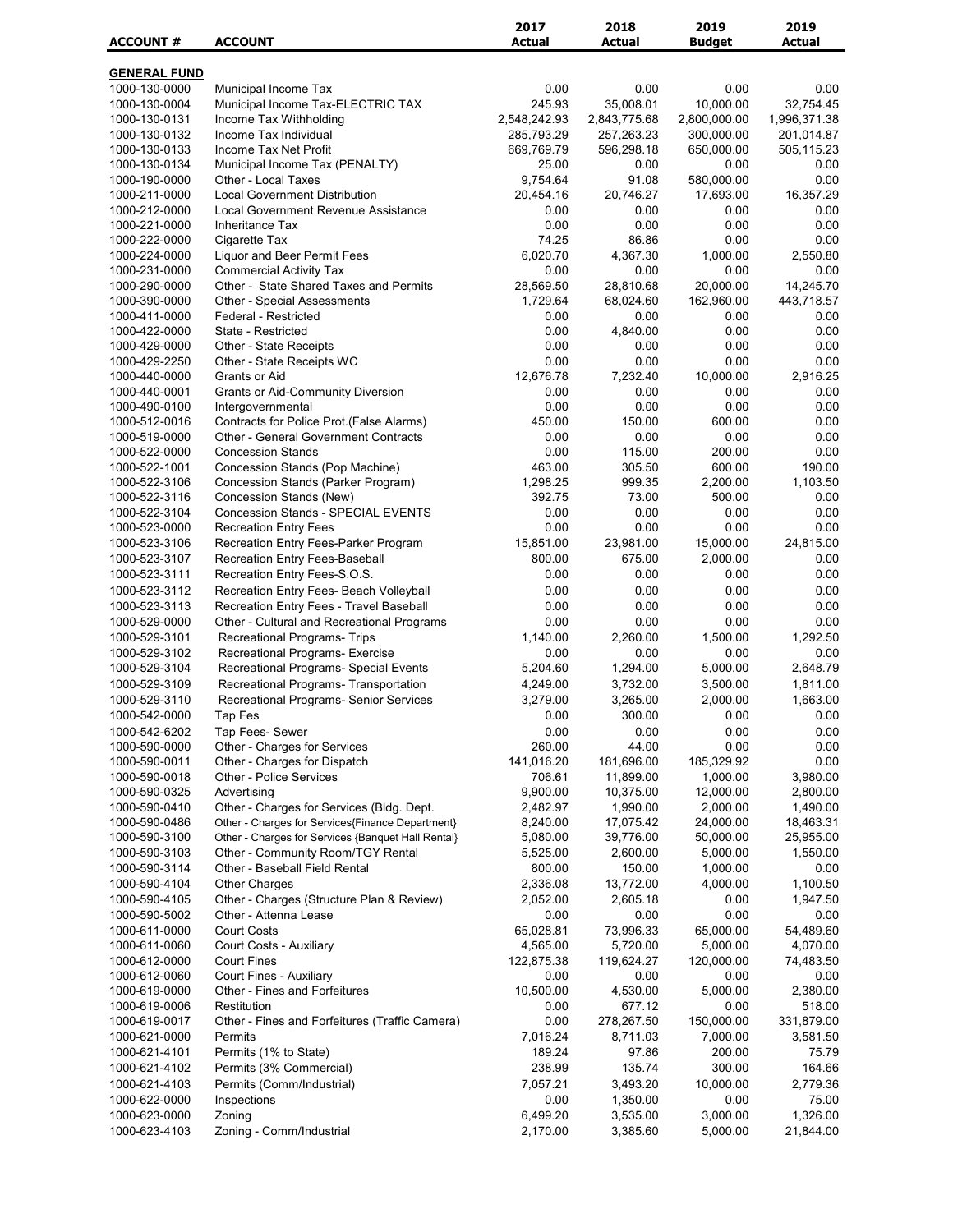| <b>ACCOUNT</b><br><b>Actual</b><br><b>Actual</b><br><b>Actual</b><br><b>ACCOUNT #</b><br><b>Budget</b><br>1000-624-0000<br><b>Street Opening</b><br>400.00<br>0.00<br>0.00<br>0.00<br>16,207.15<br><b>Cable Franchise Fees</b><br>30,227.63<br>31,955.79<br>35,000.00<br>1000-625-0000<br><b>Other - Licenses and Permits</b><br>0.00<br>0.00<br>1000-629-0000<br>0.00<br>0.00<br>1000-629-0411<br>Other Licenses and Permits (General)<br>18,215.00<br>16,860.00<br>15,000.00<br>12.975.00<br>0.00<br>0.00<br>0.00<br>0.00<br>1000-690-0000<br>Other - Fines, Licenses and Permits<br>Fire dept permits<br>200.00<br>0.00<br>0.00<br>150.00<br>1000-690-5225<br>1000-701-0000<br>Interest- Transferred to Capital<br>4,720.72<br>9,684.81<br>2,000.00<br>7,359.85<br>1000-701-0133<br>Interest (Net Profit)<br>6.93<br>0.00<br>0.00<br>0.00<br>2,000.00<br>0.00<br>1000-820-0000<br><b>Contributions and Donations</b><br>3,500.00<br>0.00<br>100.00<br>1000-820-3104<br><b>Contributions and Donations-Special Events</b><br>2,350.00<br>0.00<br>Contributions and Donations (Parker Program)<br>14.00<br>0.00<br>0.00<br>1000-820-3106<br>Contributions and Donations-baseball<br>0.00<br>0.00<br>1000-820-3107<br>0.00<br>1000-820-3111<br><b>Contributions and Donations - SOS</b><br>0.00<br>0.00<br>1000-891-0000<br>Other - Miscellaneous Operating<br>8,674.85<br>41,810.06<br>3,000.00<br>Other - Miscellaneous Recycling<br>0.00<br>0.00<br>1000-891-5001<br>0.00<br>Other - Miscellaneous Non-Operating<br>25,005.26<br>1,749.01<br>0.00<br>1000-892-0000<br>10.00<br>87.85<br>0.00<br>1000-892-0002<br>Other - Miscellaneous<br>Other - Prisoner Housing<br>0.00<br>0.00<br>0.00<br>1000-892-0003<br>185.22<br>1000-892-0005<br>Printing/Advertising Directory<br>44.46<br>Other - Vehicle Release<br>6,950.00<br>7,615.00<br>6,000.00<br>1000-892-0009<br>Other - Title Search<br>0.00<br>0.00<br>0.00<br>1000-892-0014<br>Garage Sale<br>768.00<br>1000-892-3105<br>631.00<br>0.00<br><b>Senior Services</b><br>0.00<br>0.00<br>0.00<br>1000-892-3110<br>1000-931-0000<br>Transfers - In<br>485,788.60<br>0.00<br>0.00<br>Advances - In<br>0.00<br>0.00<br>1000-941-0000<br>0.00<br>1000-961-0000<br>Sale of Fixed Assets<br>0.00<br>0.00<br>0.00<br>0.00<br>0.00<br>1000-961-0018<br>Sale of Fixed Assets{POLICE SERVICES}<br>4,607,895.42<br>4,799,782.30<br>3,848,014.21<br>TOTAL GENERAL FUND<br>5,302,582.92<br><b>S.C.M.R.</b><br>115,022.25<br>110,000.00<br>2011-225-0000<br>Gasoline Tax (State)<br>114,360.82<br>53,706.47<br>2011-430-0000<br>License Tax - County Levied<br>64,045.30<br>59,620.11<br>54,000.00<br>40,587.30<br>Grants or Aid (Non-Federal or State)<br>2011-440-0000<br>0.00<br>800.00<br>0.00<br>0.00<br>Interest- Transferred to Capital<br>0.00<br>0.00<br>0.00<br>2011-701-0000<br>0.00<br>Other - Miscellaneous Non-Operating<br>1,176.95<br>294.25<br>0.00<br>2,980.00<br>2011-892-0000<br>2011-931-0000<br>Transfers in- General Fund<br>500,000.00<br>580,000.00<br>620,000.00<br>0.00<br>Advances - In<br>0.00<br>2011-941-0000<br>0.00<br>0.00<br>0.00<br>2011-961-0000<br>Sale of Fixed Assets<br>0.00<br>0.00<br>0.00<br><b>STATE HIGHWAY</b><br>2021-225-0000<br>Gasoline Tax (State)<br>5,659.65<br>8,592.63<br>8,000.00<br>2021-430-0000<br>3,059.06<br>6,000.00<br>License Tax - County Levied<br>4,456.68<br>2021-701-0000<br>Interest<br>0.00<br>0.00<br>0.00<br>2021-941-0000<br>0.00<br>0.00<br>0.00<br>Advances - In<br><b>LEFT</b><br>2091-413-0000<br>0.00<br>0.00<br>0.00<br>Federal - Pass Through Grants<br>0.00<br>2091-422-0000<br>0.00<br>0.00<br>State - Pass Through Grants<br><b>Court Fines</b><br>1,770.00<br>520.00<br>3,000.00<br>2091-612-0000<br>Other - Fines and Forfeitures<br>140.00<br>2091-619-0000<br>1,286.37<br>1,000.00<br><b>Contributions and Donations</b><br>2091-820-0000<br>0.00<br>0.00<br>0.00<br>Transfers - In<br>0.00<br>0.00<br>0.00<br>2091-931-0000 |               |                      | 2017      | 2018     | 2019 | 2019         |
|---------------------------------------------------------------------------------------------------------------------------------------------------------------------------------------------------------------------------------------------------------------------------------------------------------------------------------------------------------------------------------------------------------------------------------------------------------------------------------------------------------------------------------------------------------------------------------------------------------------------------------------------------------------------------------------------------------------------------------------------------------------------------------------------------------------------------------------------------------------------------------------------------------------------------------------------------------------------------------------------------------------------------------------------------------------------------------------------------------------------------------------------------------------------------------------------------------------------------------------------------------------------------------------------------------------------------------------------------------------------------------------------------------------------------------------------------------------------------------------------------------------------------------------------------------------------------------------------------------------------------------------------------------------------------------------------------------------------------------------------------------------------------------------------------------------------------------------------------------------------------------------------------------------------------------------------------------------------------------------------------------------------------------------------------------------------------------------------------------------------------------------------------------------------------------------------------------------------------------------------------------------------------------------------------------------------------------------------------------------------------------------------------------------------------------------------------------------------------------------------------------------------------------------------------------------------------------------------------------------------------------------------------------------------------------------------------------------------------------------------------------------------------------------------------------------------------------------------------------------------------------------------------------------------------------------------------------------------------------------------------------------------------------------------------------------------------------------------------------------------------------------------------------------------------------------------------------------------------------------------------------------------------------------------------------------------------------------------------------------------------------------------------------------------------------------------------------------------------------------------------------------------------------------------------------------------------------------------------------------------------------------------------------------------------------------------------------------------------------------------------------------------------------------------------------------------------------------------------------------------------------------------------------------------------------------------------------------|---------------|----------------------|-----------|----------|------|--------------|
|                                                                                                                                                                                                                                                                                                                                                                                                                                                                                                                                                                                                                                                                                                                                                                                                                                                                                                                                                                                                                                                                                                                                                                                                                                                                                                                                                                                                                                                                                                                                                                                                                                                                                                                                                                                                                                                                                                                                                                                                                                                                                                                                                                                                                                                                                                                                                                                                                                                                                                                                                                                                                                                                                                                                                                                                                                                                                                                                                                                                                                                                                                                                                                                                                                                                                                                                                                                                                                                                                                                                                                                                                                                                                                                                                                                                                                                                                                                                                               |               |                      |           |          |      |              |
|                                                                                                                                                                                                                                                                                                                                                                                                                                                                                                                                                                                                                                                                                                                                                                                                                                                                                                                                                                                                                                                                                                                                                                                                                                                                                                                                                                                                                                                                                                                                                                                                                                                                                                                                                                                                                                                                                                                                                                                                                                                                                                                                                                                                                                                                                                                                                                                                                                                                                                                                                                                                                                                                                                                                                                                                                                                                                                                                                                                                                                                                                                                                                                                                                                                                                                                                                                                                                                                                                                                                                                                                                                                                                                                                                                                                                                                                                                                                                               |               |                      |           |          |      |              |
|                                                                                                                                                                                                                                                                                                                                                                                                                                                                                                                                                                                                                                                                                                                                                                                                                                                                                                                                                                                                                                                                                                                                                                                                                                                                                                                                                                                                                                                                                                                                                                                                                                                                                                                                                                                                                                                                                                                                                                                                                                                                                                                                                                                                                                                                                                                                                                                                                                                                                                                                                                                                                                                                                                                                                                                                                                                                                                                                                                                                                                                                                                                                                                                                                                                                                                                                                                                                                                                                                                                                                                                                                                                                                                                                                                                                                                                                                                                                                               |               |                      |           |          |      |              |
|                                                                                                                                                                                                                                                                                                                                                                                                                                                                                                                                                                                                                                                                                                                                                                                                                                                                                                                                                                                                                                                                                                                                                                                                                                                                                                                                                                                                                                                                                                                                                                                                                                                                                                                                                                                                                                                                                                                                                                                                                                                                                                                                                                                                                                                                                                                                                                                                                                                                                                                                                                                                                                                                                                                                                                                                                                                                                                                                                                                                                                                                                                                                                                                                                                                                                                                                                                                                                                                                                                                                                                                                                                                                                                                                                                                                                                                                                                                                                               |               |                      |           |          |      |              |
|                                                                                                                                                                                                                                                                                                                                                                                                                                                                                                                                                                                                                                                                                                                                                                                                                                                                                                                                                                                                                                                                                                                                                                                                                                                                                                                                                                                                                                                                                                                                                                                                                                                                                                                                                                                                                                                                                                                                                                                                                                                                                                                                                                                                                                                                                                                                                                                                                                                                                                                                                                                                                                                                                                                                                                                                                                                                                                                                                                                                                                                                                                                                                                                                                                                                                                                                                                                                                                                                                                                                                                                                                                                                                                                                                                                                                                                                                                                                                               |               |                      |           |          |      |              |
|                                                                                                                                                                                                                                                                                                                                                                                                                                                                                                                                                                                                                                                                                                                                                                                                                                                                                                                                                                                                                                                                                                                                                                                                                                                                                                                                                                                                                                                                                                                                                                                                                                                                                                                                                                                                                                                                                                                                                                                                                                                                                                                                                                                                                                                                                                                                                                                                                                                                                                                                                                                                                                                                                                                                                                                                                                                                                                                                                                                                                                                                                                                                                                                                                                                                                                                                                                                                                                                                                                                                                                                                                                                                                                                                                                                                                                                                                                                                                               |               |                      |           |          |      |              |
|                                                                                                                                                                                                                                                                                                                                                                                                                                                                                                                                                                                                                                                                                                                                                                                                                                                                                                                                                                                                                                                                                                                                                                                                                                                                                                                                                                                                                                                                                                                                                                                                                                                                                                                                                                                                                                                                                                                                                                                                                                                                                                                                                                                                                                                                                                                                                                                                                                                                                                                                                                                                                                                                                                                                                                                                                                                                                                                                                                                                                                                                                                                                                                                                                                                                                                                                                                                                                                                                                                                                                                                                                                                                                                                                                                                                                                                                                                                                                               |               |                      |           |          |      |              |
|                                                                                                                                                                                                                                                                                                                                                                                                                                                                                                                                                                                                                                                                                                                                                                                                                                                                                                                                                                                                                                                                                                                                                                                                                                                                                                                                                                                                                                                                                                                                                                                                                                                                                                                                                                                                                                                                                                                                                                                                                                                                                                                                                                                                                                                                                                                                                                                                                                                                                                                                                                                                                                                                                                                                                                                                                                                                                                                                                                                                                                                                                                                                                                                                                                                                                                                                                                                                                                                                                                                                                                                                                                                                                                                                                                                                                                                                                                                                                               |               |                      |           |          |      |              |
|                                                                                                                                                                                                                                                                                                                                                                                                                                                                                                                                                                                                                                                                                                                                                                                                                                                                                                                                                                                                                                                                                                                                                                                                                                                                                                                                                                                                                                                                                                                                                                                                                                                                                                                                                                                                                                                                                                                                                                                                                                                                                                                                                                                                                                                                                                                                                                                                                                                                                                                                                                                                                                                                                                                                                                                                                                                                                                                                                                                                                                                                                                                                                                                                                                                                                                                                                                                                                                                                                                                                                                                                                                                                                                                                                                                                                                                                                                                                                               |               |                      |           |          |      |              |
|                                                                                                                                                                                                                                                                                                                                                                                                                                                                                                                                                                                                                                                                                                                                                                                                                                                                                                                                                                                                                                                                                                                                                                                                                                                                                                                                                                                                                                                                                                                                                                                                                                                                                                                                                                                                                                                                                                                                                                                                                                                                                                                                                                                                                                                                                                                                                                                                                                                                                                                                                                                                                                                                                                                                                                                                                                                                                                                                                                                                                                                                                                                                                                                                                                                                                                                                                                                                                                                                                                                                                                                                                                                                                                                                                                                                                                                                                                                                                               |               |                      |           |          |      |              |
|                                                                                                                                                                                                                                                                                                                                                                                                                                                                                                                                                                                                                                                                                                                                                                                                                                                                                                                                                                                                                                                                                                                                                                                                                                                                                                                                                                                                                                                                                                                                                                                                                                                                                                                                                                                                                                                                                                                                                                                                                                                                                                                                                                                                                                                                                                                                                                                                                                                                                                                                                                                                                                                                                                                                                                                                                                                                                                                                                                                                                                                                                                                                                                                                                                                                                                                                                                                                                                                                                                                                                                                                                                                                                                                                                                                                                                                                                                                                                               |               |                      |           |          |      | 0.00         |
|                                                                                                                                                                                                                                                                                                                                                                                                                                                                                                                                                                                                                                                                                                                                                                                                                                                                                                                                                                                                                                                                                                                                                                                                                                                                                                                                                                                                                                                                                                                                                                                                                                                                                                                                                                                                                                                                                                                                                                                                                                                                                                                                                                                                                                                                                                                                                                                                                                                                                                                                                                                                                                                                                                                                                                                                                                                                                                                                                                                                                                                                                                                                                                                                                                                                                                                                                                                                                                                                                                                                                                                                                                                                                                                                                                                                                                                                                                                                                               |               |                      |           |          |      | 0.00         |
|                                                                                                                                                                                                                                                                                                                                                                                                                                                                                                                                                                                                                                                                                                                                                                                                                                                                                                                                                                                                                                                                                                                                                                                                                                                                                                                                                                                                                                                                                                                                                                                                                                                                                                                                                                                                                                                                                                                                                                                                                                                                                                                                                                                                                                                                                                                                                                                                                                                                                                                                                                                                                                                                                                                                                                                                                                                                                                                                                                                                                                                                                                                                                                                                                                                                                                                                                                                                                                                                                                                                                                                                                                                                                                                                                                                                                                                                                                                                                               |               |                      |           |          |      | 0.00         |
|                                                                                                                                                                                                                                                                                                                                                                                                                                                                                                                                                                                                                                                                                                                                                                                                                                                                                                                                                                                                                                                                                                                                                                                                                                                                                                                                                                                                                                                                                                                                                                                                                                                                                                                                                                                                                                                                                                                                                                                                                                                                                                                                                                                                                                                                                                                                                                                                                                                                                                                                                                                                                                                                                                                                                                                                                                                                                                                                                                                                                                                                                                                                                                                                                                                                                                                                                                                                                                                                                                                                                                                                                                                                                                                                                                                                                                                                                                                                                               |               |                      |           |          |      | 1,127.28     |
|                                                                                                                                                                                                                                                                                                                                                                                                                                                                                                                                                                                                                                                                                                                                                                                                                                                                                                                                                                                                                                                                                                                                                                                                                                                                                                                                                                                                                                                                                                                                                                                                                                                                                                                                                                                                                                                                                                                                                                                                                                                                                                                                                                                                                                                                                                                                                                                                                                                                                                                                                                                                                                                                                                                                                                                                                                                                                                                                                                                                                                                                                                                                                                                                                                                                                                                                                                                                                                                                                                                                                                                                                                                                                                                                                                                                                                                                                                                                                               |               |                      |           |          |      | 0.00         |
|                                                                                                                                                                                                                                                                                                                                                                                                                                                                                                                                                                                                                                                                                                                                                                                                                                                                                                                                                                                                                                                                                                                                                                                                                                                                                                                                                                                                                                                                                                                                                                                                                                                                                                                                                                                                                                                                                                                                                                                                                                                                                                                                                                                                                                                                                                                                                                                                                                                                                                                                                                                                                                                                                                                                                                                                                                                                                                                                                                                                                                                                                                                                                                                                                                                                                                                                                                                                                                                                                                                                                                                                                                                                                                                                                                                                                                                                                                                                                               |               |                      |           |          |      | 1,498.41     |
|                                                                                                                                                                                                                                                                                                                                                                                                                                                                                                                                                                                                                                                                                                                                                                                                                                                                                                                                                                                                                                                                                                                                                                                                                                                                                                                                                                                                                                                                                                                                                                                                                                                                                                                                                                                                                                                                                                                                                                                                                                                                                                                                                                                                                                                                                                                                                                                                                                                                                                                                                                                                                                                                                                                                                                                                                                                                                                                                                                                                                                                                                                                                                                                                                                                                                                                                                                                                                                                                                                                                                                                                                                                                                                                                                                                                                                                                                                                                                               |               |                      |           |          |      | 0.60         |
|                                                                                                                                                                                                                                                                                                                                                                                                                                                                                                                                                                                                                                                                                                                                                                                                                                                                                                                                                                                                                                                                                                                                                                                                                                                                                                                                                                                                                                                                                                                                                                                                                                                                                                                                                                                                                                                                                                                                                                                                                                                                                                                                                                                                                                                                                                                                                                                                                                                                                                                                                                                                                                                                                                                                                                                                                                                                                                                                                                                                                                                                                                                                                                                                                                                                                                                                                                                                                                                                                                                                                                                                                                                                                                                                                                                                                                                                                                                                                               |               |                      |           |          |      | 0.00         |
|                                                                                                                                                                                                                                                                                                                                                                                                                                                                                                                                                                                                                                                                                                                                                                                                                                                                                                                                                                                                                                                                                                                                                                                                                                                                                                                                                                                                                                                                                                                                                                                                                                                                                                                                                                                                                                                                                                                                                                                                                                                                                                                                                                                                                                                                                                                                                                                                                                                                                                                                                                                                                                                                                                                                                                                                                                                                                                                                                                                                                                                                                                                                                                                                                                                                                                                                                                                                                                                                                                                                                                                                                                                                                                                                                                                                                                                                                                                                                               |               |                      |           |          |      | 127.87       |
|                                                                                                                                                                                                                                                                                                                                                                                                                                                                                                                                                                                                                                                                                                                                                                                                                                                                                                                                                                                                                                                                                                                                                                                                                                                                                                                                                                                                                                                                                                                                                                                                                                                                                                                                                                                                                                                                                                                                                                                                                                                                                                                                                                                                                                                                                                                                                                                                                                                                                                                                                                                                                                                                                                                                                                                                                                                                                                                                                                                                                                                                                                                                                                                                                                                                                                                                                                                                                                                                                                                                                                                                                                                                                                                                                                                                                                                                                                                                                               |               |                      |           |          |      | 3,800.00     |
|                                                                                                                                                                                                                                                                                                                                                                                                                                                                                                                                                                                                                                                                                                                                                                                                                                                                                                                                                                                                                                                                                                                                                                                                                                                                                                                                                                                                                                                                                                                                                                                                                                                                                                                                                                                                                                                                                                                                                                                                                                                                                                                                                                                                                                                                                                                                                                                                                                                                                                                                                                                                                                                                                                                                                                                                                                                                                                                                                                                                                                                                                                                                                                                                                                                                                                                                                                                                                                                                                                                                                                                                                                                                                                                                                                                                                                                                                                                                                               |               |                      |           |          |      | 0.00         |
|                                                                                                                                                                                                                                                                                                                                                                                                                                                                                                                                                                                                                                                                                                                                                                                                                                                                                                                                                                                                                                                                                                                                                                                                                                                                                                                                                                                                                                                                                                                                                                                                                                                                                                                                                                                                                                                                                                                                                                                                                                                                                                                                                                                                                                                                                                                                                                                                                                                                                                                                                                                                                                                                                                                                                                                                                                                                                                                                                                                                                                                                                                                                                                                                                                                                                                                                                                                                                                                                                                                                                                                                                                                                                                                                                                                                                                                                                                                                                               |               |                      |           |          |      | 952.00       |
|                                                                                                                                                                                                                                                                                                                                                                                                                                                                                                                                                                                                                                                                                                                                                                                                                                                                                                                                                                                                                                                                                                                                                                                                                                                                                                                                                                                                                                                                                                                                                                                                                                                                                                                                                                                                                                                                                                                                                                                                                                                                                                                                                                                                                                                                                                                                                                                                                                                                                                                                                                                                                                                                                                                                                                                                                                                                                                                                                                                                                                                                                                                                                                                                                                                                                                                                                                                                                                                                                                                                                                                                                                                                                                                                                                                                                                                                                                                                                               |               |                      |           |          |      | 195.00       |
|                                                                                                                                                                                                                                                                                                                                                                                                                                                                                                                                                                                                                                                                                                                                                                                                                                                                                                                                                                                                                                                                                                                                                                                                                                                                                                                                                                                                                                                                                                                                                                                                                                                                                                                                                                                                                                                                                                                                                                                                                                                                                                                                                                                                                                                                                                                                                                                                                                                                                                                                                                                                                                                                                                                                                                                                                                                                                                                                                                                                                                                                                                                                                                                                                                                                                                                                                                                                                                                                                                                                                                                                                                                                                                                                                                                                                                                                                                                                                               |               |                      |           |          |      | 0.00         |
|                                                                                                                                                                                                                                                                                                                                                                                                                                                                                                                                                                                                                                                                                                                                                                                                                                                                                                                                                                                                                                                                                                                                                                                                                                                                                                                                                                                                                                                                                                                                                                                                                                                                                                                                                                                                                                                                                                                                                                                                                                                                                                                                                                                                                                                                                                                                                                                                                                                                                                                                                                                                                                                                                                                                                                                                                                                                                                                                                                                                                                                                                                                                                                                                                                                                                                                                                                                                                                                                                                                                                                                                                                                                                                                                                                                                                                                                                                                                                               |               |                      |           |          |      | 0.00         |
|                                                                                                                                                                                                                                                                                                                                                                                                                                                                                                                                                                                                                                                                                                                                                                                                                                                                                                                                                                                                                                                                                                                                                                                                                                                                                                                                                                                                                                                                                                                                                                                                                                                                                                                                                                                                                                                                                                                                                                                                                                                                                                                                                                                                                                                                                                                                                                                                                                                                                                                                                                                                                                                                                                                                                                                                                                                                                                                                                                                                                                                                                                                                                                                                                                                                                                                                                                                                                                                                                                                                                                                                                                                                                                                                                                                                                                                                                                                                                               |               |                      |           |          |      | 0.00         |
|                                                                                                                                                                                                                                                                                                                                                                                                                                                                                                                                                                                                                                                                                                                                                                                                                                                                                                                                                                                                                                                                                                                                                                                                                                                                                                                                                                                                                                                                                                                                                                                                                                                                                                                                                                                                                                                                                                                                                                                                                                                                                                                                                                                                                                                                                                                                                                                                                                                                                                                                                                                                                                                                                                                                                                                                                                                                                                                                                                                                                                                                                                                                                                                                                                                                                                                                                                                                                                                                                                                                                                                                                                                                                                                                                                                                                                                                                                                                                               |               |                      |           |          |      | 0.00         |
|                                                                                                                                                                                                                                                                                                                                                                                                                                                                                                                                                                                                                                                                                                                                                                                                                                                                                                                                                                                                                                                                                                                                                                                                                                                                                                                                                                                                                                                                                                                                                                                                                                                                                                                                                                                                                                                                                                                                                                                                                                                                                                                                                                                                                                                                                                                                                                                                                                                                                                                                                                                                                                                                                                                                                                                                                                                                                                                                                                                                                                                                                                                                                                                                                                                                                                                                                                                                                                                                                                                                                                                                                                                                                                                                                                                                                                                                                                                                                               |               |                      |           |          |      |              |
|                                                                                                                                                                                                                                                                                                                                                                                                                                                                                                                                                                                                                                                                                                                                                                                                                                                                                                                                                                                                                                                                                                                                                                                                                                                                                                                                                                                                                                                                                                                                                                                                                                                                                                                                                                                                                                                                                                                                                                                                                                                                                                                                                                                                                                                                                                                                                                                                                                                                                                                                                                                                                                                                                                                                                                                                                                                                                                                                                                                                                                                                                                                                                                                                                                                                                                                                                                                                                                                                                                                                                                                                                                                                                                                                                                                                                                                                                                                                                               |               |                      |           |          |      |              |
|                                                                                                                                                                                                                                                                                                                                                                                                                                                                                                                                                                                                                                                                                                                                                                                                                                                                                                                                                                                                                                                                                                                                                                                                                                                                                                                                                                                                                                                                                                                                                                                                                                                                                                                                                                                                                                                                                                                                                                                                                                                                                                                                                                                                                                                                                                                                                                                                                                                                                                                                                                                                                                                                                                                                                                                                                                                                                                                                                                                                                                                                                                                                                                                                                                                                                                                                                                                                                                                                                                                                                                                                                                                                                                                                                                                                                                                                                                                                                               |               |                      |           |          |      |              |
|                                                                                                                                                                                                                                                                                                                                                                                                                                                                                                                                                                                                                                                                                                                                                                                                                                                                                                                                                                                                                                                                                                                                                                                                                                                                                                                                                                                                                                                                                                                                                                                                                                                                                                                                                                                                                                                                                                                                                                                                                                                                                                                                                                                                                                                                                                                                                                                                                                                                                                                                                                                                                                                                                                                                                                                                                                                                                                                                                                                                                                                                                                                                                                                                                                                                                                                                                                                                                                                                                                                                                                                                                                                                                                                                                                                                                                                                                                                                                               |               |                      |           |          |      |              |
|                                                                                                                                                                                                                                                                                                                                                                                                                                                                                                                                                                                                                                                                                                                                                                                                                                                                                                                                                                                                                                                                                                                                                                                                                                                                                                                                                                                                                                                                                                                                                                                                                                                                                                                                                                                                                                                                                                                                                                                                                                                                                                                                                                                                                                                                                                                                                                                                                                                                                                                                                                                                                                                                                                                                                                                                                                                                                                                                                                                                                                                                                                                                                                                                                                                                                                                                                                                                                                                                                                                                                                                                                                                                                                                                                                                                                                                                                                                                                               |               |                      |           |          |      |              |
|                                                                                                                                                                                                                                                                                                                                                                                                                                                                                                                                                                                                                                                                                                                                                                                                                                                                                                                                                                                                                                                                                                                                                                                                                                                                                                                                                                                                                                                                                                                                                                                                                                                                                                                                                                                                                                                                                                                                                                                                                                                                                                                                                                                                                                                                                                                                                                                                                                                                                                                                                                                                                                                                                                                                                                                                                                                                                                                                                                                                                                                                                                                                                                                                                                                                                                                                                                                                                                                                                                                                                                                                                                                                                                                                                                                                                                                                                                                                                               |               |                      |           |          |      |              |
|                                                                                                                                                                                                                                                                                                                                                                                                                                                                                                                                                                                                                                                                                                                                                                                                                                                                                                                                                                                                                                                                                                                                                                                                                                                                                                                                                                                                                                                                                                                                                                                                                                                                                                                                                                                                                                                                                                                                                                                                                                                                                                                                                                                                                                                                                                                                                                                                                                                                                                                                                                                                                                                                                                                                                                                                                                                                                                                                                                                                                                                                                                                                                                                                                                                                                                                                                                                                                                                                                                                                                                                                                                                                                                                                                                                                                                                                                                                                                               |               |                      |           |          |      |              |
|                                                                                                                                                                                                                                                                                                                                                                                                                                                                                                                                                                                                                                                                                                                                                                                                                                                                                                                                                                                                                                                                                                                                                                                                                                                                                                                                                                                                                                                                                                                                                                                                                                                                                                                                                                                                                                                                                                                                                                                                                                                                                                                                                                                                                                                                                                                                                                                                                                                                                                                                                                                                                                                                                                                                                                                                                                                                                                                                                                                                                                                                                                                                                                                                                                                                                                                                                                                                                                                                                                                                                                                                                                                                                                                                                                                                                                                                                                                                                               |               |                      |           |          |      | 0.00         |
|                                                                                                                                                                                                                                                                                                                                                                                                                                                                                                                                                                                                                                                                                                                                                                                                                                                                                                                                                                                                                                                                                                                                                                                                                                                                                                                                                                                                                                                                                                                                                                                                                                                                                                                                                                                                                                                                                                                                                                                                                                                                                                                                                                                                                                                                                                                                                                                                                                                                                                                                                                                                                                                                                                                                                                                                                                                                                                                                                                                                                                                                                                                                                                                                                                                                                                                                                                                                                                                                                                                                                                                                                                                                                                                                                                                                                                                                                                                                                               |               |                      |           |          |      |              |
|                                                                                                                                                                                                                                                                                                                                                                                                                                                                                                                                                                                                                                                                                                                                                                                                                                                                                                                                                                                                                                                                                                                                                                                                                                                                                                                                                                                                                                                                                                                                                                                                                                                                                                                                                                                                                                                                                                                                                                                                                                                                                                                                                                                                                                                                                                                                                                                                                                                                                                                                                                                                                                                                                                                                                                                                                                                                                                                                                                                                                                                                                                                                                                                                                                                                                                                                                                                                                                                                                                                                                                                                                                                                                                                                                                                                                                                                                                                                                               |               |                      |           |          |      | 4,354.55     |
|                                                                                                                                                                                                                                                                                                                                                                                                                                                                                                                                                                                                                                                                                                                                                                                                                                                                                                                                                                                                                                                                                                                                                                                                                                                                                                                                                                                                                                                                                                                                                                                                                                                                                                                                                                                                                                                                                                                                                                                                                                                                                                                                                                                                                                                                                                                                                                                                                                                                                                                                                                                                                                                                                                                                                                                                                                                                                                                                                                                                                                                                                                                                                                                                                                                                                                                                                                                                                                                                                                                                                                                                                                                                                                                                                                                                                                                                                                                                                               |               |                      |           |          |      | 3,290.84     |
|                                                                                                                                                                                                                                                                                                                                                                                                                                                                                                                                                                                                                                                                                                                                                                                                                                                                                                                                                                                                                                                                                                                                                                                                                                                                                                                                                                                                                                                                                                                                                                                                                                                                                                                                                                                                                                                                                                                                                                                                                                                                                                                                                                                                                                                                                                                                                                                                                                                                                                                                                                                                                                                                                                                                                                                                                                                                                                                                                                                                                                                                                                                                                                                                                                                                                                                                                                                                                                                                                                                                                                                                                                                                                                                                                                                                                                                                                                                                                               |               |                      |           |          |      | 0.00         |
|                                                                                                                                                                                                                                                                                                                                                                                                                                                                                                                                                                                                                                                                                                                                                                                                                                                                                                                                                                                                                                                                                                                                                                                                                                                                                                                                                                                                                                                                                                                                                                                                                                                                                                                                                                                                                                                                                                                                                                                                                                                                                                                                                                                                                                                                                                                                                                                                                                                                                                                                                                                                                                                                                                                                                                                                                                                                                                                                                                                                                                                                                                                                                                                                                                                                                                                                                                                                                                                                                                                                                                                                                                                                                                                                                                                                                                                                                                                                                               |               |                      |           |          |      | 0.00         |
|                                                                                                                                                                                                                                                                                                                                                                                                                                                                                                                                                                                                                                                                                                                                                                                                                                                                                                                                                                                                                                                                                                                                                                                                                                                                                                                                                                                                                                                                                                                                                                                                                                                                                                                                                                                                                                                                                                                                                                                                                                                                                                                                                                                                                                                                                                                                                                                                                                                                                                                                                                                                                                                                                                                                                                                                                                                                                                                                                                                                                                                                                                                                                                                                                                                                                                                                                                                                                                                                                                                                                                                                                                                                                                                                                                                                                                                                                                                                                               |               |                      |           |          |      |              |
|                                                                                                                                                                                                                                                                                                                                                                                                                                                                                                                                                                                                                                                                                                                                                                                                                                                                                                                                                                                                                                                                                                                                                                                                                                                                                                                                                                                                                                                                                                                                                                                                                                                                                                                                                                                                                                                                                                                                                                                                                                                                                                                                                                                                                                                                                                                                                                                                                                                                                                                                                                                                                                                                                                                                                                                                                                                                                                                                                                                                                                                                                                                                                                                                                                                                                                                                                                                                                                                                                                                                                                                                                                                                                                                                                                                                                                                                                                                                                               |               |                      |           |          |      | 0.00         |
|                                                                                                                                                                                                                                                                                                                                                                                                                                                                                                                                                                                                                                                                                                                                                                                                                                                                                                                                                                                                                                                                                                                                                                                                                                                                                                                                                                                                                                                                                                                                                                                                                                                                                                                                                                                                                                                                                                                                                                                                                                                                                                                                                                                                                                                                                                                                                                                                                                                                                                                                                                                                                                                                                                                                                                                                                                                                                                                                                                                                                                                                                                                                                                                                                                                                                                                                                                                                                                                                                                                                                                                                                                                                                                                                                                                                                                                                                                                                                               |               |                      |           |          |      | 0.00         |
|                                                                                                                                                                                                                                                                                                                                                                                                                                                                                                                                                                                                                                                                                                                                                                                                                                                                                                                                                                                                                                                                                                                                                                                                                                                                                                                                                                                                                                                                                                                                                                                                                                                                                                                                                                                                                                                                                                                                                                                                                                                                                                                                                                                                                                                                                                                                                                                                                                                                                                                                                                                                                                                                                                                                                                                                                                                                                                                                                                                                                                                                                                                                                                                                                                                                                                                                                                                                                                                                                                                                                                                                                                                                                                                                                                                                                                                                                                                                                               |               |                      |           |          |      | 337.00       |
|                                                                                                                                                                                                                                                                                                                                                                                                                                                                                                                                                                                                                                                                                                                                                                                                                                                                                                                                                                                                                                                                                                                                                                                                                                                                                                                                                                                                                                                                                                                                                                                                                                                                                                                                                                                                                                                                                                                                                                                                                                                                                                                                                                                                                                                                                                                                                                                                                                                                                                                                                                                                                                                                                                                                                                                                                                                                                                                                                                                                                                                                                                                                                                                                                                                                                                                                                                                                                                                                                                                                                                                                                                                                                                                                                                                                                                                                                                                                                               |               |                      |           |          |      | 210.00       |
|                                                                                                                                                                                                                                                                                                                                                                                                                                                                                                                                                                                                                                                                                                                                                                                                                                                                                                                                                                                                                                                                                                                                                                                                                                                                                                                                                                                                                                                                                                                                                                                                                                                                                                                                                                                                                                                                                                                                                                                                                                                                                                                                                                                                                                                                                                                                                                                                                                                                                                                                                                                                                                                                                                                                                                                                                                                                                                                                                                                                                                                                                                                                                                                                                                                                                                                                                                                                                                                                                                                                                                                                                                                                                                                                                                                                                                                                                                                                                               |               |                      |           |          |      | 0.00         |
|                                                                                                                                                                                                                                                                                                                                                                                                                                                                                                                                                                                                                                                                                                                                                                                                                                                                                                                                                                                                                                                                                                                                                                                                                                                                                                                                                                                                                                                                                                                                                                                                                                                                                                                                                                                                                                                                                                                                                                                                                                                                                                                                                                                                                                                                                                                                                                                                                                                                                                                                                                                                                                                                                                                                                                                                                                                                                                                                                                                                                                                                                                                                                                                                                                                                                                                                                                                                                                                                                                                                                                                                                                                                                                                                                                                                                                                                                                                                                               |               |                      |           |          |      | 0.00         |
|                                                                                                                                                                                                                                                                                                                                                                                                                                                                                                                                                                                                                                                                                                                                                                                                                                                                                                                                                                                                                                                                                                                                                                                                                                                                                                                                                                                                                                                                                                                                                                                                                                                                                                                                                                                                                                                                                                                                                                                                                                                                                                                                                                                                                                                                                                                                                                                                                                                                                                                                                                                                                                                                                                                                                                                                                                                                                                                                                                                                                                                                                                                                                                                                                                                                                                                                                                                                                                                                                                                                                                                                                                                                                                                                                                                                                                                                                                                                                               | 2091-961-0000 | Sale of Fixed Assets | 18,193.10 | 3,151.00 | 0.00 | 4,085.00     |
| <b>MOTOR VEHICLE</b>                                                                                                                                                                                                                                                                                                                                                                                                                                                                                                                                                                                                                                                                                                                                                                                                                                                                                                                                                                                                                                                                                                                                                                                                                                                                                                                                                                                                                                                                                                                                                                                                                                                                                                                                                                                                                                                                                                                                                                                                                                                                                                                                                                                                                                                                                                                                                                                                                                                                                                                                                                                                                                                                                                                                                                                                                                                                                                                                                                                                                                                                                                                                                                                                                                                                                                                                                                                                                                                                                                                                                                                                                                                                                                                                                                                                                                                                                                                                          |               |                      |           |          |      |              |
| 2101-290-0000<br>Other - State Shared Taxes and Permits<br>21,825.61<br>25,114.69<br>25,000.00<br>2101-701-0000<br>0.00<br>0.00                                                                                                                                                                                                                                                                                                                                                                                                                                                                                                                                                                                                                                                                                                                                                                                                                                                                                                                                                                                                                                                                                                                                                                                                                                                                                                                                                                                                                                                                                                                                                                                                                                                                                                                                                                                                                                                                                                                                                                                                                                                                                                                                                                                                                                                                                                                                                                                                                                                                                                                                                                                                                                                                                                                                                                                                                                                                                                                                                                                                                                                                                                                                                                                                                                                                                                                                                                                                                                                                                                                                                                                                                                                                                                                                                                                                                               |               |                      |           |          |      | 13,001.16    |
| Interest- Transferred to Capital<br>0.00<br>2101-931-0000<br>Transfers - In<br>0.00<br>0.00<br>0.00                                                                                                                                                                                                                                                                                                                                                                                                                                                                                                                                                                                                                                                                                                                                                                                                                                                                                                                                                                                                                                                                                                                                                                                                                                                                                                                                                                                                                                                                                                                                                                                                                                                                                                                                                                                                                                                                                                                                                                                                                                                                                                                                                                                                                                                                                                                                                                                                                                                                                                                                                                                                                                                                                                                                                                                                                                                                                                                                                                                                                                                                                                                                                                                                                                                                                                                                                                                                                                                                                                                                                                                                                                                                                                                                                                                                                                                           |               |                      |           |          |      | 0.00<br>0.00 |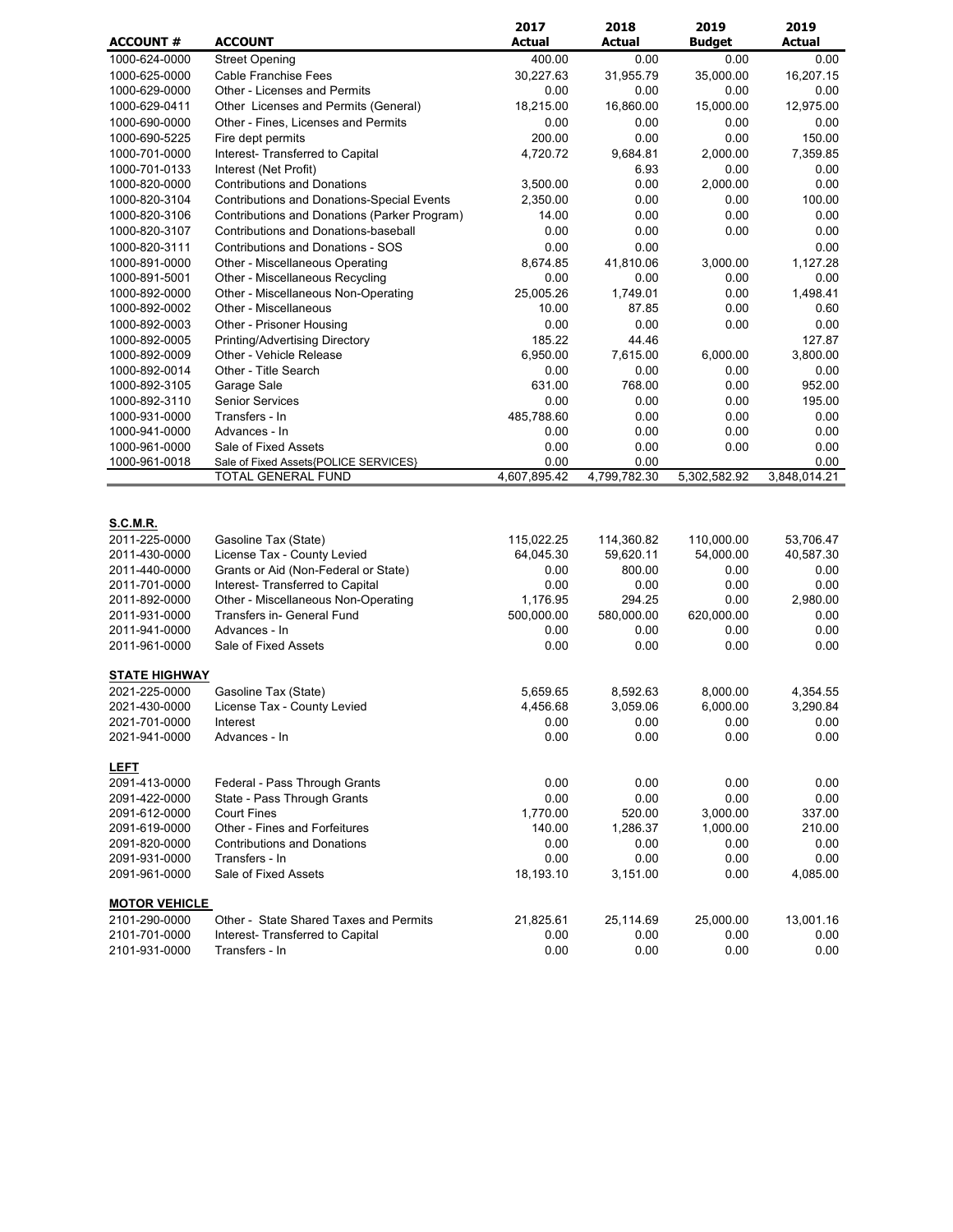| <b>ACCOUNT#</b><br><b>ACCOUNT</b><br><b>Actual</b><br><b>Actual</b><br><b>Actual</b><br><b>Budget</b><br><b>POLICE PENSION</b><br>2131-110-0000<br>General Property Tax - Real Estate<br>38,394.80<br>43,054.23<br>54,000.00<br>65,212.40<br><b>Tangible Personal Property Tax</b><br>2131-120-0000<br>0.00<br>0.00<br>0.00<br>0.00<br>2131-120-0020<br>0.00<br>0.00<br>0.00<br>0.00<br>Tangible Personal Prop Tac (CAT Tax)<br>Other - Local Taxes<br>2131-190-0000<br>3,158.23<br>3,157.46<br>0.00<br>0.00<br>Property Tax Rollbacks<br>0.00<br>0.00<br>2131-231-0000<br>0.00<br>18,523.49<br>Other - State Shared Taxes & Permit<br>0.00<br>0.00<br>0.00<br>2131-290-0000<br>0.00<br>2131-931-0000<br>Transfers - In<br>120,000.00<br>130.000.00<br>101,000.00<br>0.00<br><b>WATER METER REPAIR FUND</b><br>2901-542-0000<br>150.00<br>150.00<br>0.00<br>0.00<br><b>Tap Fees</b><br>2901-701-0000<br>Interest<br>0.00<br>0.00<br>0.00<br>0.00<br>2901-931-0000<br>Transfers - In<br>9,000.00<br>10,200.00<br>11,147.00<br>0.00<br><b>MAYOR'S COURT COMPUTER</b><br>2903-612-0000<br><b>Court Fines</b><br>5,490.00<br>5,800.00<br>6,000.00<br>5,038.00<br><b>SPECIAL BOND RETIREMENT FUND</b><br>3101-390-0000<br>Other - Special Assessments<br>0.00<br>0.00<br>0.00<br>0.00<br>0.00<br>0.00<br>0.00<br>0.00<br>Transfer In - Capital<br>0.00<br>Interest- Transferred to Capital<br>0.00<br>0.00<br>0.00<br>3101-701-0000<br>0.00<br>0.00<br>3101-892-0000<br>Other- Misc. Non-Operating<br>0.00<br>0.00<br><b>BONDS</b><br>12,654.00<br>0.00<br>0.00<br>3101-911-4905<br>9,446.40<br>Sale of Notes<br>1,710,000.00<br>3101-921-0000<br>1,640,000.00<br>1,540,000.00<br>0.00<br>100,000.00<br>0.00<br>3101-931-0000<br>Transfers - In<br>50,000.00<br>147,000.00<br><b>THIRD PARTY</b><br>0.00<br>0.00<br>0.00<br>0.00<br>4101-892-0000<br>Other - Miscellaneous Non-Operating<br>4101-892-3110<br>Other - Miscellaneous<br>0.00<br>0.00<br>0.00<br>0.00<br>4101-931-0000<br>Transfers - In<br>0.00<br>0.00<br>0.00<br>0.00<br><b>ISSUE I and II</b><br>0.00<br>0.00<br>4201-422-0000<br>State - Restricted<br>0.00<br>0.00<br>4201-422-4905<br>0.00<br>0.00<br>0.00<br>0.00<br>State - Restricted-Dunham Rd Sanitary<br>0.00<br>0.00<br>4201-931-0000<br>Advance-In<br>0.00<br>0.00<br>4201-422-0000<br><b>State-Restricted</b><br>0.00<br>0.00<br>0.00<br>0.00<br>Transfers - In<br>0.00<br>0.00<br>0.00<br>4201-931-0000<br>0.00<br>0.00<br>0.00<br>0.00<br>0.00<br>4201-941-0000<br>Advance-In<br><b>CAPITAL</b><br>4901-440-0000<br>16,687.66<br>849,200.00<br>Grants or Aid<br>0.00<br>0.00<br>0.00<br>4901-490-0000<br>Other - Intergovernmental<br>0.00<br>0.00<br>0.00<br>0.00<br>4901-490-0801<br>Fueling Facilty Rheab<br>0.00<br>0.00<br>0.00<br>TAP FEES<br>0.00<br>4901-542-0000<br>0.00<br>0.00<br>0.00<br>15,551.25<br>0.00<br>20,735.00<br>0.00<br>4901-549-4910<br><b>Barclay Sewer Fees</b><br>0.00<br>0.00<br>0.00<br>4901-612-0000<br>Court fines<br>0.00<br>Court Fines - Safety Vehicle<br>4901-612-0015<br>21,094.00<br>23,119.00<br>20,000.00<br>16,236.00<br>4901-624-0000<br>0.00<br>0.00<br>0.00<br>0.00<br>0.00<br>0.00<br>4901-629-0000<br>0.00<br>0.00<br>0.00<br>0.00<br>0.00<br>4901-701-0000<br>0.00<br>Interest<br>0.00<br>0.00<br>4901-701-0135<br>Interest<br>0.00<br>0.00<br>0.00<br>0.00<br>0.00<br>0.00<br>4901-820-0000<br><b>Contributions and Donations</b><br>4901-892-0000<br>Other - Miscellaneous Non-Operating<br>242.00<br>131,672.85<br>0.00<br>76,123.00<br>0.00<br>4901-921-0000<br>Sale of Notes<br>0.00<br>0.00<br>0.00<br>Trans (Adv) - In (Interest from other Funds)<br>460,000.00<br>620,000.00<br>0.00<br>4901-931-0000<br>147,218.99<br>4901-941-0000<br>Advances - In<br>0.00<br>0.00<br>0.00<br>0.00<br>Sale of Fixed Assets<br>0.00<br>134,941.87<br>0.00<br>4901-961-0000<br>0.00<br>4901-971-0000<br><b>Other Debt Proceeds</b><br>4,000.00<br>0.00<br>0.00<br>0.00<br>0.00<br>0.00<br>0.00<br><b>VETERAN'S MEMORIAL</b><br>4902-820-0000<br><b>Memorial Bricks</b><br>200.00<br>0.00<br>0.00<br>100.00<br>521.78<br>701.85<br>327.60<br>4902-892-0000<br>Recycling<br>500.00<br>Transfers- General<br>0.00<br>0.00<br>4902-931-0000<br>0.00<br>0.00 |  | 2017 | 2018 | 2019 | 2019 |
|----------------------------------------------------------------------------------------------------------------------------------------------------------------------------------------------------------------------------------------------------------------------------------------------------------------------------------------------------------------------------------------------------------------------------------------------------------------------------------------------------------------------------------------------------------------------------------------------------------------------------------------------------------------------------------------------------------------------------------------------------------------------------------------------------------------------------------------------------------------------------------------------------------------------------------------------------------------------------------------------------------------------------------------------------------------------------------------------------------------------------------------------------------------------------------------------------------------------------------------------------------------------------------------------------------------------------------------------------------------------------------------------------------------------------------------------------------------------------------------------------------------------------------------------------------------------------------------------------------------------------------------------------------------------------------------------------------------------------------------------------------------------------------------------------------------------------------------------------------------------------------------------------------------------------------------------------------------------------------------------------------------------------------------------------------------------------------------------------------------------------------------------------------------------------------------------------------------------------------------------------------------------------------------------------------------------------------------------------------------------------------------------------------------------------------------------------------------------------------------------------------------------------------------------------------------------------------------------------------------------------------------------------------------------------------------------------------------------------------------------------------------------------------------------------------------------------------------------------------------------------------------------------------------------------------------------------------------------------------------------------------------------------------------------------------------------------------------------------------------------------------------------------------------------------------------------------------------------------------------------------------------------------------------------------------------------------------------------------------------------------------------------------------------------------------------------------------------------------------------------------------------------------------------------------------------------------------------------------------------------------------------------------------------------------------------------------------------------------------------------------------------------------------------------------------------------------------------------------------------------------------------------------------------------------------------------------------------------------------------------------------------------------------------------------------------------------------------------------------------------------------------------------------------------------------------------------------------------------|--|------|------|------|------|
|                                                                                                                                                                                                                                                                                                                                                                                                                                                                                                                                                                                                                                                                                                                                                                                                                                                                                                                                                                                                                                                                                                                                                                                                                                                                                                                                                                                                                                                                                                                                                                                                                                                                                                                                                                                                                                                                                                                                                                                                                                                                                                                                                                                                                                                                                                                                                                                                                                                                                                                                                                                                                                                                                                                                                                                                                                                                                                                                                                                                                                                                                                                                                                                                                                                                                                                                                                                                                                                                                                                                                                                                                                                                                                                                                                                                                                                                                                                                                                                                                                                                                                                                                                                                                            |  |      |      |      |      |
|                                                                                                                                                                                                                                                                                                                                                                                                                                                                                                                                                                                                                                                                                                                                                                                                                                                                                                                                                                                                                                                                                                                                                                                                                                                                                                                                                                                                                                                                                                                                                                                                                                                                                                                                                                                                                                                                                                                                                                                                                                                                                                                                                                                                                                                                                                                                                                                                                                                                                                                                                                                                                                                                                                                                                                                                                                                                                                                                                                                                                                                                                                                                                                                                                                                                                                                                                                                                                                                                                                                                                                                                                                                                                                                                                                                                                                                                                                                                                                                                                                                                                                                                                                                                                            |  |      |      |      |      |
|                                                                                                                                                                                                                                                                                                                                                                                                                                                                                                                                                                                                                                                                                                                                                                                                                                                                                                                                                                                                                                                                                                                                                                                                                                                                                                                                                                                                                                                                                                                                                                                                                                                                                                                                                                                                                                                                                                                                                                                                                                                                                                                                                                                                                                                                                                                                                                                                                                                                                                                                                                                                                                                                                                                                                                                                                                                                                                                                                                                                                                                                                                                                                                                                                                                                                                                                                                                                                                                                                                                                                                                                                                                                                                                                                                                                                                                                                                                                                                                                                                                                                                                                                                                                                            |  |      |      |      |      |
|                                                                                                                                                                                                                                                                                                                                                                                                                                                                                                                                                                                                                                                                                                                                                                                                                                                                                                                                                                                                                                                                                                                                                                                                                                                                                                                                                                                                                                                                                                                                                                                                                                                                                                                                                                                                                                                                                                                                                                                                                                                                                                                                                                                                                                                                                                                                                                                                                                                                                                                                                                                                                                                                                                                                                                                                                                                                                                                                                                                                                                                                                                                                                                                                                                                                                                                                                                                                                                                                                                                                                                                                                                                                                                                                                                                                                                                                                                                                                                                                                                                                                                                                                                                                                            |  |      |      |      |      |
|                                                                                                                                                                                                                                                                                                                                                                                                                                                                                                                                                                                                                                                                                                                                                                                                                                                                                                                                                                                                                                                                                                                                                                                                                                                                                                                                                                                                                                                                                                                                                                                                                                                                                                                                                                                                                                                                                                                                                                                                                                                                                                                                                                                                                                                                                                                                                                                                                                                                                                                                                                                                                                                                                                                                                                                                                                                                                                                                                                                                                                                                                                                                                                                                                                                                                                                                                                                                                                                                                                                                                                                                                                                                                                                                                                                                                                                                                                                                                                                                                                                                                                                                                                                                                            |  |      |      |      |      |
|                                                                                                                                                                                                                                                                                                                                                                                                                                                                                                                                                                                                                                                                                                                                                                                                                                                                                                                                                                                                                                                                                                                                                                                                                                                                                                                                                                                                                                                                                                                                                                                                                                                                                                                                                                                                                                                                                                                                                                                                                                                                                                                                                                                                                                                                                                                                                                                                                                                                                                                                                                                                                                                                                                                                                                                                                                                                                                                                                                                                                                                                                                                                                                                                                                                                                                                                                                                                                                                                                                                                                                                                                                                                                                                                                                                                                                                                                                                                                                                                                                                                                                                                                                                                                            |  |      |      |      |      |
|                                                                                                                                                                                                                                                                                                                                                                                                                                                                                                                                                                                                                                                                                                                                                                                                                                                                                                                                                                                                                                                                                                                                                                                                                                                                                                                                                                                                                                                                                                                                                                                                                                                                                                                                                                                                                                                                                                                                                                                                                                                                                                                                                                                                                                                                                                                                                                                                                                                                                                                                                                                                                                                                                                                                                                                                                                                                                                                                                                                                                                                                                                                                                                                                                                                                                                                                                                                                                                                                                                                                                                                                                                                                                                                                                                                                                                                                                                                                                                                                                                                                                                                                                                                                                            |  |      |      |      |      |
|                                                                                                                                                                                                                                                                                                                                                                                                                                                                                                                                                                                                                                                                                                                                                                                                                                                                                                                                                                                                                                                                                                                                                                                                                                                                                                                                                                                                                                                                                                                                                                                                                                                                                                                                                                                                                                                                                                                                                                                                                                                                                                                                                                                                                                                                                                                                                                                                                                                                                                                                                                                                                                                                                                                                                                                                                                                                                                                                                                                                                                                                                                                                                                                                                                                                                                                                                                                                                                                                                                                                                                                                                                                                                                                                                                                                                                                                                                                                                                                                                                                                                                                                                                                                                            |  |      |      |      |      |
|                                                                                                                                                                                                                                                                                                                                                                                                                                                                                                                                                                                                                                                                                                                                                                                                                                                                                                                                                                                                                                                                                                                                                                                                                                                                                                                                                                                                                                                                                                                                                                                                                                                                                                                                                                                                                                                                                                                                                                                                                                                                                                                                                                                                                                                                                                                                                                                                                                                                                                                                                                                                                                                                                                                                                                                                                                                                                                                                                                                                                                                                                                                                                                                                                                                                                                                                                                                                                                                                                                                                                                                                                                                                                                                                                                                                                                                                                                                                                                                                                                                                                                                                                                                                                            |  |      |      |      |      |
|                                                                                                                                                                                                                                                                                                                                                                                                                                                                                                                                                                                                                                                                                                                                                                                                                                                                                                                                                                                                                                                                                                                                                                                                                                                                                                                                                                                                                                                                                                                                                                                                                                                                                                                                                                                                                                                                                                                                                                                                                                                                                                                                                                                                                                                                                                                                                                                                                                                                                                                                                                                                                                                                                                                                                                                                                                                                                                                                                                                                                                                                                                                                                                                                                                                                                                                                                                                                                                                                                                                                                                                                                                                                                                                                                                                                                                                                                                                                                                                                                                                                                                                                                                                                                            |  |      |      |      |      |
|                                                                                                                                                                                                                                                                                                                                                                                                                                                                                                                                                                                                                                                                                                                                                                                                                                                                                                                                                                                                                                                                                                                                                                                                                                                                                                                                                                                                                                                                                                                                                                                                                                                                                                                                                                                                                                                                                                                                                                                                                                                                                                                                                                                                                                                                                                                                                                                                                                                                                                                                                                                                                                                                                                                                                                                                                                                                                                                                                                                                                                                                                                                                                                                                                                                                                                                                                                                                                                                                                                                                                                                                                                                                                                                                                                                                                                                                                                                                                                                                                                                                                                                                                                                                                            |  |      |      |      |      |
|                                                                                                                                                                                                                                                                                                                                                                                                                                                                                                                                                                                                                                                                                                                                                                                                                                                                                                                                                                                                                                                                                                                                                                                                                                                                                                                                                                                                                                                                                                                                                                                                                                                                                                                                                                                                                                                                                                                                                                                                                                                                                                                                                                                                                                                                                                                                                                                                                                                                                                                                                                                                                                                                                                                                                                                                                                                                                                                                                                                                                                                                                                                                                                                                                                                                                                                                                                                                                                                                                                                                                                                                                                                                                                                                                                                                                                                                                                                                                                                                                                                                                                                                                                                                                            |  |      |      |      |      |
|                                                                                                                                                                                                                                                                                                                                                                                                                                                                                                                                                                                                                                                                                                                                                                                                                                                                                                                                                                                                                                                                                                                                                                                                                                                                                                                                                                                                                                                                                                                                                                                                                                                                                                                                                                                                                                                                                                                                                                                                                                                                                                                                                                                                                                                                                                                                                                                                                                                                                                                                                                                                                                                                                                                                                                                                                                                                                                                                                                                                                                                                                                                                                                                                                                                                                                                                                                                                                                                                                                                                                                                                                                                                                                                                                                                                                                                                                                                                                                                                                                                                                                                                                                                                                            |  |      |      |      |      |
|                                                                                                                                                                                                                                                                                                                                                                                                                                                                                                                                                                                                                                                                                                                                                                                                                                                                                                                                                                                                                                                                                                                                                                                                                                                                                                                                                                                                                                                                                                                                                                                                                                                                                                                                                                                                                                                                                                                                                                                                                                                                                                                                                                                                                                                                                                                                                                                                                                                                                                                                                                                                                                                                                                                                                                                                                                                                                                                                                                                                                                                                                                                                                                                                                                                                                                                                                                                                                                                                                                                                                                                                                                                                                                                                                                                                                                                                                                                                                                                                                                                                                                                                                                                                                            |  |      |      |      |      |
|                                                                                                                                                                                                                                                                                                                                                                                                                                                                                                                                                                                                                                                                                                                                                                                                                                                                                                                                                                                                                                                                                                                                                                                                                                                                                                                                                                                                                                                                                                                                                                                                                                                                                                                                                                                                                                                                                                                                                                                                                                                                                                                                                                                                                                                                                                                                                                                                                                                                                                                                                                                                                                                                                                                                                                                                                                                                                                                                                                                                                                                                                                                                                                                                                                                                                                                                                                                                                                                                                                                                                                                                                                                                                                                                                                                                                                                                                                                                                                                                                                                                                                                                                                                                                            |  |      |      |      |      |
|                                                                                                                                                                                                                                                                                                                                                                                                                                                                                                                                                                                                                                                                                                                                                                                                                                                                                                                                                                                                                                                                                                                                                                                                                                                                                                                                                                                                                                                                                                                                                                                                                                                                                                                                                                                                                                                                                                                                                                                                                                                                                                                                                                                                                                                                                                                                                                                                                                                                                                                                                                                                                                                                                                                                                                                                                                                                                                                                                                                                                                                                                                                                                                                                                                                                                                                                                                                                                                                                                                                                                                                                                                                                                                                                                                                                                                                                                                                                                                                                                                                                                                                                                                                                                            |  |      |      |      |      |
|                                                                                                                                                                                                                                                                                                                                                                                                                                                                                                                                                                                                                                                                                                                                                                                                                                                                                                                                                                                                                                                                                                                                                                                                                                                                                                                                                                                                                                                                                                                                                                                                                                                                                                                                                                                                                                                                                                                                                                                                                                                                                                                                                                                                                                                                                                                                                                                                                                                                                                                                                                                                                                                                                                                                                                                                                                                                                                                                                                                                                                                                                                                                                                                                                                                                                                                                                                                                                                                                                                                                                                                                                                                                                                                                                                                                                                                                                                                                                                                                                                                                                                                                                                                                                            |  |      |      |      |      |
|                                                                                                                                                                                                                                                                                                                                                                                                                                                                                                                                                                                                                                                                                                                                                                                                                                                                                                                                                                                                                                                                                                                                                                                                                                                                                                                                                                                                                                                                                                                                                                                                                                                                                                                                                                                                                                                                                                                                                                                                                                                                                                                                                                                                                                                                                                                                                                                                                                                                                                                                                                                                                                                                                                                                                                                                                                                                                                                                                                                                                                                                                                                                                                                                                                                                                                                                                                                                                                                                                                                                                                                                                                                                                                                                                                                                                                                                                                                                                                                                                                                                                                                                                                                                                            |  |      |      |      |      |
|                                                                                                                                                                                                                                                                                                                                                                                                                                                                                                                                                                                                                                                                                                                                                                                                                                                                                                                                                                                                                                                                                                                                                                                                                                                                                                                                                                                                                                                                                                                                                                                                                                                                                                                                                                                                                                                                                                                                                                                                                                                                                                                                                                                                                                                                                                                                                                                                                                                                                                                                                                                                                                                                                                                                                                                                                                                                                                                                                                                                                                                                                                                                                                                                                                                                                                                                                                                                                                                                                                                                                                                                                                                                                                                                                                                                                                                                                                                                                                                                                                                                                                                                                                                                                            |  |      |      |      |      |
|                                                                                                                                                                                                                                                                                                                                                                                                                                                                                                                                                                                                                                                                                                                                                                                                                                                                                                                                                                                                                                                                                                                                                                                                                                                                                                                                                                                                                                                                                                                                                                                                                                                                                                                                                                                                                                                                                                                                                                                                                                                                                                                                                                                                                                                                                                                                                                                                                                                                                                                                                                                                                                                                                                                                                                                                                                                                                                                                                                                                                                                                                                                                                                                                                                                                                                                                                                                                                                                                                                                                                                                                                                                                                                                                                                                                                                                                                                                                                                                                                                                                                                                                                                                                                            |  |      |      |      |      |
|                                                                                                                                                                                                                                                                                                                                                                                                                                                                                                                                                                                                                                                                                                                                                                                                                                                                                                                                                                                                                                                                                                                                                                                                                                                                                                                                                                                                                                                                                                                                                                                                                                                                                                                                                                                                                                                                                                                                                                                                                                                                                                                                                                                                                                                                                                                                                                                                                                                                                                                                                                                                                                                                                                                                                                                                                                                                                                                                                                                                                                                                                                                                                                                                                                                                                                                                                                                                                                                                                                                                                                                                                                                                                                                                                                                                                                                                                                                                                                                                                                                                                                                                                                                                                            |  |      |      |      |      |
|                                                                                                                                                                                                                                                                                                                                                                                                                                                                                                                                                                                                                                                                                                                                                                                                                                                                                                                                                                                                                                                                                                                                                                                                                                                                                                                                                                                                                                                                                                                                                                                                                                                                                                                                                                                                                                                                                                                                                                                                                                                                                                                                                                                                                                                                                                                                                                                                                                                                                                                                                                                                                                                                                                                                                                                                                                                                                                                                                                                                                                                                                                                                                                                                                                                                                                                                                                                                                                                                                                                                                                                                                                                                                                                                                                                                                                                                                                                                                                                                                                                                                                                                                                                                                            |  |      |      |      |      |
|                                                                                                                                                                                                                                                                                                                                                                                                                                                                                                                                                                                                                                                                                                                                                                                                                                                                                                                                                                                                                                                                                                                                                                                                                                                                                                                                                                                                                                                                                                                                                                                                                                                                                                                                                                                                                                                                                                                                                                                                                                                                                                                                                                                                                                                                                                                                                                                                                                                                                                                                                                                                                                                                                                                                                                                                                                                                                                                                                                                                                                                                                                                                                                                                                                                                                                                                                                                                                                                                                                                                                                                                                                                                                                                                                                                                                                                                                                                                                                                                                                                                                                                                                                                                                            |  |      |      |      |      |
|                                                                                                                                                                                                                                                                                                                                                                                                                                                                                                                                                                                                                                                                                                                                                                                                                                                                                                                                                                                                                                                                                                                                                                                                                                                                                                                                                                                                                                                                                                                                                                                                                                                                                                                                                                                                                                                                                                                                                                                                                                                                                                                                                                                                                                                                                                                                                                                                                                                                                                                                                                                                                                                                                                                                                                                                                                                                                                                                                                                                                                                                                                                                                                                                                                                                                                                                                                                                                                                                                                                                                                                                                                                                                                                                                                                                                                                                                                                                                                                                                                                                                                                                                                                                                            |  |      |      |      |      |
|                                                                                                                                                                                                                                                                                                                                                                                                                                                                                                                                                                                                                                                                                                                                                                                                                                                                                                                                                                                                                                                                                                                                                                                                                                                                                                                                                                                                                                                                                                                                                                                                                                                                                                                                                                                                                                                                                                                                                                                                                                                                                                                                                                                                                                                                                                                                                                                                                                                                                                                                                                                                                                                                                                                                                                                                                                                                                                                                                                                                                                                                                                                                                                                                                                                                                                                                                                                                                                                                                                                                                                                                                                                                                                                                                                                                                                                                                                                                                                                                                                                                                                                                                                                                                            |  |      |      |      |      |
|                                                                                                                                                                                                                                                                                                                                                                                                                                                                                                                                                                                                                                                                                                                                                                                                                                                                                                                                                                                                                                                                                                                                                                                                                                                                                                                                                                                                                                                                                                                                                                                                                                                                                                                                                                                                                                                                                                                                                                                                                                                                                                                                                                                                                                                                                                                                                                                                                                                                                                                                                                                                                                                                                                                                                                                                                                                                                                                                                                                                                                                                                                                                                                                                                                                                                                                                                                                                                                                                                                                                                                                                                                                                                                                                                                                                                                                                                                                                                                                                                                                                                                                                                                                                                            |  |      |      |      |      |
|                                                                                                                                                                                                                                                                                                                                                                                                                                                                                                                                                                                                                                                                                                                                                                                                                                                                                                                                                                                                                                                                                                                                                                                                                                                                                                                                                                                                                                                                                                                                                                                                                                                                                                                                                                                                                                                                                                                                                                                                                                                                                                                                                                                                                                                                                                                                                                                                                                                                                                                                                                                                                                                                                                                                                                                                                                                                                                                                                                                                                                                                                                                                                                                                                                                                                                                                                                                                                                                                                                                                                                                                                                                                                                                                                                                                                                                                                                                                                                                                                                                                                                                                                                                                                            |  |      |      |      |      |
|                                                                                                                                                                                                                                                                                                                                                                                                                                                                                                                                                                                                                                                                                                                                                                                                                                                                                                                                                                                                                                                                                                                                                                                                                                                                                                                                                                                                                                                                                                                                                                                                                                                                                                                                                                                                                                                                                                                                                                                                                                                                                                                                                                                                                                                                                                                                                                                                                                                                                                                                                                                                                                                                                                                                                                                                                                                                                                                                                                                                                                                                                                                                                                                                                                                                                                                                                                                                                                                                                                                                                                                                                                                                                                                                                                                                                                                                                                                                                                                                                                                                                                                                                                                                                            |  |      |      |      |      |
|                                                                                                                                                                                                                                                                                                                                                                                                                                                                                                                                                                                                                                                                                                                                                                                                                                                                                                                                                                                                                                                                                                                                                                                                                                                                                                                                                                                                                                                                                                                                                                                                                                                                                                                                                                                                                                                                                                                                                                                                                                                                                                                                                                                                                                                                                                                                                                                                                                                                                                                                                                                                                                                                                                                                                                                                                                                                                                                                                                                                                                                                                                                                                                                                                                                                                                                                                                                                                                                                                                                                                                                                                                                                                                                                                                                                                                                                                                                                                                                                                                                                                                                                                                                                                            |  |      |      |      |      |
|                                                                                                                                                                                                                                                                                                                                                                                                                                                                                                                                                                                                                                                                                                                                                                                                                                                                                                                                                                                                                                                                                                                                                                                                                                                                                                                                                                                                                                                                                                                                                                                                                                                                                                                                                                                                                                                                                                                                                                                                                                                                                                                                                                                                                                                                                                                                                                                                                                                                                                                                                                                                                                                                                                                                                                                                                                                                                                                                                                                                                                                                                                                                                                                                                                                                                                                                                                                                                                                                                                                                                                                                                                                                                                                                                                                                                                                                                                                                                                                                                                                                                                                                                                                                                            |  |      |      |      |      |
|                                                                                                                                                                                                                                                                                                                                                                                                                                                                                                                                                                                                                                                                                                                                                                                                                                                                                                                                                                                                                                                                                                                                                                                                                                                                                                                                                                                                                                                                                                                                                                                                                                                                                                                                                                                                                                                                                                                                                                                                                                                                                                                                                                                                                                                                                                                                                                                                                                                                                                                                                                                                                                                                                                                                                                                                                                                                                                                                                                                                                                                                                                                                                                                                                                                                                                                                                                                                                                                                                                                                                                                                                                                                                                                                                                                                                                                                                                                                                                                                                                                                                                                                                                                                                            |  |      |      |      |      |
|                                                                                                                                                                                                                                                                                                                                                                                                                                                                                                                                                                                                                                                                                                                                                                                                                                                                                                                                                                                                                                                                                                                                                                                                                                                                                                                                                                                                                                                                                                                                                                                                                                                                                                                                                                                                                                                                                                                                                                                                                                                                                                                                                                                                                                                                                                                                                                                                                                                                                                                                                                                                                                                                                                                                                                                                                                                                                                                                                                                                                                                                                                                                                                                                                                                                                                                                                                                                                                                                                                                                                                                                                                                                                                                                                                                                                                                                                                                                                                                                                                                                                                                                                                                                                            |  |      |      |      |      |
|                                                                                                                                                                                                                                                                                                                                                                                                                                                                                                                                                                                                                                                                                                                                                                                                                                                                                                                                                                                                                                                                                                                                                                                                                                                                                                                                                                                                                                                                                                                                                                                                                                                                                                                                                                                                                                                                                                                                                                                                                                                                                                                                                                                                                                                                                                                                                                                                                                                                                                                                                                                                                                                                                                                                                                                                                                                                                                                                                                                                                                                                                                                                                                                                                                                                                                                                                                                                                                                                                                                                                                                                                                                                                                                                                                                                                                                                                                                                                                                                                                                                                                                                                                                                                            |  |      |      |      |      |
|                                                                                                                                                                                                                                                                                                                                                                                                                                                                                                                                                                                                                                                                                                                                                                                                                                                                                                                                                                                                                                                                                                                                                                                                                                                                                                                                                                                                                                                                                                                                                                                                                                                                                                                                                                                                                                                                                                                                                                                                                                                                                                                                                                                                                                                                                                                                                                                                                                                                                                                                                                                                                                                                                                                                                                                                                                                                                                                                                                                                                                                                                                                                                                                                                                                                                                                                                                                                                                                                                                                                                                                                                                                                                                                                                                                                                                                                                                                                                                                                                                                                                                                                                                                                                            |  |      |      |      |      |
|                                                                                                                                                                                                                                                                                                                                                                                                                                                                                                                                                                                                                                                                                                                                                                                                                                                                                                                                                                                                                                                                                                                                                                                                                                                                                                                                                                                                                                                                                                                                                                                                                                                                                                                                                                                                                                                                                                                                                                                                                                                                                                                                                                                                                                                                                                                                                                                                                                                                                                                                                                                                                                                                                                                                                                                                                                                                                                                                                                                                                                                                                                                                                                                                                                                                                                                                                                                                                                                                                                                                                                                                                                                                                                                                                                                                                                                                                                                                                                                                                                                                                                                                                                                                                            |  |      |      |      |      |
|                                                                                                                                                                                                                                                                                                                                                                                                                                                                                                                                                                                                                                                                                                                                                                                                                                                                                                                                                                                                                                                                                                                                                                                                                                                                                                                                                                                                                                                                                                                                                                                                                                                                                                                                                                                                                                                                                                                                                                                                                                                                                                                                                                                                                                                                                                                                                                                                                                                                                                                                                                                                                                                                                                                                                                                                                                                                                                                                                                                                                                                                                                                                                                                                                                                                                                                                                                                                                                                                                                                                                                                                                                                                                                                                                                                                                                                                                                                                                                                                                                                                                                                                                                                                                            |  |      |      |      |      |
|                                                                                                                                                                                                                                                                                                                                                                                                                                                                                                                                                                                                                                                                                                                                                                                                                                                                                                                                                                                                                                                                                                                                                                                                                                                                                                                                                                                                                                                                                                                                                                                                                                                                                                                                                                                                                                                                                                                                                                                                                                                                                                                                                                                                                                                                                                                                                                                                                                                                                                                                                                                                                                                                                                                                                                                                                                                                                                                                                                                                                                                                                                                                                                                                                                                                                                                                                                                                                                                                                                                                                                                                                                                                                                                                                                                                                                                                                                                                                                                                                                                                                                                                                                                                                            |  |      |      |      |      |
|                                                                                                                                                                                                                                                                                                                                                                                                                                                                                                                                                                                                                                                                                                                                                                                                                                                                                                                                                                                                                                                                                                                                                                                                                                                                                                                                                                                                                                                                                                                                                                                                                                                                                                                                                                                                                                                                                                                                                                                                                                                                                                                                                                                                                                                                                                                                                                                                                                                                                                                                                                                                                                                                                                                                                                                                                                                                                                                                                                                                                                                                                                                                                                                                                                                                                                                                                                                                                                                                                                                                                                                                                                                                                                                                                                                                                                                                                                                                                                                                                                                                                                                                                                                                                            |  |      |      |      |      |
|                                                                                                                                                                                                                                                                                                                                                                                                                                                                                                                                                                                                                                                                                                                                                                                                                                                                                                                                                                                                                                                                                                                                                                                                                                                                                                                                                                                                                                                                                                                                                                                                                                                                                                                                                                                                                                                                                                                                                                                                                                                                                                                                                                                                                                                                                                                                                                                                                                                                                                                                                                                                                                                                                                                                                                                                                                                                                                                                                                                                                                                                                                                                                                                                                                                                                                                                                                                                                                                                                                                                                                                                                                                                                                                                                                                                                                                                                                                                                                                                                                                                                                                                                                                                                            |  |      |      |      |      |
|                                                                                                                                                                                                                                                                                                                                                                                                                                                                                                                                                                                                                                                                                                                                                                                                                                                                                                                                                                                                                                                                                                                                                                                                                                                                                                                                                                                                                                                                                                                                                                                                                                                                                                                                                                                                                                                                                                                                                                                                                                                                                                                                                                                                                                                                                                                                                                                                                                                                                                                                                                                                                                                                                                                                                                                                                                                                                                                                                                                                                                                                                                                                                                                                                                                                                                                                                                                                                                                                                                                                                                                                                                                                                                                                                                                                                                                                                                                                                                                                                                                                                                                                                                                                                            |  |      |      |      |      |
|                                                                                                                                                                                                                                                                                                                                                                                                                                                                                                                                                                                                                                                                                                                                                                                                                                                                                                                                                                                                                                                                                                                                                                                                                                                                                                                                                                                                                                                                                                                                                                                                                                                                                                                                                                                                                                                                                                                                                                                                                                                                                                                                                                                                                                                                                                                                                                                                                                                                                                                                                                                                                                                                                                                                                                                                                                                                                                                                                                                                                                                                                                                                                                                                                                                                                                                                                                                                                                                                                                                                                                                                                                                                                                                                                                                                                                                                                                                                                                                                                                                                                                                                                                                                                            |  |      |      |      |      |
|                                                                                                                                                                                                                                                                                                                                                                                                                                                                                                                                                                                                                                                                                                                                                                                                                                                                                                                                                                                                                                                                                                                                                                                                                                                                                                                                                                                                                                                                                                                                                                                                                                                                                                                                                                                                                                                                                                                                                                                                                                                                                                                                                                                                                                                                                                                                                                                                                                                                                                                                                                                                                                                                                                                                                                                                                                                                                                                                                                                                                                                                                                                                                                                                                                                                                                                                                                                                                                                                                                                                                                                                                                                                                                                                                                                                                                                                                                                                                                                                                                                                                                                                                                                                                            |  |      |      |      |      |
|                                                                                                                                                                                                                                                                                                                                                                                                                                                                                                                                                                                                                                                                                                                                                                                                                                                                                                                                                                                                                                                                                                                                                                                                                                                                                                                                                                                                                                                                                                                                                                                                                                                                                                                                                                                                                                                                                                                                                                                                                                                                                                                                                                                                                                                                                                                                                                                                                                                                                                                                                                                                                                                                                                                                                                                                                                                                                                                                                                                                                                                                                                                                                                                                                                                                                                                                                                                                                                                                                                                                                                                                                                                                                                                                                                                                                                                                                                                                                                                                                                                                                                                                                                                                                            |  |      |      |      |      |
|                                                                                                                                                                                                                                                                                                                                                                                                                                                                                                                                                                                                                                                                                                                                                                                                                                                                                                                                                                                                                                                                                                                                                                                                                                                                                                                                                                                                                                                                                                                                                                                                                                                                                                                                                                                                                                                                                                                                                                                                                                                                                                                                                                                                                                                                                                                                                                                                                                                                                                                                                                                                                                                                                                                                                                                                                                                                                                                                                                                                                                                                                                                                                                                                                                                                                                                                                                                                                                                                                                                                                                                                                                                                                                                                                                                                                                                                                                                                                                                                                                                                                                                                                                                                                            |  |      |      |      |      |
|                                                                                                                                                                                                                                                                                                                                                                                                                                                                                                                                                                                                                                                                                                                                                                                                                                                                                                                                                                                                                                                                                                                                                                                                                                                                                                                                                                                                                                                                                                                                                                                                                                                                                                                                                                                                                                                                                                                                                                                                                                                                                                                                                                                                                                                                                                                                                                                                                                                                                                                                                                                                                                                                                                                                                                                                                                                                                                                                                                                                                                                                                                                                                                                                                                                                                                                                                                                                                                                                                                                                                                                                                                                                                                                                                                                                                                                                                                                                                                                                                                                                                                                                                                                                                            |  |      |      |      |      |
|                                                                                                                                                                                                                                                                                                                                                                                                                                                                                                                                                                                                                                                                                                                                                                                                                                                                                                                                                                                                                                                                                                                                                                                                                                                                                                                                                                                                                                                                                                                                                                                                                                                                                                                                                                                                                                                                                                                                                                                                                                                                                                                                                                                                                                                                                                                                                                                                                                                                                                                                                                                                                                                                                                                                                                                                                                                                                                                                                                                                                                                                                                                                                                                                                                                                                                                                                                                                                                                                                                                                                                                                                                                                                                                                                                                                                                                                                                                                                                                                                                                                                                                                                                                                                            |  |      |      |      |      |
|                                                                                                                                                                                                                                                                                                                                                                                                                                                                                                                                                                                                                                                                                                                                                                                                                                                                                                                                                                                                                                                                                                                                                                                                                                                                                                                                                                                                                                                                                                                                                                                                                                                                                                                                                                                                                                                                                                                                                                                                                                                                                                                                                                                                                                                                                                                                                                                                                                                                                                                                                                                                                                                                                                                                                                                                                                                                                                                                                                                                                                                                                                                                                                                                                                                                                                                                                                                                                                                                                                                                                                                                                                                                                                                                                                                                                                                                                                                                                                                                                                                                                                                                                                                                                            |  |      |      |      |      |
|                                                                                                                                                                                                                                                                                                                                                                                                                                                                                                                                                                                                                                                                                                                                                                                                                                                                                                                                                                                                                                                                                                                                                                                                                                                                                                                                                                                                                                                                                                                                                                                                                                                                                                                                                                                                                                                                                                                                                                                                                                                                                                                                                                                                                                                                                                                                                                                                                                                                                                                                                                                                                                                                                                                                                                                                                                                                                                                                                                                                                                                                                                                                                                                                                                                                                                                                                                                                                                                                                                                                                                                                                                                                                                                                                                                                                                                                                                                                                                                                                                                                                                                                                                                                                            |  |      |      |      |      |
|                                                                                                                                                                                                                                                                                                                                                                                                                                                                                                                                                                                                                                                                                                                                                                                                                                                                                                                                                                                                                                                                                                                                                                                                                                                                                                                                                                                                                                                                                                                                                                                                                                                                                                                                                                                                                                                                                                                                                                                                                                                                                                                                                                                                                                                                                                                                                                                                                                                                                                                                                                                                                                                                                                                                                                                                                                                                                                                                                                                                                                                                                                                                                                                                                                                                                                                                                                                                                                                                                                                                                                                                                                                                                                                                                                                                                                                                                                                                                                                                                                                                                                                                                                                                                            |  |      |      |      |      |
|                                                                                                                                                                                                                                                                                                                                                                                                                                                                                                                                                                                                                                                                                                                                                                                                                                                                                                                                                                                                                                                                                                                                                                                                                                                                                                                                                                                                                                                                                                                                                                                                                                                                                                                                                                                                                                                                                                                                                                                                                                                                                                                                                                                                                                                                                                                                                                                                                                                                                                                                                                                                                                                                                                                                                                                                                                                                                                                                                                                                                                                                                                                                                                                                                                                                                                                                                                                                                                                                                                                                                                                                                                                                                                                                                                                                                                                                                                                                                                                                                                                                                                                                                                                                                            |  |      |      |      |      |
|                                                                                                                                                                                                                                                                                                                                                                                                                                                                                                                                                                                                                                                                                                                                                                                                                                                                                                                                                                                                                                                                                                                                                                                                                                                                                                                                                                                                                                                                                                                                                                                                                                                                                                                                                                                                                                                                                                                                                                                                                                                                                                                                                                                                                                                                                                                                                                                                                                                                                                                                                                                                                                                                                                                                                                                                                                                                                                                                                                                                                                                                                                                                                                                                                                                                                                                                                                                                                                                                                                                                                                                                                                                                                                                                                                                                                                                                                                                                                                                                                                                                                                                                                                                                                            |  |      |      |      |      |
|                                                                                                                                                                                                                                                                                                                                                                                                                                                                                                                                                                                                                                                                                                                                                                                                                                                                                                                                                                                                                                                                                                                                                                                                                                                                                                                                                                                                                                                                                                                                                                                                                                                                                                                                                                                                                                                                                                                                                                                                                                                                                                                                                                                                                                                                                                                                                                                                                                                                                                                                                                                                                                                                                                                                                                                                                                                                                                                                                                                                                                                                                                                                                                                                                                                                                                                                                                                                                                                                                                                                                                                                                                                                                                                                                                                                                                                                                                                                                                                                                                                                                                                                                                                                                            |  |      |      |      |      |
|                                                                                                                                                                                                                                                                                                                                                                                                                                                                                                                                                                                                                                                                                                                                                                                                                                                                                                                                                                                                                                                                                                                                                                                                                                                                                                                                                                                                                                                                                                                                                                                                                                                                                                                                                                                                                                                                                                                                                                                                                                                                                                                                                                                                                                                                                                                                                                                                                                                                                                                                                                                                                                                                                                                                                                                                                                                                                                                                                                                                                                                                                                                                                                                                                                                                                                                                                                                                                                                                                                                                                                                                                                                                                                                                                                                                                                                                                                                                                                                                                                                                                                                                                                                                                            |  |      |      |      |      |
|                                                                                                                                                                                                                                                                                                                                                                                                                                                                                                                                                                                                                                                                                                                                                                                                                                                                                                                                                                                                                                                                                                                                                                                                                                                                                                                                                                                                                                                                                                                                                                                                                                                                                                                                                                                                                                                                                                                                                                                                                                                                                                                                                                                                                                                                                                                                                                                                                                                                                                                                                                                                                                                                                                                                                                                                                                                                                                                                                                                                                                                                                                                                                                                                                                                                                                                                                                                                                                                                                                                                                                                                                                                                                                                                                                                                                                                                                                                                                                                                                                                                                                                                                                                                                            |  |      |      |      |      |
|                                                                                                                                                                                                                                                                                                                                                                                                                                                                                                                                                                                                                                                                                                                                                                                                                                                                                                                                                                                                                                                                                                                                                                                                                                                                                                                                                                                                                                                                                                                                                                                                                                                                                                                                                                                                                                                                                                                                                                                                                                                                                                                                                                                                                                                                                                                                                                                                                                                                                                                                                                                                                                                                                                                                                                                                                                                                                                                                                                                                                                                                                                                                                                                                                                                                                                                                                                                                                                                                                                                                                                                                                                                                                                                                                                                                                                                                                                                                                                                                                                                                                                                                                                                                                            |  |      |      |      |      |
|                                                                                                                                                                                                                                                                                                                                                                                                                                                                                                                                                                                                                                                                                                                                                                                                                                                                                                                                                                                                                                                                                                                                                                                                                                                                                                                                                                                                                                                                                                                                                                                                                                                                                                                                                                                                                                                                                                                                                                                                                                                                                                                                                                                                                                                                                                                                                                                                                                                                                                                                                                                                                                                                                                                                                                                                                                                                                                                                                                                                                                                                                                                                                                                                                                                                                                                                                                                                                                                                                                                                                                                                                                                                                                                                                                                                                                                                                                                                                                                                                                                                                                                                                                                                                            |  |      |      |      |      |
|                                                                                                                                                                                                                                                                                                                                                                                                                                                                                                                                                                                                                                                                                                                                                                                                                                                                                                                                                                                                                                                                                                                                                                                                                                                                                                                                                                                                                                                                                                                                                                                                                                                                                                                                                                                                                                                                                                                                                                                                                                                                                                                                                                                                                                                                                                                                                                                                                                                                                                                                                                                                                                                                                                                                                                                                                                                                                                                                                                                                                                                                                                                                                                                                                                                                                                                                                                                                                                                                                                                                                                                                                                                                                                                                                                                                                                                                                                                                                                                                                                                                                                                                                                                                                            |  |      |      |      |      |
|                                                                                                                                                                                                                                                                                                                                                                                                                                                                                                                                                                                                                                                                                                                                                                                                                                                                                                                                                                                                                                                                                                                                                                                                                                                                                                                                                                                                                                                                                                                                                                                                                                                                                                                                                                                                                                                                                                                                                                                                                                                                                                                                                                                                                                                                                                                                                                                                                                                                                                                                                                                                                                                                                                                                                                                                                                                                                                                                                                                                                                                                                                                                                                                                                                                                                                                                                                                                                                                                                                                                                                                                                                                                                                                                                                                                                                                                                                                                                                                                                                                                                                                                                                                                                            |  |      |      |      |      |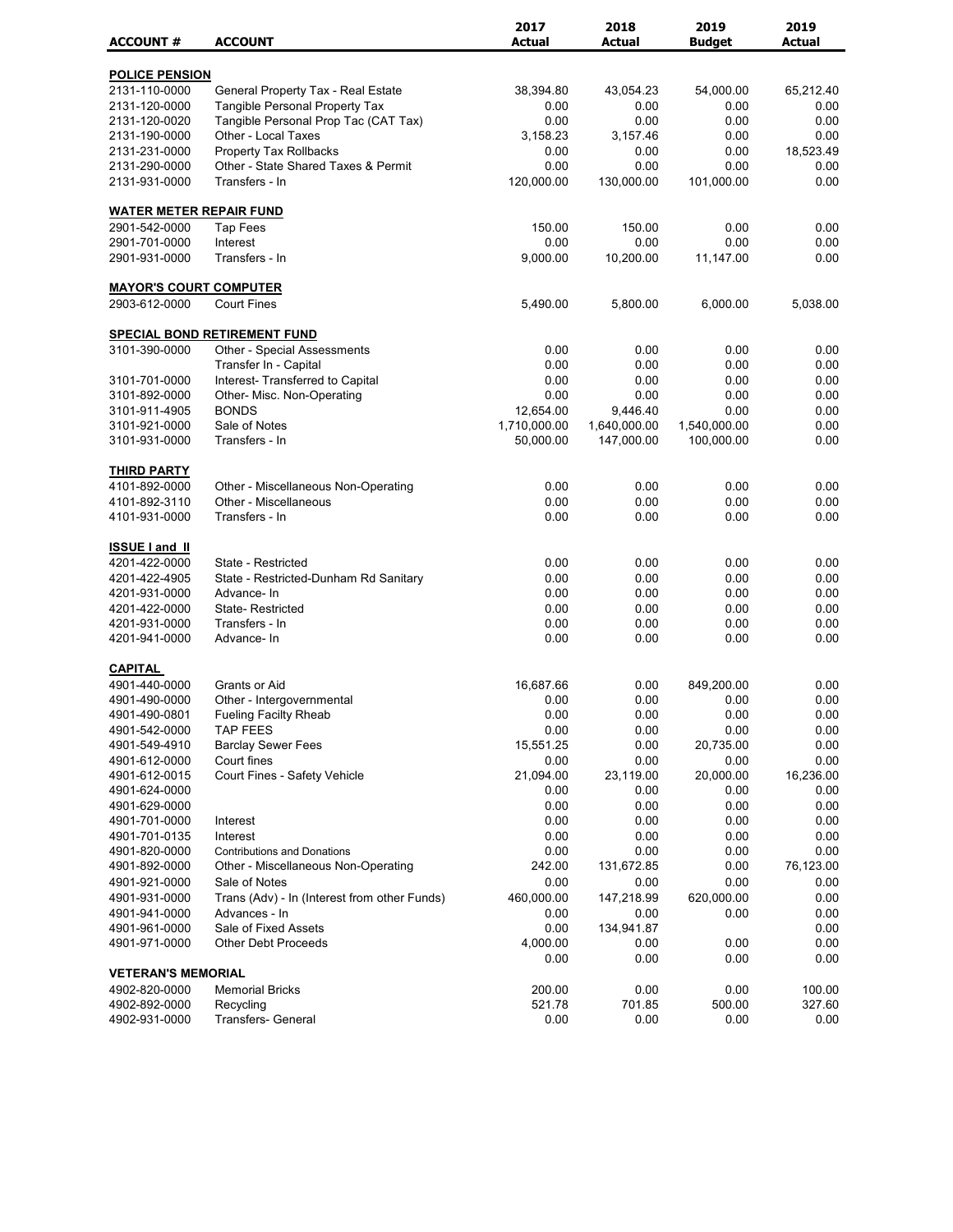| <b>ACCOUNT #</b>            | <b>ACCOUNT</b>                          | 2017<br><b>Actual</b> | 2018<br><b>Actual</b> | 2019<br><b>Budget</b> | 2019<br><b>Actual</b> |
|-----------------------------|-----------------------------------------|-----------------------|-----------------------|-----------------------|-----------------------|
| <b>BUILDING BOND</b>        |                                         |                       |                       |                       |                       |
| 7001-701-0000               | <b>INTEREST</b>                         | 0.00                  | 0.00                  | 0.00                  | 0.00                  |
| 7001-892-0000               | <b>OTHER</b>                            | 0.00                  | 0.00                  | 0.00                  | 0.00                  |
| <b>UNCLAIMED MONIES</b>     |                                         |                       |                       |                       |                       |
| 9101-892-0000               | Other - Miscellaneous Non-Operating     | 0.00                  | 0.00                  | 0.00                  | 0.00                  |
| <b>BUILDING BOND</b>        |                                         |                       |                       |                       |                       |
| 9901-544-0000               | Deposits                                | 5,000.00              | 13.279.84             | 0.00                  | 37,500.00             |
| 9901-892-0000               | Other - Miscellaneous Non-Operating     | 0.00                  | 0.00                  | 0.00                  | 0.00                  |
| <b>Mayor's Court</b>        |                                         |                       |                       |                       |                       |
| 9902-690-0000               | Other-Fines, Licenses, & Permits        | 302,636.65            | 296,410.70            | 0.00                  | 190,298.88            |
| 9902-892-0000               | Other- Misc. Non Operating              | 0.00                  | 0.00                  | 0.00                  | 0.00                  |
| <b>SECOND PARTY SERVICE</b> |                                         |                       |                       |                       |                       |
| 9903-544-0000               | Other - Miscellaneous Non-Operating     | 24,176.35             | 27,263.57             | 0.00                  | 30,572.50             |
| 9903-544-0001               | Deposits (Comm. Diversion Program)      | 0.00                  | 0.00                  | 0.00                  | 0.00                  |
| 9903-544-0007               | Deposits (Benevolent Fund-General)      | 3,765.50              | 903.86                | 0.00                  | 25.00                 |
| 9903-544-0008               | Deposits (Benevolent Fund-Events)       | 0.00                  | 0.00                  | 0.00                  | 0.00                  |
| 9903-544-0013               | Deposits (Animal Fund)                  | 525.00                | 0.00                  | 0.00                  | 0.00                  |
| 9903-544-3200               | Deposits (Sr. Snow Plow)                | 10,920.00             | 12,090.00             | 0.00                  | 195.00                |
| 9903-892-0000               | Other - Miscellaneous Non-Operating     | 0.00                  | 0.00                  | 0.00                  | 0.00                  |
| 9903-931-0000               | Transfers-In                            | 0.00                  | 0.00                  | 0.00                  | 0.00                  |
|                             | <b>WALTON HILLS/SAGAMORE HILLS JEDD</b> |                       |                       |                       |                       |
| 9904-130-0131               | Income Tax Withholding                  | 763,518.79            | 756,000.33            | 800,000.00            | 453,702.68            |
| 9904-130-0132               | Income Tax Individual                   | 314.77                | 150.00                | 0.00                  | 181.00                |
| 9904-130-0133               | Income Tax Net Profit                   | 32.00                 | 0.00                  | 0.00                  | 20.00                 |
|                             | <b>TOTAL</b>                            | 8,918,217.74          | 9,129,142.18          | 10,252,164.92         | 4,864,622.08          |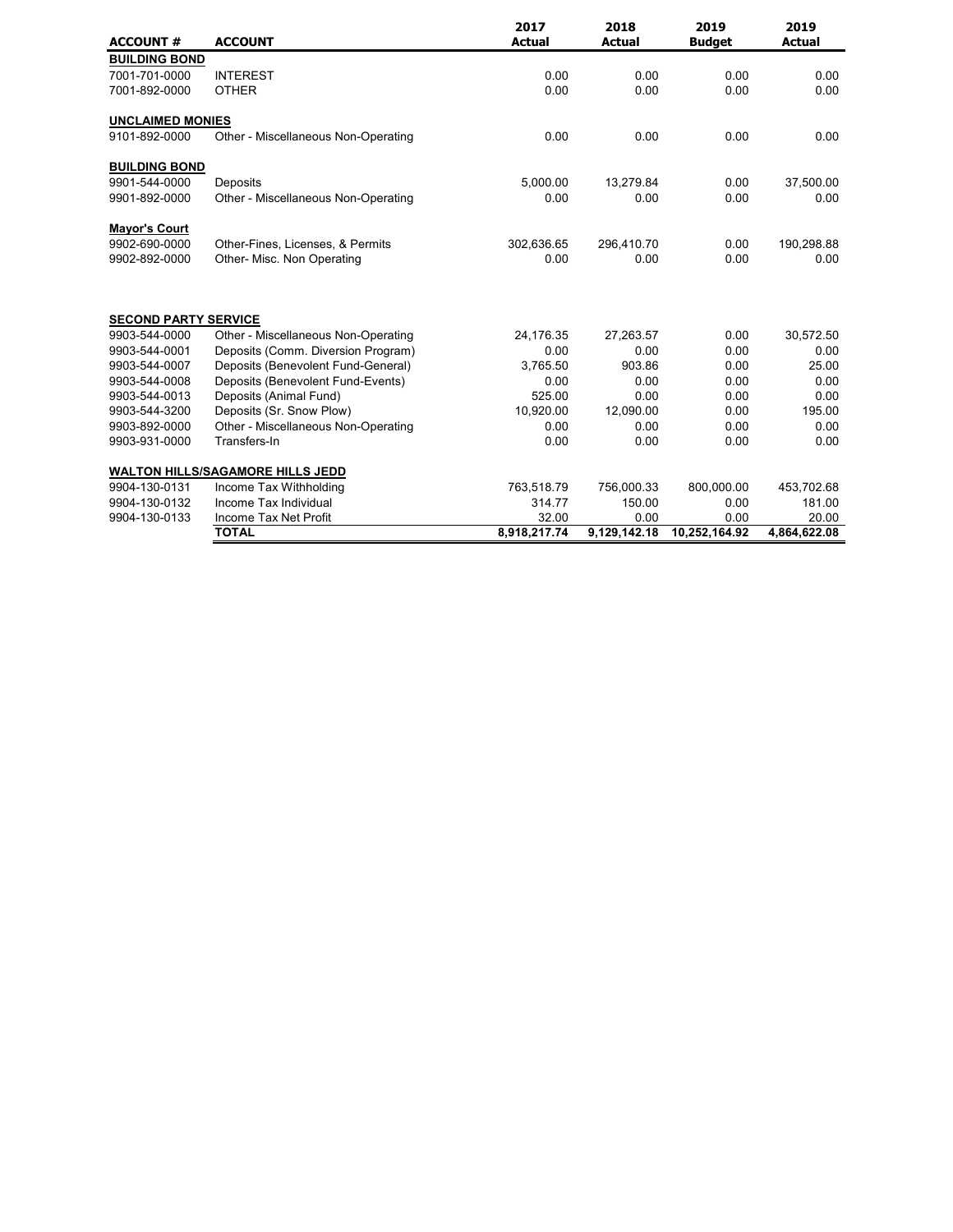| <b>Account Code</b><br><b>Account Name</b><br><b>Actual</b><br><b>Actual</b><br><b>Budget</b><br><b>Actual</b><br><b>POLICE</b><br><b>General Fund</b><br>1000-110-190-0000<br>Police Salary-FT<br>907,310.19<br>827,900.06<br>872,550.00<br>472,274.19<br>0.00<br>0.00<br>1000-110-190-0001<br>Salary-Community Diversion<br>0.00<br>0.00<br>Overtime Police<br>16,104.51<br>17,000.00<br>9,584.24<br>1000-110-190-0010<br>41,548.50<br>110,367.29<br>1000-110-190-0011<br>Dispatch Salary-FT<br>187,120.86<br>182,702.97<br>192,000.00<br>Dispatch Overtime<br>3,153.22<br>1000-110-190-0012<br>7,658.86<br>5,083.58<br>5,000.00<br>1000-110-190-0190<br>Police Salary-PT<br>79,062.49<br>136,615.29<br>63,000.00<br>99,116.24<br>1000-110-190-0198<br>Auxillary Salary - PT<br>34,060.04<br>20,516.75<br>24,000.00<br>12,949.87<br>Dispatch Salary-PT<br>1000-110-190-0191<br>169,410.04<br>160,026.06<br>100,000.00<br>87,369.06<br>19,611.76<br>1000-110-190-0194<br>Longevity<br>18,750.00<br>18,600.00<br>11,200.00<br>Employee Uniform Police<br>0.00<br>848.99<br>0.00<br>116.00<br>1000-110-190-0195<br><b>Employee Weapons Allowance</b><br>5,250.00<br>0.00<br>1000-110-190-0196<br>0.00<br>0.00<br>1000-110-190-0197<br>Employee Uniform Dispatch<br>0.00<br>218.40<br>6,750.00<br>385.67<br><b>Sick Leave Conversion</b><br>0.00<br>0.00<br>0.00<br>0.00<br>1000-110-190-0200<br>Sick Leave Conversion-Dispatch<br>0.00<br>0.00<br>0.00<br>0.00<br>1000-110-190-0201<br>1000-110-190-0202<br>Sick Leave - Police<br>9,049.79<br>4,831.60<br>0.00<br>10,609.95<br>Sick Leave - Injury Pay<br>0.00<br>0.00<br>0.00<br>0.00<br>1000-110-190-0203<br>1,748.34<br>1,389.05<br>0.00<br>1,104.33<br>1000-110-190-0204<br>Sick Leave - Dispatch<br>0.00<br>0.00<br>1000-110-190-7906<br>Payments in Lieu of Healthcare<br>0.00<br>0.00<br>0.00<br>0.00<br>0.00<br>0.00<br>1000-110-190-7916<br>Payments in Lieu of Healthcare-Dispatch<br>OPERS-Police<br>17,849.19<br>21,412.18<br>1000-110-211-0000<br>8,820.00<br>15,688.97<br>OPERS-Dispatch<br>53,791.44<br>50,743.30<br>43,680.00<br>1000-110-211-0011<br>28,016.13<br>1000-110-213-0000<br>Medicare- Police<br>14,623.22<br>14,941.95<br>13,311.00<br>8,723.01<br>5,396.16<br>4,583.69<br>4,524.00<br>2,863.89<br>Medicare-Dispatch<br>1000-110-213-0011<br>1000-110-215-0000<br>Ohio Police and Fire Pension Fund<br>13,021.01<br>0.00<br>0.00<br>139,768.05<br>130,370.46<br>84,104.28<br>1000-110-221-0000<br>Medical/Hospitalization-Police<br>132,000.00<br>30,498.98<br>37,862.44<br>42,000.00<br>26,265.04<br>1000-110-221-0011<br>Medical/Hospitalization-Dispatch<br>Life Insurance-Police<br>1000-110-222-0000<br>4,268.95<br>4,759.50<br>5,700.00<br>3,165.00<br>1000-110-222-0011<br>Life Insurance-Dispatch<br>703.48<br>690.00<br>800.00<br>480.00<br>650.95<br>10,593.07<br>1000-110-225-0000<br><b>Workers' Compensation</b><br>12,500.00<br>5,705.77<br>1000-110-225-0011<br>Workers' Compensation-Dispatch<br>267.23<br>3,922.60<br>5,250.00<br>2,104.08<br>1000-110-240-0000<br><b>Unemployment Compensation</b><br>0.00<br>0.00<br>0.00<br>0.00<br>1,073.48<br>Unemployment Compensation (Dispatch)<br>1,179.00<br>0.00<br>0.00<br>1000-110-240-0011<br>Uniform, Tool, and Equip Reimbursements<br>0.00<br>0.00<br>0.00<br>1000-110-251-0000<br>0.00<br>87.63<br>0.00<br>500.00<br>31.00<br>1000-110-252-0000<br><b>Travel and Transportation-Police</b><br>1000-110-252-0001<br>Travel and Transportation-Community Div<br>790.00<br>10.00<br>0.00<br>0.00<br>82.77<br>614.51<br>277.14<br>1000-110-260-0000<br>Lodging and Meals<br>1,000.00<br>15,080.52<br>16,133.89<br>9,931.13<br>1000-110-270-0000<br>Uniforms and Clothing<br>12,100.00<br>Uniforms and Clothing (Auxiliary)<br>3,095.36<br>0.00<br>0.00<br>1000-110-270-0060<br>2,000.00<br>1000-110-290-0000<br>Income Tax Reimbursement<br>0.00<br>0.00<br>0.00<br>0.00<br>1000-110-321-0000<br>4,544.58<br>4,339.42<br>4,400.00<br>2,531.39<br>Telephone & Pagers<br>1000-110-324-0000<br>Printing and Reproduction<br>1,795.70<br>1,794.08<br>1,200.00<br>1,751.88<br>0.00<br>0.00<br>1000-110-330-0000<br>0.00<br>0.00<br>Rents and Leases<br>1,015.00<br>2,971.91<br>2,000.00<br>1,662.74<br>1000-110-348-0000<br><b>Training Services</b><br>1000-110-348-0060<br>Training Services (Auxiliary)<br>0.00<br>0.00<br>0.00<br>0.00<br>Professional and Technical Services<br>4,827.01<br>3,000.00<br>4,481.97<br>1000-110-349-0000<br>6,838.27<br>Dues and Fees<br>26,883.35<br>1,624.79<br>30,000.00<br>5,655.12<br>1000-110-391-0000<br>Machinery, Equipment & Furniture<br>1000-110-394-0000<br>80.69<br>868.86<br>0.00<br>13,994.10<br><b>Contractual Services</b><br>108,925.39<br>7,200.00<br>10,000.00<br>1000-110-399-0000<br>4,200.00<br><b>Office Supplies and Materials</b><br>9,426.31<br>1000-110-410-0000<br>3,432.88<br>8,000.00<br>1,611.73<br>1000-110-420-0000<br>Operating Supplies and Materials<br>22,539.65<br>7,729.31<br>15,000.00<br>6,165.40<br>1000-110-420-0060<br><b>Auxiliary - Supplies</b><br>0.00<br>0.00<br>0.00<br>0.00<br>27,661.07<br>31,073.73<br>30,000.00<br>16,941.82<br>1000-110-420-6700<br>Fuel<br>1000-110-420-0120<br><b>Operating Supplies -Auxiliary Police</b><br>0.00<br>0.00<br>0.00<br>0.00<br>0.00<br>0.00<br>0.00<br>0.00<br>1000-110-431-0000<br>R & M of Buildings and Land<br>1000-110-432-0000<br>R & M of Machinery & Equipment<br>5,491.56<br>3,371.57<br>7,000.00<br>1,642.88<br>1000-110-433-0000<br>R & M of Motor vehicles<br>12,923.60<br>20,789.51<br>15,000.00<br>10,819.70<br>Small Tools and Minor Equipment<br>1,110.55<br>0.00<br>1,000.00<br>341.97<br>1000-110-440-0000<br>Other - Supplies and Materials<br>71.64<br>1000-110-490-0000<br>0.00<br>0.00<br>0.00<br>Supplies and Materials- Prisoners<br>4,622.14<br>1000-110-490-0003<br>4,918.85<br>5,000.00<br>2,100.00<br>6,972.00<br>595.00<br>1000-110-520-0000<br>Equipment<br>0.00<br>0.00<br><b>Equipment-Emergency Warning Sirens</b><br>0.00<br>1000-110-520-0482<br>5,000.00<br>0.00<br>0.00<br>1000-110-550-0000<br>Motor Vehicle Equipment<br>0.00<br>0.00<br>0.00<br>0.00<br><b>Computers &amp; Supplies</b><br>29,980.10<br>19,800.40<br>18,000.00<br>1,280.48<br>1000-110-600-0852 | <b>2019 - YEAR TO DATE EXPENDITURES</b> | 2017 | 2018 | 2019 | 2019 |
|---------------------------------------------------------------------------------------------------------------------------------------------------------------------------------------------------------------------------------------------------------------------------------------------------------------------------------------------------------------------------------------------------------------------------------------------------------------------------------------------------------------------------------------------------------------------------------------------------------------------------------------------------------------------------------------------------------------------------------------------------------------------------------------------------------------------------------------------------------------------------------------------------------------------------------------------------------------------------------------------------------------------------------------------------------------------------------------------------------------------------------------------------------------------------------------------------------------------------------------------------------------------------------------------------------------------------------------------------------------------------------------------------------------------------------------------------------------------------------------------------------------------------------------------------------------------------------------------------------------------------------------------------------------------------------------------------------------------------------------------------------------------------------------------------------------------------------------------------------------------------------------------------------------------------------------------------------------------------------------------------------------------------------------------------------------------------------------------------------------------------------------------------------------------------------------------------------------------------------------------------------------------------------------------------------------------------------------------------------------------------------------------------------------------------------------------------------------------------------------------------------------------------------------------------------------------------------------------------------------------------------------------------------------------------------------------------------------------------------------------------------------------------------------------------------------------------------------------------------------------------------------------------------------------------------------------------------------------------------------------------------------------------------------------------------------------------------------------------------------------------------------------------------------------------------------------------------------------------------------------------------------------------------------------------------------------------------------------------------------------------------------------------------------------------------------------------------------------------------------------------------------------------------------------------------------------------------------------------------------------------------------------------------------------------------------------------------------------------------------------------------------------------------------------------------------------------------------------------------------------------------------------------------------------------------------------------------------------------------------------------------------------------------------------------------------------------------------------------------------------------------------------------------------------------------------------------------------------------------------------------------------------------------------------------------------------------------------------------------------------------------------------------------------------------------------------------------------------------------------------------------------------------------------------------------------------------------------------------------------------------------------------------------------------------------------------------------------------------------------------------------------------------------------------------------------------------------------------------------------------------------------------------------------------------------------------------------------------------------------------------------------------------------------------------------------------------------------------------------------------------------------------------------------------------------------------------------------------------------------------------------------------------------------------------------------------------------------------------------------------------------------------------------------------------------------------------------------------------------------------------------------------------------------------------------------------------------------------------------------------------------------------------------------------------------------------------------------------------------------------------------------------------------------------------------------------------------------------------------------------------------------------------------------------------------------------------------------------------------------------------------------------------------------------------------------------------------------------------------------------------------------------------------------------------------------------------------------------------------------------------------------------------|-----------------------------------------|------|------|------|------|
|                                                                                                                                                                                                                                                                                                                                                                                                                                                                                                                                                                                                                                                                                                                                                                                                                                                                                                                                                                                                                                                                                                                                                                                                                                                                                                                                                                                                                                                                                                                                                                                                                                                                                                                                                                                                                                                                                                                                                                                                                                                                                                                                                                                                                                                                                                                                                                                                                                                                                                                                                                                                                                                                                                                                                                                                                                                                                                                                                                                                                                                                                                                                                                                                                                                                                                                                                                                                                                                                                                                                                                                                                                                                                                                                                                                                                                                                                                                                                                                                                                                                                                                                                                                                                                                                                                                                                                                                                                                                                                                                                                                                                                                                                                                                                                                                                                                                                                                                                                                                                                                                                                                                                                                                                                                                                                                                                                                                                                                                                                                                                                                                                                                                                                                                                                                                                                                                                                                                                                                                                                                                                                                                                                                                                                                                           |                                         |      |      |      |      |
|                                                                                                                                                                                                                                                                                                                                                                                                                                                                                                                                                                                                                                                                                                                                                                                                                                                                                                                                                                                                                                                                                                                                                                                                                                                                                                                                                                                                                                                                                                                                                                                                                                                                                                                                                                                                                                                                                                                                                                                                                                                                                                                                                                                                                                                                                                                                                                                                                                                                                                                                                                                                                                                                                                                                                                                                                                                                                                                                                                                                                                                                                                                                                                                                                                                                                                                                                                                                                                                                                                                                                                                                                                                                                                                                                                                                                                                                                                                                                                                                                                                                                                                                                                                                                                                                                                                                                                                                                                                                                                                                                                                                                                                                                                                                                                                                                                                                                                                                                                                                                                                                                                                                                                                                                                                                                                                                                                                                                                                                                                                                                                                                                                                                                                                                                                                                                                                                                                                                                                                                                                                                                                                                                                                                                                                                           |                                         |      |      |      |      |
|                                                                                                                                                                                                                                                                                                                                                                                                                                                                                                                                                                                                                                                                                                                                                                                                                                                                                                                                                                                                                                                                                                                                                                                                                                                                                                                                                                                                                                                                                                                                                                                                                                                                                                                                                                                                                                                                                                                                                                                                                                                                                                                                                                                                                                                                                                                                                                                                                                                                                                                                                                                                                                                                                                                                                                                                                                                                                                                                                                                                                                                                                                                                                                                                                                                                                                                                                                                                                                                                                                                                                                                                                                                                                                                                                                                                                                                                                                                                                                                                                                                                                                                                                                                                                                                                                                                                                                                                                                                                                                                                                                                                                                                                                                                                                                                                                                                                                                                                                                                                                                                                                                                                                                                                                                                                                                                                                                                                                                                                                                                                                                                                                                                                                                                                                                                                                                                                                                                                                                                                                                                                                                                                                                                                                                                                           |                                         |      |      |      |      |
|                                                                                                                                                                                                                                                                                                                                                                                                                                                                                                                                                                                                                                                                                                                                                                                                                                                                                                                                                                                                                                                                                                                                                                                                                                                                                                                                                                                                                                                                                                                                                                                                                                                                                                                                                                                                                                                                                                                                                                                                                                                                                                                                                                                                                                                                                                                                                                                                                                                                                                                                                                                                                                                                                                                                                                                                                                                                                                                                                                                                                                                                                                                                                                                                                                                                                                                                                                                                                                                                                                                                                                                                                                                                                                                                                                                                                                                                                                                                                                                                                                                                                                                                                                                                                                                                                                                                                                                                                                                                                                                                                                                                                                                                                                                                                                                                                                                                                                                                                                                                                                                                                                                                                                                                                                                                                                                                                                                                                                                                                                                                                                                                                                                                                                                                                                                                                                                                                                                                                                                                                                                                                                                                                                                                                                                                           |                                         |      |      |      |      |
|                                                                                                                                                                                                                                                                                                                                                                                                                                                                                                                                                                                                                                                                                                                                                                                                                                                                                                                                                                                                                                                                                                                                                                                                                                                                                                                                                                                                                                                                                                                                                                                                                                                                                                                                                                                                                                                                                                                                                                                                                                                                                                                                                                                                                                                                                                                                                                                                                                                                                                                                                                                                                                                                                                                                                                                                                                                                                                                                                                                                                                                                                                                                                                                                                                                                                                                                                                                                                                                                                                                                                                                                                                                                                                                                                                                                                                                                                                                                                                                                                                                                                                                                                                                                                                                                                                                                                                                                                                                                                                                                                                                                                                                                                                                                                                                                                                                                                                                                                                                                                                                                                                                                                                                                                                                                                                                                                                                                                                                                                                                                                                                                                                                                                                                                                                                                                                                                                                                                                                                                                                                                                                                                                                                                                                                                           |                                         |      |      |      |      |
|                                                                                                                                                                                                                                                                                                                                                                                                                                                                                                                                                                                                                                                                                                                                                                                                                                                                                                                                                                                                                                                                                                                                                                                                                                                                                                                                                                                                                                                                                                                                                                                                                                                                                                                                                                                                                                                                                                                                                                                                                                                                                                                                                                                                                                                                                                                                                                                                                                                                                                                                                                                                                                                                                                                                                                                                                                                                                                                                                                                                                                                                                                                                                                                                                                                                                                                                                                                                                                                                                                                                                                                                                                                                                                                                                                                                                                                                                                                                                                                                                                                                                                                                                                                                                                                                                                                                                                                                                                                                                                                                                                                                                                                                                                                                                                                                                                                                                                                                                                                                                                                                                                                                                                                                                                                                                                                                                                                                                                                                                                                                                                                                                                                                                                                                                                                                                                                                                                                                                                                                                                                                                                                                                                                                                                                                           |                                         |      |      |      |      |
|                                                                                                                                                                                                                                                                                                                                                                                                                                                                                                                                                                                                                                                                                                                                                                                                                                                                                                                                                                                                                                                                                                                                                                                                                                                                                                                                                                                                                                                                                                                                                                                                                                                                                                                                                                                                                                                                                                                                                                                                                                                                                                                                                                                                                                                                                                                                                                                                                                                                                                                                                                                                                                                                                                                                                                                                                                                                                                                                                                                                                                                                                                                                                                                                                                                                                                                                                                                                                                                                                                                                                                                                                                                                                                                                                                                                                                                                                                                                                                                                                                                                                                                                                                                                                                                                                                                                                                                                                                                                                                                                                                                                                                                                                                                                                                                                                                                                                                                                                                                                                                                                                                                                                                                                                                                                                                                                                                                                                                                                                                                                                                                                                                                                                                                                                                                                                                                                                                                                                                                                                                                                                                                                                                                                                                                                           |                                         |      |      |      |      |
|                                                                                                                                                                                                                                                                                                                                                                                                                                                                                                                                                                                                                                                                                                                                                                                                                                                                                                                                                                                                                                                                                                                                                                                                                                                                                                                                                                                                                                                                                                                                                                                                                                                                                                                                                                                                                                                                                                                                                                                                                                                                                                                                                                                                                                                                                                                                                                                                                                                                                                                                                                                                                                                                                                                                                                                                                                                                                                                                                                                                                                                                                                                                                                                                                                                                                                                                                                                                                                                                                                                                                                                                                                                                                                                                                                                                                                                                                                                                                                                                                                                                                                                                                                                                                                                                                                                                                                                                                                                                                                                                                                                                                                                                                                                                                                                                                                                                                                                                                                                                                                                                                                                                                                                                                                                                                                                                                                                                                                                                                                                                                                                                                                                                                                                                                                                                                                                                                                                                                                                                                                                                                                                                                                                                                                                                           |                                         |      |      |      |      |
|                                                                                                                                                                                                                                                                                                                                                                                                                                                                                                                                                                                                                                                                                                                                                                                                                                                                                                                                                                                                                                                                                                                                                                                                                                                                                                                                                                                                                                                                                                                                                                                                                                                                                                                                                                                                                                                                                                                                                                                                                                                                                                                                                                                                                                                                                                                                                                                                                                                                                                                                                                                                                                                                                                                                                                                                                                                                                                                                                                                                                                                                                                                                                                                                                                                                                                                                                                                                                                                                                                                                                                                                                                                                                                                                                                                                                                                                                                                                                                                                                                                                                                                                                                                                                                                                                                                                                                                                                                                                                                                                                                                                                                                                                                                                                                                                                                                                                                                                                                                                                                                                                                                                                                                                                                                                                                                                                                                                                                                                                                                                                                                                                                                                                                                                                                                                                                                                                                                                                                                                                                                                                                                                                                                                                                                                           |                                         |      |      |      |      |
|                                                                                                                                                                                                                                                                                                                                                                                                                                                                                                                                                                                                                                                                                                                                                                                                                                                                                                                                                                                                                                                                                                                                                                                                                                                                                                                                                                                                                                                                                                                                                                                                                                                                                                                                                                                                                                                                                                                                                                                                                                                                                                                                                                                                                                                                                                                                                                                                                                                                                                                                                                                                                                                                                                                                                                                                                                                                                                                                                                                                                                                                                                                                                                                                                                                                                                                                                                                                                                                                                                                                                                                                                                                                                                                                                                                                                                                                                                                                                                                                                                                                                                                                                                                                                                                                                                                                                                                                                                                                                                                                                                                                                                                                                                                                                                                                                                                                                                                                                                                                                                                                                                                                                                                                                                                                                                                                                                                                                                                                                                                                                                                                                                                                                                                                                                                                                                                                                                                                                                                                                                                                                                                                                                                                                                                                           |                                         |      |      |      |      |
|                                                                                                                                                                                                                                                                                                                                                                                                                                                                                                                                                                                                                                                                                                                                                                                                                                                                                                                                                                                                                                                                                                                                                                                                                                                                                                                                                                                                                                                                                                                                                                                                                                                                                                                                                                                                                                                                                                                                                                                                                                                                                                                                                                                                                                                                                                                                                                                                                                                                                                                                                                                                                                                                                                                                                                                                                                                                                                                                                                                                                                                                                                                                                                                                                                                                                                                                                                                                                                                                                                                                                                                                                                                                                                                                                                                                                                                                                                                                                                                                                                                                                                                                                                                                                                                                                                                                                                                                                                                                                                                                                                                                                                                                                                                                                                                                                                                                                                                                                                                                                                                                                                                                                                                                                                                                                                                                                                                                                                                                                                                                                                                                                                                                                                                                                                                                                                                                                                                                                                                                                                                                                                                                                                                                                                                                           |                                         |      |      |      |      |
|                                                                                                                                                                                                                                                                                                                                                                                                                                                                                                                                                                                                                                                                                                                                                                                                                                                                                                                                                                                                                                                                                                                                                                                                                                                                                                                                                                                                                                                                                                                                                                                                                                                                                                                                                                                                                                                                                                                                                                                                                                                                                                                                                                                                                                                                                                                                                                                                                                                                                                                                                                                                                                                                                                                                                                                                                                                                                                                                                                                                                                                                                                                                                                                                                                                                                                                                                                                                                                                                                                                                                                                                                                                                                                                                                                                                                                                                                                                                                                                                                                                                                                                                                                                                                                                                                                                                                                                                                                                                                                                                                                                                                                                                                                                                                                                                                                                                                                                                                                                                                                                                                                                                                                                                                                                                                                                                                                                                                                                                                                                                                                                                                                                                                                                                                                                                                                                                                                                                                                                                                                                                                                                                                                                                                                                                           |                                         |      |      |      |      |
|                                                                                                                                                                                                                                                                                                                                                                                                                                                                                                                                                                                                                                                                                                                                                                                                                                                                                                                                                                                                                                                                                                                                                                                                                                                                                                                                                                                                                                                                                                                                                                                                                                                                                                                                                                                                                                                                                                                                                                                                                                                                                                                                                                                                                                                                                                                                                                                                                                                                                                                                                                                                                                                                                                                                                                                                                                                                                                                                                                                                                                                                                                                                                                                                                                                                                                                                                                                                                                                                                                                                                                                                                                                                                                                                                                                                                                                                                                                                                                                                                                                                                                                                                                                                                                                                                                                                                                                                                                                                                                                                                                                                                                                                                                                                                                                                                                                                                                                                                                                                                                                                                                                                                                                                                                                                                                                                                                                                                                                                                                                                                                                                                                                                                                                                                                                                                                                                                                                                                                                                                                                                                                                                                                                                                                                                           |                                         |      |      |      |      |
|                                                                                                                                                                                                                                                                                                                                                                                                                                                                                                                                                                                                                                                                                                                                                                                                                                                                                                                                                                                                                                                                                                                                                                                                                                                                                                                                                                                                                                                                                                                                                                                                                                                                                                                                                                                                                                                                                                                                                                                                                                                                                                                                                                                                                                                                                                                                                                                                                                                                                                                                                                                                                                                                                                                                                                                                                                                                                                                                                                                                                                                                                                                                                                                                                                                                                                                                                                                                                                                                                                                                                                                                                                                                                                                                                                                                                                                                                                                                                                                                                                                                                                                                                                                                                                                                                                                                                                                                                                                                                                                                                                                                                                                                                                                                                                                                                                                                                                                                                                                                                                                                                                                                                                                                                                                                                                                                                                                                                                                                                                                                                                                                                                                                                                                                                                                                                                                                                                                                                                                                                                                                                                                                                                                                                                                                           |                                         |      |      |      |      |
|                                                                                                                                                                                                                                                                                                                                                                                                                                                                                                                                                                                                                                                                                                                                                                                                                                                                                                                                                                                                                                                                                                                                                                                                                                                                                                                                                                                                                                                                                                                                                                                                                                                                                                                                                                                                                                                                                                                                                                                                                                                                                                                                                                                                                                                                                                                                                                                                                                                                                                                                                                                                                                                                                                                                                                                                                                                                                                                                                                                                                                                                                                                                                                                                                                                                                                                                                                                                                                                                                                                                                                                                                                                                                                                                                                                                                                                                                                                                                                                                                                                                                                                                                                                                                                                                                                                                                                                                                                                                                                                                                                                                                                                                                                                                                                                                                                                                                                                                                                                                                                                                                                                                                                                                                                                                                                                                                                                                                                                                                                                                                                                                                                                                                                                                                                                                                                                                                                                                                                                                                                                                                                                                                                                                                                                                           |                                         |      |      |      |      |
|                                                                                                                                                                                                                                                                                                                                                                                                                                                                                                                                                                                                                                                                                                                                                                                                                                                                                                                                                                                                                                                                                                                                                                                                                                                                                                                                                                                                                                                                                                                                                                                                                                                                                                                                                                                                                                                                                                                                                                                                                                                                                                                                                                                                                                                                                                                                                                                                                                                                                                                                                                                                                                                                                                                                                                                                                                                                                                                                                                                                                                                                                                                                                                                                                                                                                                                                                                                                                                                                                                                                                                                                                                                                                                                                                                                                                                                                                                                                                                                                                                                                                                                                                                                                                                                                                                                                                                                                                                                                                                                                                                                                                                                                                                                                                                                                                                                                                                                                                                                                                                                                                                                                                                                                                                                                                                                                                                                                                                                                                                                                                                                                                                                                                                                                                                                                                                                                                                                                                                                                                                                                                                                                                                                                                                                                           |                                         |      |      |      |      |
|                                                                                                                                                                                                                                                                                                                                                                                                                                                                                                                                                                                                                                                                                                                                                                                                                                                                                                                                                                                                                                                                                                                                                                                                                                                                                                                                                                                                                                                                                                                                                                                                                                                                                                                                                                                                                                                                                                                                                                                                                                                                                                                                                                                                                                                                                                                                                                                                                                                                                                                                                                                                                                                                                                                                                                                                                                                                                                                                                                                                                                                                                                                                                                                                                                                                                                                                                                                                                                                                                                                                                                                                                                                                                                                                                                                                                                                                                                                                                                                                                                                                                                                                                                                                                                                                                                                                                                                                                                                                                                                                                                                                                                                                                                                                                                                                                                                                                                                                                                                                                                                                                                                                                                                                                                                                                                                                                                                                                                                                                                                                                                                                                                                                                                                                                                                                                                                                                                                                                                                                                                                                                                                                                                                                                                                                           |                                         |      |      |      |      |
|                                                                                                                                                                                                                                                                                                                                                                                                                                                                                                                                                                                                                                                                                                                                                                                                                                                                                                                                                                                                                                                                                                                                                                                                                                                                                                                                                                                                                                                                                                                                                                                                                                                                                                                                                                                                                                                                                                                                                                                                                                                                                                                                                                                                                                                                                                                                                                                                                                                                                                                                                                                                                                                                                                                                                                                                                                                                                                                                                                                                                                                                                                                                                                                                                                                                                                                                                                                                                                                                                                                                                                                                                                                                                                                                                                                                                                                                                                                                                                                                                                                                                                                                                                                                                                                                                                                                                                                                                                                                                                                                                                                                                                                                                                                                                                                                                                                                                                                                                                                                                                                                                                                                                                                                                                                                                                                                                                                                                                                                                                                                                                                                                                                                                                                                                                                                                                                                                                                                                                                                                                                                                                                                                                                                                                                                           |                                         |      |      |      |      |
|                                                                                                                                                                                                                                                                                                                                                                                                                                                                                                                                                                                                                                                                                                                                                                                                                                                                                                                                                                                                                                                                                                                                                                                                                                                                                                                                                                                                                                                                                                                                                                                                                                                                                                                                                                                                                                                                                                                                                                                                                                                                                                                                                                                                                                                                                                                                                                                                                                                                                                                                                                                                                                                                                                                                                                                                                                                                                                                                                                                                                                                                                                                                                                                                                                                                                                                                                                                                                                                                                                                                                                                                                                                                                                                                                                                                                                                                                                                                                                                                                                                                                                                                                                                                                                                                                                                                                                                                                                                                                                                                                                                                                                                                                                                                                                                                                                                                                                                                                                                                                                                                                                                                                                                                                                                                                                                                                                                                                                                                                                                                                                                                                                                                                                                                                                                                                                                                                                                                                                                                                                                                                                                                                                                                                                                                           |                                         |      |      |      |      |
|                                                                                                                                                                                                                                                                                                                                                                                                                                                                                                                                                                                                                                                                                                                                                                                                                                                                                                                                                                                                                                                                                                                                                                                                                                                                                                                                                                                                                                                                                                                                                                                                                                                                                                                                                                                                                                                                                                                                                                                                                                                                                                                                                                                                                                                                                                                                                                                                                                                                                                                                                                                                                                                                                                                                                                                                                                                                                                                                                                                                                                                                                                                                                                                                                                                                                                                                                                                                                                                                                                                                                                                                                                                                                                                                                                                                                                                                                                                                                                                                                                                                                                                                                                                                                                                                                                                                                                                                                                                                                                                                                                                                                                                                                                                                                                                                                                                                                                                                                                                                                                                                                                                                                                                                                                                                                                                                                                                                                                                                                                                                                                                                                                                                                                                                                                                                                                                                                                                                                                                                                                                                                                                                                                                                                                                                           |                                         |      |      |      |      |
|                                                                                                                                                                                                                                                                                                                                                                                                                                                                                                                                                                                                                                                                                                                                                                                                                                                                                                                                                                                                                                                                                                                                                                                                                                                                                                                                                                                                                                                                                                                                                                                                                                                                                                                                                                                                                                                                                                                                                                                                                                                                                                                                                                                                                                                                                                                                                                                                                                                                                                                                                                                                                                                                                                                                                                                                                                                                                                                                                                                                                                                                                                                                                                                                                                                                                                                                                                                                                                                                                                                                                                                                                                                                                                                                                                                                                                                                                                                                                                                                                                                                                                                                                                                                                                                                                                                                                                                                                                                                                                                                                                                                                                                                                                                                                                                                                                                                                                                                                                                                                                                                                                                                                                                                                                                                                                                                                                                                                                                                                                                                                                                                                                                                                                                                                                                                                                                                                                                                                                                                                                                                                                                                                                                                                                                                           |                                         |      |      |      |      |
|                                                                                                                                                                                                                                                                                                                                                                                                                                                                                                                                                                                                                                                                                                                                                                                                                                                                                                                                                                                                                                                                                                                                                                                                                                                                                                                                                                                                                                                                                                                                                                                                                                                                                                                                                                                                                                                                                                                                                                                                                                                                                                                                                                                                                                                                                                                                                                                                                                                                                                                                                                                                                                                                                                                                                                                                                                                                                                                                                                                                                                                                                                                                                                                                                                                                                                                                                                                                                                                                                                                                                                                                                                                                                                                                                                                                                                                                                                                                                                                                                                                                                                                                                                                                                                                                                                                                                                                                                                                                                                                                                                                                                                                                                                                                                                                                                                                                                                                                                                                                                                                                                                                                                                                                                                                                                                                                                                                                                                                                                                                                                                                                                                                                                                                                                                                                                                                                                                                                                                                                                                                                                                                                                                                                                                                                           |                                         |      |      |      |      |
|                                                                                                                                                                                                                                                                                                                                                                                                                                                                                                                                                                                                                                                                                                                                                                                                                                                                                                                                                                                                                                                                                                                                                                                                                                                                                                                                                                                                                                                                                                                                                                                                                                                                                                                                                                                                                                                                                                                                                                                                                                                                                                                                                                                                                                                                                                                                                                                                                                                                                                                                                                                                                                                                                                                                                                                                                                                                                                                                                                                                                                                                                                                                                                                                                                                                                                                                                                                                                                                                                                                                                                                                                                                                                                                                                                                                                                                                                                                                                                                                                                                                                                                                                                                                                                                                                                                                                                                                                                                                                                                                                                                                                                                                                                                                                                                                                                                                                                                                                                                                                                                                                                                                                                                                                                                                                                                                                                                                                                                                                                                                                                                                                                                                                                                                                                                                                                                                                                                                                                                                                                                                                                                                                                                                                                                                           |                                         |      |      |      |      |
|                                                                                                                                                                                                                                                                                                                                                                                                                                                                                                                                                                                                                                                                                                                                                                                                                                                                                                                                                                                                                                                                                                                                                                                                                                                                                                                                                                                                                                                                                                                                                                                                                                                                                                                                                                                                                                                                                                                                                                                                                                                                                                                                                                                                                                                                                                                                                                                                                                                                                                                                                                                                                                                                                                                                                                                                                                                                                                                                                                                                                                                                                                                                                                                                                                                                                                                                                                                                                                                                                                                                                                                                                                                                                                                                                                                                                                                                                                                                                                                                                                                                                                                                                                                                                                                                                                                                                                                                                                                                                                                                                                                                                                                                                                                                                                                                                                                                                                                                                                                                                                                                                                                                                                                                                                                                                                                                                                                                                                                                                                                                                                                                                                                                                                                                                                                                                                                                                                                                                                                                                                                                                                                                                                                                                                                                           |                                         |      |      |      |      |
|                                                                                                                                                                                                                                                                                                                                                                                                                                                                                                                                                                                                                                                                                                                                                                                                                                                                                                                                                                                                                                                                                                                                                                                                                                                                                                                                                                                                                                                                                                                                                                                                                                                                                                                                                                                                                                                                                                                                                                                                                                                                                                                                                                                                                                                                                                                                                                                                                                                                                                                                                                                                                                                                                                                                                                                                                                                                                                                                                                                                                                                                                                                                                                                                                                                                                                                                                                                                                                                                                                                                                                                                                                                                                                                                                                                                                                                                                                                                                                                                                                                                                                                                                                                                                                                                                                                                                                                                                                                                                                                                                                                                                                                                                                                                                                                                                                                                                                                                                                                                                                                                                                                                                                                                                                                                                                                                                                                                                                                                                                                                                                                                                                                                                                                                                                                                                                                                                                                                                                                                                                                                                                                                                                                                                                                                           |                                         |      |      |      |      |
|                                                                                                                                                                                                                                                                                                                                                                                                                                                                                                                                                                                                                                                                                                                                                                                                                                                                                                                                                                                                                                                                                                                                                                                                                                                                                                                                                                                                                                                                                                                                                                                                                                                                                                                                                                                                                                                                                                                                                                                                                                                                                                                                                                                                                                                                                                                                                                                                                                                                                                                                                                                                                                                                                                                                                                                                                                                                                                                                                                                                                                                                                                                                                                                                                                                                                                                                                                                                                                                                                                                                                                                                                                                                                                                                                                                                                                                                                                                                                                                                                                                                                                                                                                                                                                                                                                                                                                                                                                                                                                                                                                                                                                                                                                                                                                                                                                                                                                                                                                                                                                                                                                                                                                                                                                                                                                                                                                                                                                                                                                                                                                                                                                                                                                                                                                                                                                                                                                                                                                                                                                                                                                                                                                                                                                                                           |                                         |      |      |      |      |
|                                                                                                                                                                                                                                                                                                                                                                                                                                                                                                                                                                                                                                                                                                                                                                                                                                                                                                                                                                                                                                                                                                                                                                                                                                                                                                                                                                                                                                                                                                                                                                                                                                                                                                                                                                                                                                                                                                                                                                                                                                                                                                                                                                                                                                                                                                                                                                                                                                                                                                                                                                                                                                                                                                                                                                                                                                                                                                                                                                                                                                                                                                                                                                                                                                                                                                                                                                                                                                                                                                                                                                                                                                                                                                                                                                                                                                                                                                                                                                                                                                                                                                                                                                                                                                                                                                                                                                                                                                                                                                                                                                                                                                                                                                                                                                                                                                                                                                                                                                                                                                                                                                                                                                                                                                                                                                                                                                                                                                                                                                                                                                                                                                                                                                                                                                                                                                                                                                                                                                                                                                                                                                                                                                                                                                                                           |                                         |      |      |      |      |
|                                                                                                                                                                                                                                                                                                                                                                                                                                                                                                                                                                                                                                                                                                                                                                                                                                                                                                                                                                                                                                                                                                                                                                                                                                                                                                                                                                                                                                                                                                                                                                                                                                                                                                                                                                                                                                                                                                                                                                                                                                                                                                                                                                                                                                                                                                                                                                                                                                                                                                                                                                                                                                                                                                                                                                                                                                                                                                                                                                                                                                                                                                                                                                                                                                                                                                                                                                                                                                                                                                                                                                                                                                                                                                                                                                                                                                                                                                                                                                                                                                                                                                                                                                                                                                                                                                                                                                                                                                                                                                                                                                                                                                                                                                                                                                                                                                                                                                                                                                                                                                                                                                                                                                                                                                                                                                                                                                                                                                                                                                                                                                                                                                                                                                                                                                                                                                                                                                                                                                                                                                                                                                                                                                                                                                                                           |                                         |      |      |      |      |
|                                                                                                                                                                                                                                                                                                                                                                                                                                                                                                                                                                                                                                                                                                                                                                                                                                                                                                                                                                                                                                                                                                                                                                                                                                                                                                                                                                                                                                                                                                                                                                                                                                                                                                                                                                                                                                                                                                                                                                                                                                                                                                                                                                                                                                                                                                                                                                                                                                                                                                                                                                                                                                                                                                                                                                                                                                                                                                                                                                                                                                                                                                                                                                                                                                                                                                                                                                                                                                                                                                                                                                                                                                                                                                                                                                                                                                                                                                                                                                                                                                                                                                                                                                                                                                                                                                                                                                                                                                                                                                                                                                                                                                                                                                                                                                                                                                                                                                                                                                                                                                                                                                                                                                                                                                                                                                                                                                                                                                                                                                                                                                                                                                                                                                                                                                                                                                                                                                                                                                                                                                                                                                                                                                                                                                                                           |                                         |      |      |      |      |
|                                                                                                                                                                                                                                                                                                                                                                                                                                                                                                                                                                                                                                                                                                                                                                                                                                                                                                                                                                                                                                                                                                                                                                                                                                                                                                                                                                                                                                                                                                                                                                                                                                                                                                                                                                                                                                                                                                                                                                                                                                                                                                                                                                                                                                                                                                                                                                                                                                                                                                                                                                                                                                                                                                                                                                                                                                                                                                                                                                                                                                                                                                                                                                                                                                                                                                                                                                                                                                                                                                                                                                                                                                                                                                                                                                                                                                                                                                                                                                                                                                                                                                                                                                                                                                                                                                                                                                                                                                                                                                                                                                                                                                                                                                                                                                                                                                                                                                                                                                                                                                                                                                                                                                                                                                                                                                                                                                                                                                                                                                                                                                                                                                                                                                                                                                                                                                                                                                                                                                                                                                                                                                                                                                                                                                                                           |                                         |      |      |      |      |
|                                                                                                                                                                                                                                                                                                                                                                                                                                                                                                                                                                                                                                                                                                                                                                                                                                                                                                                                                                                                                                                                                                                                                                                                                                                                                                                                                                                                                                                                                                                                                                                                                                                                                                                                                                                                                                                                                                                                                                                                                                                                                                                                                                                                                                                                                                                                                                                                                                                                                                                                                                                                                                                                                                                                                                                                                                                                                                                                                                                                                                                                                                                                                                                                                                                                                                                                                                                                                                                                                                                                                                                                                                                                                                                                                                                                                                                                                                                                                                                                                                                                                                                                                                                                                                                                                                                                                                                                                                                                                                                                                                                                                                                                                                                                                                                                                                                                                                                                                                                                                                                                                                                                                                                                                                                                                                                                                                                                                                                                                                                                                                                                                                                                                                                                                                                                                                                                                                                                                                                                                                                                                                                                                                                                                                                                           |                                         |      |      |      |      |
|                                                                                                                                                                                                                                                                                                                                                                                                                                                                                                                                                                                                                                                                                                                                                                                                                                                                                                                                                                                                                                                                                                                                                                                                                                                                                                                                                                                                                                                                                                                                                                                                                                                                                                                                                                                                                                                                                                                                                                                                                                                                                                                                                                                                                                                                                                                                                                                                                                                                                                                                                                                                                                                                                                                                                                                                                                                                                                                                                                                                                                                                                                                                                                                                                                                                                                                                                                                                                                                                                                                                                                                                                                                                                                                                                                                                                                                                                                                                                                                                                                                                                                                                                                                                                                                                                                                                                                                                                                                                                                                                                                                                                                                                                                                                                                                                                                                                                                                                                                                                                                                                                                                                                                                                                                                                                                                                                                                                                                                                                                                                                                                                                                                                                                                                                                                                                                                                                                                                                                                                                                                                                                                                                                                                                                                                           |                                         |      |      |      |      |
|                                                                                                                                                                                                                                                                                                                                                                                                                                                                                                                                                                                                                                                                                                                                                                                                                                                                                                                                                                                                                                                                                                                                                                                                                                                                                                                                                                                                                                                                                                                                                                                                                                                                                                                                                                                                                                                                                                                                                                                                                                                                                                                                                                                                                                                                                                                                                                                                                                                                                                                                                                                                                                                                                                                                                                                                                                                                                                                                                                                                                                                                                                                                                                                                                                                                                                                                                                                                                                                                                                                                                                                                                                                                                                                                                                                                                                                                                                                                                                                                                                                                                                                                                                                                                                                                                                                                                                                                                                                                                                                                                                                                                                                                                                                                                                                                                                                                                                                                                                                                                                                                                                                                                                                                                                                                                                                                                                                                                                                                                                                                                                                                                                                                                                                                                                                                                                                                                                                                                                                                                                                                                                                                                                                                                                                                           |                                         |      |      |      |      |
|                                                                                                                                                                                                                                                                                                                                                                                                                                                                                                                                                                                                                                                                                                                                                                                                                                                                                                                                                                                                                                                                                                                                                                                                                                                                                                                                                                                                                                                                                                                                                                                                                                                                                                                                                                                                                                                                                                                                                                                                                                                                                                                                                                                                                                                                                                                                                                                                                                                                                                                                                                                                                                                                                                                                                                                                                                                                                                                                                                                                                                                                                                                                                                                                                                                                                                                                                                                                                                                                                                                                                                                                                                                                                                                                                                                                                                                                                                                                                                                                                                                                                                                                                                                                                                                                                                                                                                                                                                                                                                                                                                                                                                                                                                                                                                                                                                                                                                                                                                                                                                                                                                                                                                                                                                                                                                                                                                                                                                                                                                                                                                                                                                                                                                                                                                                                                                                                                                                                                                                                                                                                                                                                                                                                                                                                           |                                         |      |      |      |      |
|                                                                                                                                                                                                                                                                                                                                                                                                                                                                                                                                                                                                                                                                                                                                                                                                                                                                                                                                                                                                                                                                                                                                                                                                                                                                                                                                                                                                                                                                                                                                                                                                                                                                                                                                                                                                                                                                                                                                                                                                                                                                                                                                                                                                                                                                                                                                                                                                                                                                                                                                                                                                                                                                                                                                                                                                                                                                                                                                                                                                                                                                                                                                                                                                                                                                                                                                                                                                                                                                                                                                                                                                                                                                                                                                                                                                                                                                                                                                                                                                                                                                                                                                                                                                                                                                                                                                                                                                                                                                                                                                                                                                                                                                                                                                                                                                                                                                                                                                                                                                                                                                                                                                                                                                                                                                                                                                                                                                                                                                                                                                                                                                                                                                                                                                                                                                                                                                                                                                                                                                                                                                                                                                                                                                                                                                           |                                         |      |      |      |      |
|                                                                                                                                                                                                                                                                                                                                                                                                                                                                                                                                                                                                                                                                                                                                                                                                                                                                                                                                                                                                                                                                                                                                                                                                                                                                                                                                                                                                                                                                                                                                                                                                                                                                                                                                                                                                                                                                                                                                                                                                                                                                                                                                                                                                                                                                                                                                                                                                                                                                                                                                                                                                                                                                                                                                                                                                                                                                                                                                                                                                                                                                                                                                                                                                                                                                                                                                                                                                                                                                                                                                                                                                                                                                                                                                                                                                                                                                                                                                                                                                                                                                                                                                                                                                                                                                                                                                                                                                                                                                                                                                                                                                                                                                                                                                                                                                                                                                                                                                                                                                                                                                                                                                                                                                                                                                                                                                                                                                                                                                                                                                                                                                                                                                                                                                                                                                                                                                                                                                                                                                                                                                                                                                                                                                                                                                           |                                         |      |      |      |      |
|                                                                                                                                                                                                                                                                                                                                                                                                                                                                                                                                                                                                                                                                                                                                                                                                                                                                                                                                                                                                                                                                                                                                                                                                                                                                                                                                                                                                                                                                                                                                                                                                                                                                                                                                                                                                                                                                                                                                                                                                                                                                                                                                                                                                                                                                                                                                                                                                                                                                                                                                                                                                                                                                                                                                                                                                                                                                                                                                                                                                                                                                                                                                                                                                                                                                                                                                                                                                                                                                                                                                                                                                                                                                                                                                                                                                                                                                                                                                                                                                                                                                                                                                                                                                                                                                                                                                                                                                                                                                                                                                                                                                                                                                                                                                                                                                                                                                                                                                                                                                                                                                                                                                                                                                                                                                                                                                                                                                                                                                                                                                                                                                                                                                                                                                                                                                                                                                                                                                                                                                                                                                                                                                                                                                                                                                           |                                         |      |      |      |      |
|                                                                                                                                                                                                                                                                                                                                                                                                                                                                                                                                                                                                                                                                                                                                                                                                                                                                                                                                                                                                                                                                                                                                                                                                                                                                                                                                                                                                                                                                                                                                                                                                                                                                                                                                                                                                                                                                                                                                                                                                                                                                                                                                                                                                                                                                                                                                                                                                                                                                                                                                                                                                                                                                                                                                                                                                                                                                                                                                                                                                                                                                                                                                                                                                                                                                                                                                                                                                                                                                                                                                                                                                                                                                                                                                                                                                                                                                                                                                                                                                                                                                                                                                                                                                                                                                                                                                                                                                                                                                                                                                                                                                                                                                                                                                                                                                                                                                                                                                                                                                                                                                                                                                                                                                                                                                                                                                                                                                                                                                                                                                                                                                                                                                                                                                                                                                                                                                                                                                                                                                                                                                                                                                                                                                                                                                           |                                         |      |      |      |      |
|                                                                                                                                                                                                                                                                                                                                                                                                                                                                                                                                                                                                                                                                                                                                                                                                                                                                                                                                                                                                                                                                                                                                                                                                                                                                                                                                                                                                                                                                                                                                                                                                                                                                                                                                                                                                                                                                                                                                                                                                                                                                                                                                                                                                                                                                                                                                                                                                                                                                                                                                                                                                                                                                                                                                                                                                                                                                                                                                                                                                                                                                                                                                                                                                                                                                                                                                                                                                                                                                                                                                                                                                                                                                                                                                                                                                                                                                                                                                                                                                                                                                                                                                                                                                                                                                                                                                                                                                                                                                                                                                                                                                                                                                                                                                                                                                                                                                                                                                                                                                                                                                                                                                                                                                                                                                                                                                                                                                                                                                                                                                                                                                                                                                                                                                                                                                                                                                                                                                                                                                                                                                                                                                                                                                                                                                           |                                         |      |      |      |      |
|                                                                                                                                                                                                                                                                                                                                                                                                                                                                                                                                                                                                                                                                                                                                                                                                                                                                                                                                                                                                                                                                                                                                                                                                                                                                                                                                                                                                                                                                                                                                                                                                                                                                                                                                                                                                                                                                                                                                                                                                                                                                                                                                                                                                                                                                                                                                                                                                                                                                                                                                                                                                                                                                                                                                                                                                                                                                                                                                                                                                                                                                                                                                                                                                                                                                                                                                                                                                                                                                                                                                                                                                                                                                                                                                                                                                                                                                                                                                                                                                                                                                                                                                                                                                                                                                                                                                                                                                                                                                                                                                                                                                                                                                                                                                                                                                                                                                                                                                                                                                                                                                                                                                                                                                                                                                                                                                                                                                                                                                                                                                                                                                                                                                                                                                                                                                                                                                                                                                                                                                                                                                                                                                                                                                                                                                           |                                         |      |      |      |      |
|                                                                                                                                                                                                                                                                                                                                                                                                                                                                                                                                                                                                                                                                                                                                                                                                                                                                                                                                                                                                                                                                                                                                                                                                                                                                                                                                                                                                                                                                                                                                                                                                                                                                                                                                                                                                                                                                                                                                                                                                                                                                                                                                                                                                                                                                                                                                                                                                                                                                                                                                                                                                                                                                                                                                                                                                                                                                                                                                                                                                                                                                                                                                                                                                                                                                                                                                                                                                                                                                                                                                                                                                                                                                                                                                                                                                                                                                                                                                                                                                                                                                                                                                                                                                                                                                                                                                                                                                                                                                                                                                                                                                                                                                                                                                                                                                                                                                                                                                                                                                                                                                                                                                                                                                                                                                                                                                                                                                                                                                                                                                                                                                                                                                                                                                                                                                                                                                                                                                                                                                                                                                                                                                                                                                                                                                           |                                         |      |      |      |      |
|                                                                                                                                                                                                                                                                                                                                                                                                                                                                                                                                                                                                                                                                                                                                                                                                                                                                                                                                                                                                                                                                                                                                                                                                                                                                                                                                                                                                                                                                                                                                                                                                                                                                                                                                                                                                                                                                                                                                                                                                                                                                                                                                                                                                                                                                                                                                                                                                                                                                                                                                                                                                                                                                                                                                                                                                                                                                                                                                                                                                                                                                                                                                                                                                                                                                                                                                                                                                                                                                                                                                                                                                                                                                                                                                                                                                                                                                                                                                                                                                                                                                                                                                                                                                                                                                                                                                                                                                                                                                                                                                                                                                                                                                                                                                                                                                                                                                                                                                                                                                                                                                                                                                                                                                                                                                                                                                                                                                                                                                                                                                                                                                                                                                                                                                                                                                                                                                                                                                                                                                                                                                                                                                                                                                                                                                           |                                         |      |      |      |      |
|                                                                                                                                                                                                                                                                                                                                                                                                                                                                                                                                                                                                                                                                                                                                                                                                                                                                                                                                                                                                                                                                                                                                                                                                                                                                                                                                                                                                                                                                                                                                                                                                                                                                                                                                                                                                                                                                                                                                                                                                                                                                                                                                                                                                                                                                                                                                                                                                                                                                                                                                                                                                                                                                                                                                                                                                                                                                                                                                                                                                                                                                                                                                                                                                                                                                                                                                                                                                                                                                                                                                                                                                                                                                                                                                                                                                                                                                                                                                                                                                                                                                                                                                                                                                                                                                                                                                                                                                                                                                                                                                                                                                                                                                                                                                                                                                                                                                                                                                                                                                                                                                                                                                                                                                                                                                                                                                                                                                                                                                                                                                                                                                                                                                                                                                                                                                                                                                                                                                                                                                                                                                                                                                                                                                                                                                           |                                         |      |      |      |      |
|                                                                                                                                                                                                                                                                                                                                                                                                                                                                                                                                                                                                                                                                                                                                                                                                                                                                                                                                                                                                                                                                                                                                                                                                                                                                                                                                                                                                                                                                                                                                                                                                                                                                                                                                                                                                                                                                                                                                                                                                                                                                                                                                                                                                                                                                                                                                                                                                                                                                                                                                                                                                                                                                                                                                                                                                                                                                                                                                                                                                                                                                                                                                                                                                                                                                                                                                                                                                                                                                                                                                                                                                                                                                                                                                                                                                                                                                                                                                                                                                                                                                                                                                                                                                                                                                                                                                                                                                                                                                                                                                                                                                                                                                                                                                                                                                                                                                                                                                                                                                                                                                                                                                                                                                                                                                                                                                                                                                                                                                                                                                                                                                                                                                                                                                                                                                                                                                                                                                                                                                                                                                                                                                                                                                                                                                           |                                         |      |      |      |      |
|                                                                                                                                                                                                                                                                                                                                                                                                                                                                                                                                                                                                                                                                                                                                                                                                                                                                                                                                                                                                                                                                                                                                                                                                                                                                                                                                                                                                                                                                                                                                                                                                                                                                                                                                                                                                                                                                                                                                                                                                                                                                                                                                                                                                                                                                                                                                                                                                                                                                                                                                                                                                                                                                                                                                                                                                                                                                                                                                                                                                                                                                                                                                                                                                                                                                                                                                                                                                                                                                                                                                                                                                                                                                                                                                                                                                                                                                                                                                                                                                                                                                                                                                                                                                                                                                                                                                                                                                                                                                                                                                                                                                                                                                                                                                                                                                                                                                                                                                                                                                                                                                                                                                                                                                                                                                                                                                                                                                                                                                                                                                                                                                                                                                                                                                                                                                                                                                                                                                                                                                                                                                                                                                                                                                                                                                           |                                         |      |      |      |      |
|                                                                                                                                                                                                                                                                                                                                                                                                                                                                                                                                                                                                                                                                                                                                                                                                                                                                                                                                                                                                                                                                                                                                                                                                                                                                                                                                                                                                                                                                                                                                                                                                                                                                                                                                                                                                                                                                                                                                                                                                                                                                                                                                                                                                                                                                                                                                                                                                                                                                                                                                                                                                                                                                                                                                                                                                                                                                                                                                                                                                                                                                                                                                                                                                                                                                                                                                                                                                                                                                                                                                                                                                                                                                                                                                                                                                                                                                                                                                                                                                                                                                                                                                                                                                                                                                                                                                                                                                                                                                                                                                                                                                                                                                                                                                                                                                                                                                                                                                                                                                                                                                                                                                                                                                                                                                                                                                                                                                                                                                                                                                                                                                                                                                                                                                                                                                                                                                                                                                                                                                                                                                                                                                                                                                                                                                           |                                         |      |      |      |      |
|                                                                                                                                                                                                                                                                                                                                                                                                                                                                                                                                                                                                                                                                                                                                                                                                                                                                                                                                                                                                                                                                                                                                                                                                                                                                                                                                                                                                                                                                                                                                                                                                                                                                                                                                                                                                                                                                                                                                                                                                                                                                                                                                                                                                                                                                                                                                                                                                                                                                                                                                                                                                                                                                                                                                                                                                                                                                                                                                                                                                                                                                                                                                                                                                                                                                                                                                                                                                                                                                                                                                                                                                                                                                                                                                                                                                                                                                                                                                                                                                                                                                                                                                                                                                                                                                                                                                                                                                                                                                                                                                                                                                                                                                                                                                                                                                                                                                                                                                                                                                                                                                                                                                                                                                                                                                                                                                                                                                                                                                                                                                                                                                                                                                                                                                                                                                                                                                                                                                                                                                                                                                                                                                                                                                                                                                           |                                         |      |      |      |      |
|                                                                                                                                                                                                                                                                                                                                                                                                                                                                                                                                                                                                                                                                                                                                                                                                                                                                                                                                                                                                                                                                                                                                                                                                                                                                                                                                                                                                                                                                                                                                                                                                                                                                                                                                                                                                                                                                                                                                                                                                                                                                                                                                                                                                                                                                                                                                                                                                                                                                                                                                                                                                                                                                                                                                                                                                                                                                                                                                                                                                                                                                                                                                                                                                                                                                                                                                                                                                                                                                                                                                                                                                                                                                                                                                                                                                                                                                                                                                                                                                                                                                                                                                                                                                                                                                                                                                                                                                                                                                                                                                                                                                                                                                                                                                                                                                                                                                                                                                                                                                                                                                                                                                                                                                                                                                                                                                                                                                                                                                                                                                                                                                                                                                                                                                                                                                                                                                                                                                                                                                                                                                                                                                                                                                                                                                           |                                         |      |      |      |      |
|                                                                                                                                                                                                                                                                                                                                                                                                                                                                                                                                                                                                                                                                                                                                                                                                                                                                                                                                                                                                                                                                                                                                                                                                                                                                                                                                                                                                                                                                                                                                                                                                                                                                                                                                                                                                                                                                                                                                                                                                                                                                                                                                                                                                                                                                                                                                                                                                                                                                                                                                                                                                                                                                                                                                                                                                                                                                                                                                                                                                                                                                                                                                                                                                                                                                                                                                                                                                                                                                                                                                                                                                                                                                                                                                                                                                                                                                                                                                                                                                                                                                                                                                                                                                                                                                                                                                                                                                                                                                                                                                                                                                                                                                                                                                                                                                                                                                                                                                                                                                                                                                                                                                                                                                                                                                                                                                                                                                                                                                                                                                                                                                                                                                                                                                                                                                                                                                                                                                                                                                                                                                                                                                                                                                                                                                           |                                         |      |      |      |      |
|                                                                                                                                                                                                                                                                                                                                                                                                                                                                                                                                                                                                                                                                                                                                                                                                                                                                                                                                                                                                                                                                                                                                                                                                                                                                                                                                                                                                                                                                                                                                                                                                                                                                                                                                                                                                                                                                                                                                                                                                                                                                                                                                                                                                                                                                                                                                                                                                                                                                                                                                                                                                                                                                                                                                                                                                                                                                                                                                                                                                                                                                                                                                                                                                                                                                                                                                                                                                                                                                                                                                                                                                                                                                                                                                                                                                                                                                                                                                                                                                                                                                                                                                                                                                                                                                                                                                                                                                                                                                                                                                                                                                                                                                                                                                                                                                                                                                                                                                                                                                                                                                                                                                                                                                                                                                                                                                                                                                                                                                                                                                                                                                                                                                                                                                                                                                                                                                                                                                                                                                                                                                                                                                                                                                                                                                           |                                         |      |      |      |      |
|                                                                                                                                                                                                                                                                                                                                                                                                                                                                                                                                                                                                                                                                                                                                                                                                                                                                                                                                                                                                                                                                                                                                                                                                                                                                                                                                                                                                                                                                                                                                                                                                                                                                                                                                                                                                                                                                                                                                                                                                                                                                                                                                                                                                                                                                                                                                                                                                                                                                                                                                                                                                                                                                                                                                                                                                                                                                                                                                                                                                                                                                                                                                                                                                                                                                                                                                                                                                                                                                                                                                                                                                                                                                                                                                                                                                                                                                                                                                                                                                                                                                                                                                                                                                                                                                                                                                                                                                                                                                                                                                                                                                                                                                                                                                                                                                                                                                                                                                                                                                                                                                                                                                                                                                                                                                                                                                                                                                                                                                                                                                                                                                                                                                                                                                                                                                                                                                                                                                                                                                                                                                                                                                                                                                                                                                           |                                         |      |      |      |      |
|                                                                                                                                                                                                                                                                                                                                                                                                                                                                                                                                                                                                                                                                                                                                                                                                                                                                                                                                                                                                                                                                                                                                                                                                                                                                                                                                                                                                                                                                                                                                                                                                                                                                                                                                                                                                                                                                                                                                                                                                                                                                                                                                                                                                                                                                                                                                                                                                                                                                                                                                                                                                                                                                                                                                                                                                                                                                                                                                                                                                                                                                                                                                                                                                                                                                                                                                                                                                                                                                                                                                                                                                                                                                                                                                                                                                                                                                                                                                                                                                                                                                                                                                                                                                                                                                                                                                                                                                                                                                                                                                                                                                                                                                                                                                                                                                                                                                                                                                                                                                                                                                                                                                                                                                                                                                                                                                                                                                                                                                                                                                                                                                                                                                                                                                                                                                                                                                                                                                                                                                                                                                                                                                                                                                                                                                           |                                         |      |      |      |      |
|                                                                                                                                                                                                                                                                                                                                                                                                                                                                                                                                                                                                                                                                                                                                                                                                                                                                                                                                                                                                                                                                                                                                                                                                                                                                                                                                                                                                                                                                                                                                                                                                                                                                                                                                                                                                                                                                                                                                                                                                                                                                                                                                                                                                                                                                                                                                                                                                                                                                                                                                                                                                                                                                                                                                                                                                                                                                                                                                                                                                                                                                                                                                                                                                                                                                                                                                                                                                                                                                                                                                                                                                                                                                                                                                                                                                                                                                                                                                                                                                                                                                                                                                                                                                                                                                                                                                                                                                                                                                                                                                                                                                                                                                                                                                                                                                                                                                                                                                                                                                                                                                                                                                                                                                                                                                                                                                                                                                                                                                                                                                                                                                                                                                                                                                                                                                                                                                                                                                                                                                                                                                                                                                                                                                                                                                           |                                         |      |      |      |      |
|                                                                                                                                                                                                                                                                                                                                                                                                                                                                                                                                                                                                                                                                                                                                                                                                                                                                                                                                                                                                                                                                                                                                                                                                                                                                                                                                                                                                                                                                                                                                                                                                                                                                                                                                                                                                                                                                                                                                                                                                                                                                                                                                                                                                                                                                                                                                                                                                                                                                                                                                                                                                                                                                                                                                                                                                                                                                                                                                                                                                                                                                                                                                                                                                                                                                                                                                                                                                                                                                                                                                                                                                                                                                                                                                                                                                                                                                                                                                                                                                                                                                                                                                                                                                                                                                                                                                                                                                                                                                                                                                                                                                                                                                                                                                                                                                                                                                                                                                                                                                                                                                                                                                                                                                                                                                                                                                                                                                                                                                                                                                                                                                                                                                                                                                                                                                                                                                                                                                                                                                                                                                                                                                                                                                                                                                           |                                         |      |      |      |      |
|                                                                                                                                                                                                                                                                                                                                                                                                                                                                                                                                                                                                                                                                                                                                                                                                                                                                                                                                                                                                                                                                                                                                                                                                                                                                                                                                                                                                                                                                                                                                                                                                                                                                                                                                                                                                                                                                                                                                                                                                                                                                                                                                                                                                                                                                                                                                                                                                                                                                                                                                                                                                                                                                                                                                                                                                                                                                                                                                                                                                                                                                                                                                                                                                                                                                                                                                                                                                                                                                                                                                                                                                                                                                                                                                                                                                                                                                                                                                                                                                                                                                                                                                                                                                                                                                                                                                                                                                                                                                                                                                                                                                                                                                                                                                                                                                                                                                                                                                                                                                                                                                                                                                                                                                                                                                                                                                                                                                                                                                                                                                                                                                                                                                                                                                                                                                                                                                                                                                                                                                                                                                                                                                                                                                                                                                           |                                         |      |      |      |      |
|                                                                                                                                                                                                                                                                                                                                                                                                                                                                                                                                                                                                                                                                                                                                                                                                                                                                                                                                                                                                                                                                                                                                                                                                                                                                                                                                                                                                                                                                                                                                                                                                                                                                                                                                                                                                                                                                                                                                                                                                                                                                                                                                                                                                                                                                                                                                                                                                                                                                                                                                                                                                                                                                                                                                                                                                                                                                                                                                                                                                                                                                                                                                                                                                                                                                                                                                                                                                                                                                                                                                                                                                                                                                                                                                                                                                                                                                                                                                                                                                                                                                                                                                                                                                                                                                                                                                                                                                                                                                                                                                                                                                                                                                                                                                                                                                                                                                                                                                                                                                                                                                                                                                                                                                                                                                                                                                                                                                                                                                                                                                                                                                                                                                                                                                                                                                                                                                                                                                                                                                                                                                                                                                                                                                                                                                           |                                         |      |      |      |      |
|                                                                                                                                                                                                                                                                                                                                                                                                                                                                                                                                                                                                                                                                                                                                                                                                                                                                                                                                                                                                                                                                                                                                                                                                                                                                                                                                                                                                                                                                                                                                                                                                                                                                                                                                                                                                                                                                                                                                                                                                                                                                                                                                                                                                                                                                                                                                                                                                                                                                                                                                                                                                                                                                                                                                                                                                                                                                                                                                                                                                                                                                                                                                                                                                                                                                                                                                                                                                                                                                                                                                                                                                                                                                                                                                                                                                                                                                                                                                                                                                                                                                                                                                                                                                                                                                                                                                                                                                                                                                                                                                                                                                                                                                                                                                                                                                                                                                                                                                                                                                                                                                                                                                                                                                                                                                                                                                                                                                                                                                                                                                                                                                                                                                                                                                                                                                                                                                                                                                                                                                                                                                                                                                                                                                                                                                           |                                         |      |      |      |      |
|                                                                                                                                                                                                                                                                                                                                                                                                                                                                                                                                                                                                                                                                                                                                                                                                                                                                                                                                                                                                                                                                                                                                                                                                                                                                                                                                                                                                                                                                                                                                                                                                                                                                                                                                                                                                                                                                                                                                                                                                                                                                                                                                                                                                                                                                                                                                                                                                                                                                                                                                                                                                                                                                                                                                                                                                                                                                                                                                                                                                                                                                                                                                                                                                                                                                                                                                                                                                                                                                                                                                                                                                                                                                                                                                                                                                                                                                                                                                                                                                                                                                                                                                                                                                                                                                                                                                                                                                                                                                                                                                                                                                                                                                                                                                                                                                                                                                                                                                                                                                                                                                                                                                                                                                                                                                                                                                                                                                                                                                                                                                                                                                                                                                                                                                                                                                                                                                                                                                                                                                                                                                                                                                                                                                                                                                           |                                         |      |      |      |      |
|                                                                                                                                                                                                                                                                                                                                                                                                                                                                                                                                                                                                                                                                                                                                                                                                                                                                                                                                                                                                                                                                                                                                                                                                                                                                                                                                                                                                                                                                                                                                                                                                                                                                                                                                                                                                                                                                                                                                                                                                                                                                                                                                                                                                                                                                                                                                                                                                                                                                                                                                                                                                                                                                                                                                                                                                                                                                                                                                                                                                                                                                                                                                                                                                                                                                                                                                                                                                                                                                                                                                                                                                                                                                                                                                                                                                                                                                                                                                                                                                                                                                                                                                                                                                                                                                                                                                                                                                                                                                                                                                                                                                                                                                                                                                                                                                                                                                                                                                                                                                                                                                                                                                                                                                                                                                                                                                                                                                                                                                                                                                                                                                                                                                                                                                                                                                                                                                                                                                                                                                                                                                                                                                                                                                                                                                           |                                         |      |      |      |      |
|                                                                                                                                                                                                                                                                                                                                                                                                                                                                                                                                                                                                                                                                                                                                                                                                                                                                                                                                                                                                                                                                                                                                                                                                                                                                                                                                                                                                                                                                                                                                                                                                                                                                                                                                                                                                                                                                                                                                                                                                                                                                                                                                                                                                                                                                                                                                                                                                                                                                                                                                                                                                                                                                                                                                                                                                                                                                                                                                                                                                                                                                                                                                                                                                                                                                                                                                                                                                                                                                                                                                                                                                                                                                                                                                                                                                                                                                                                                                                                                                                                                                                                                                                                                                                                                                                                                                                                                                                                                                                                                                                                                                                                                                                                                                                                                                                                                                                                                                                                                                                                                                                                                                                                                                                                                                                                                                                                                                                                                                                                                                                                                                                                                                                                                                                                                                                                                                                                                                                                                                                                                                                                                                                                                                                                                                           |                                         |      |      |      |      |
|                                                                                                                                                                                                                                                                                                                                                                                                                                                                                                                                                                                                                                                                                                                                                                                                                                                                                                                                                                                                                                                                                                                                                                                                                                                                                                                                                                                                                                                                                                                                                                                                                                                                                                                                                                                                                                                                                                                                                                                                                                                                                                                                                                                                                                                                                                                                                                                                                                                                                                                                                                                                                                                                                                                                                                                                                                                                                                                                                                                                                                                                                                                                                                                                                                                                                                                                                                                                                                                                                                                                                                                                                                                                                                                                                                                                                                                                                                                                                                                                                                                                                                                                                                                                                                                                                                                                                                                                                                                                                                                                                                                                                                                                                                                                                                                                                                                                                                                                                                                                                                                                                                                                                                                                                                                                                                                                                                                                                                                                                                                                                                                                                                                                                                                                                                                                                                                                                                                                                                                                                                                                                                                                                                                                                                                                           |                                         |      |      |      |      |
|                                                                                                                                                                                                                                                                                                                                                                                                                                                                                                                                                                                                                                                                                                                                                                                                                                                                                                                                                                                                                                                                                                                                                                                                                                                                                                                                                                                                                                                                                                                                                                                                                                                                                                                                                                                                                                                                                                                                                                                                                                                                                                                                                                                                                                                                                                                                                                                                                                                                                                                                                                                                                                                                                                                                                                                                                                                                                                                                                                                                                                                                                                                                                                                                                                                                                                                                                                                                                                                                                                                                                                                                                                                                                                                                                                                                                                                                                                                                                                                                                                                                                                                                                                                                                                                                                                                                                                                                                                                                                                                                                                                                                                                                                                                                                                                                                                                                                                                                                                                                                                                                                                                                                                                                                                                                                                                                                                                                                                                                                                                                                                                                                                                                                                                                                                                                                                                                                                                                                                                                                                                                                                                                                                                                                                                                           |                                         |      |      |      |      |
|                                                                                                                                                                                                                                                                                                                                                                                                                                                                                                                                                                                                                                                                                                                                                                                                                                                                                                                                                                                                                                                                                                                                                                                                                                                                                                                                                                                                                                                                                                                                                                                                                                                                                                                                                                                                                                                                                                                                                                                                                                                                                                                                                                                                                                                                                                                                                                                                                                                                                                                                                                                                                                                                                                                                                                                                                                                                                                                                                                                                                                                                                                                                                                                                                                                                                                                                                                                                                                                                                                                                                                                                                                                                                                                                                                                                                                                                                                                                                                                                                                                                                                                                                                                                                                                                                                                                                                                                                                                                                                                                                                                                                                                                                                                                                                                                                                                                                                                                                                                                                                                                                                                                                                                                                                                                                                                                                                                                                                                                                                                                                                                                                                                                                                                                                                                                                                                                                                                                                                                                                                                                                                                                                                                                                                                                           |                                         |      |      |      |      |
|                                                                                                                                                                                                                                                                                                                                                                                                                                                                                                                                                                                                                                                                                                                                                                                                                                                                                                                                                                                                                                                                                                                                                                                                                                                                                                                                                                                                                                                                                                                                                                                                                                                                                                                                                                                                                                                                                                                                                                                                                                                                                                                                                                                                                                                                                                                                                                                                                                                                                                                                                                                                                                                                                                                                                                                                                                                                                                                                                                                                                                                                                                                                                                                                                                                                                                                                                                                                                                                                                                                                                                                                                                                                                                                                                                                                                                                                                                                                                                                                                                                                                                                                                                                                                                                                                                                                                                                                                                                                                                                                                                                                                                                                                                                                                                                                                                                                                                                                                                                                                                                                                                                                                                                                                                                                                                                                                                                                                                                                                                                                                                                                                                                                                                                                                                                                                                                                                                                                                                                                                                                                                                                                                                                                                                                                           |                                         |      |      |      |      |

| 1000-120-440-0000 |
|-------------------|
| 1000-120-590-0000 |
| 1000-120-640-0000 |

## **OTHER SECURITY OF PERSONS & PROPERTY**

| 1000-120-440-0000 | Small Tool and Minor Equipment | 0.00       | 0.00       | 0.00       | 0.00       |
|-------------------|--------------------------------|------------|------------|------------|------------|
| 1000-120-590-0000 | Capital Outlav                 | 0.00       | 0.00       | 0.00       | 0.00       |
| 1000-120-640-0000 | <b>Fire Contract</b>           | 546.628.24 | 513.347.00 | 568.494.00 | 426.370.47 |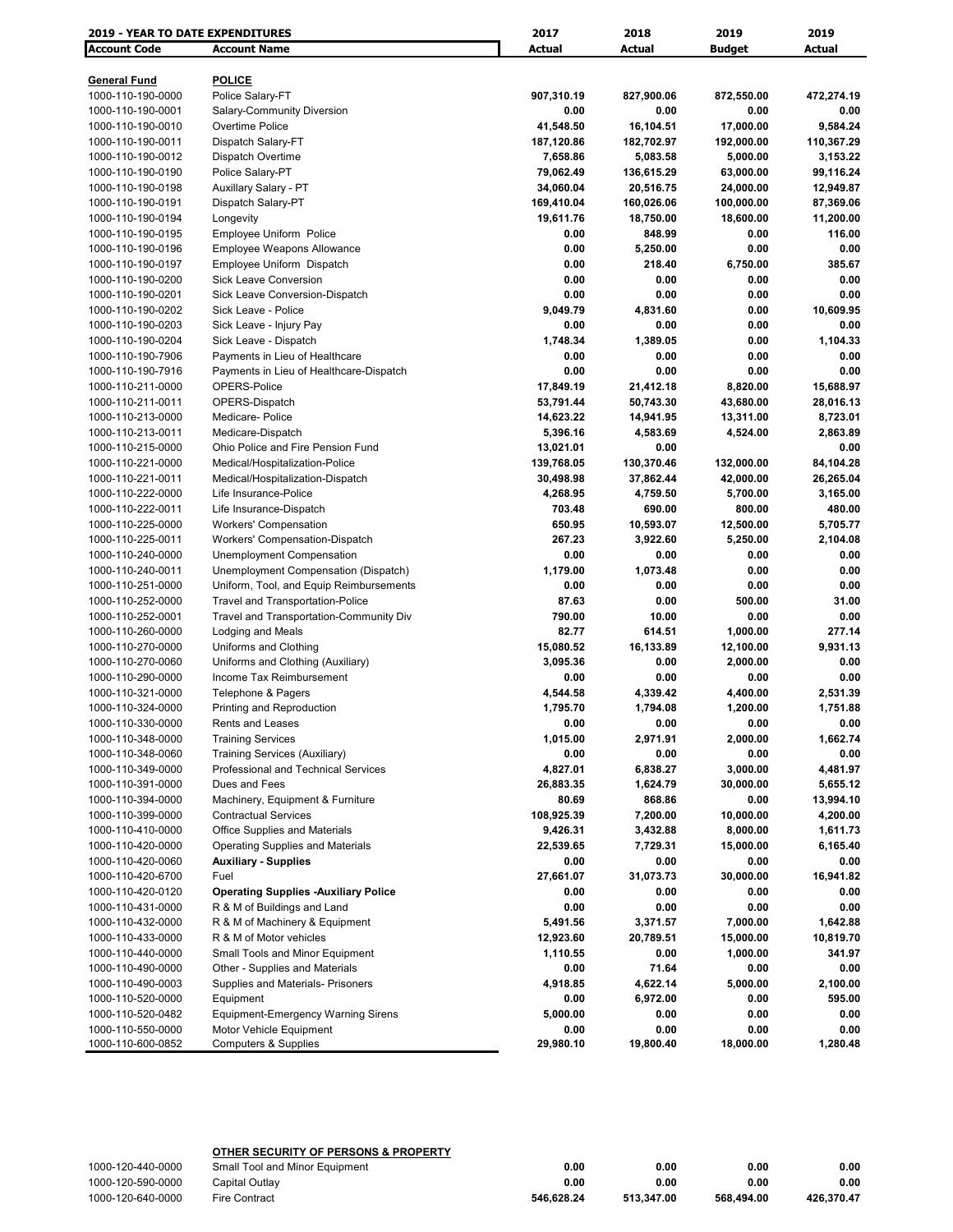| <b>2019 - YEAR TO DATE EXPENDITURES</b> |                                         | 2017          | 2018      | 2019              | 2019          |
|-----------------------------------------|-----------------------------------------|---------------|-----------|-------------------|---------------|
| <b>Account Code</b>                     | <b>Account Name</b>                     | <b>Actual</b> | Actual    | <b>Budget</b>     | <b>Actual</b> |
|                                         |                                         |               |           |                   |               |
| 1000-130-311-0000                       | <b>Electricity- Street Lights</b>       | 0.00          | 0.00      | 0.00              | 0.00          |
| 1000-140-399-0000                       | <b>Contractual Services</b>             | 3,500.00      | 3,500.00  | 3,500.00          | 3,500.00      |
| 1000-150-311-0000                       | Electricity- Traffic Lights             | 0.00          | 0.00      | 0.00              | 0.00          |
| 1000-150-349-0000                       | Professional and Technical Services     | 0.00          | 0.00      | 0.00              | 1,383.92      |
| 1000-160-349-0000                       | <b>Other Professional</b>               | 3,061.85      | 1,932.35  | 3,000.00          | 0.00          |
| 1000-210-349-2110                       | Board of Health                         | 9,397.72      | 9,397.72  | 9,000.00          | 5,405.97      |
|                                         |                                         |               |           |                   |               |
|                                         | <b>RECREATION and COMMUNITY LIFE</b>    |               |           |                   |               |
|                                         |                                         | 53,576.11     |           |                   | 35,068.37     |
| 1000-310-190-0000<br>1000-310-190-0010  | Salary<br>Overtime                      | 1,136.94      | 54,634.94 | 62,000.00<br>0.00 | 459.00        |
|                                         |                                         | 36,948.09     | 1,017.77  |                   |               |
| 1000-310-190-0192                       | Seasonal Salary                         |               | 28,316.24 | 36,000.00         | 25,456.41     |
| 1000-310-190-0193                       | <b>Transportation Salary</b>            | 14,784.38     | 18,442.65 | 15,000.00         | 9,583.61      |
| 1000-310-211-0000                       | Ohio Public Employees Retirement System | 14,669.88     | 14,267.55 | 15,820.00         | 7,724.56      |
| 1000-310-212-0000                       | Social Security                         | 0.00          | 0.00      | 0.00              | 0.00          |
| 1000-310-213-0000                       | Medicare                                | 1,543.48      | 1,477.54  | 1,638.00          | 1,023.23      |
| 1000-310-225-0000                       | <b>Workers' Compensation</b>            | 74.80         | 1,060.20  | 1,250.00          | 566.76        |
| 1000-310-252-0000                       | <b>Travel &amp; Transportation</b>      | 0.00          | 0.00      | 200.00            | 75.40         |
| 1000-310-260-0000                       | Lodging & Meals                         | 499.54        | 0.00      | 1,000.00          | 402.69        |
| 1000-310-270-0000                       | Uniforms                                | 174.00        | 0.00      | 0.00              | 257.50        |
| 1000-310-324-0000                       | Printing and Reproduction               | 0.00          | 0.00      | 0.00              | 0.00          |
| 1000-310-330-0000                       | Rents and Leases                        | 0.00          | 0.00      | 0.00              | 0.00          |
| 1000-310-348-0000                       | Training                                | 0.00          | 750.00    | 0.00              | 100.00        |
| 1000-310-349-0000                       | Professional and Technical Services     | 3,568.01      | 2,404.31  | 1,200.00          | 1,899.05      |
| 1000-310-349-2569                       | Professional - Golf Outing              | 0.00          | 0.00      | 0.00              | 0.00          |
| 1000-310-349-3101                       | Trips                                   | 1,688.33      | 1,319.43  | 3,000.00          | 2,688.54      |
| 1000-310-349-3102                       | <b>Exercise Program</b>                 | 0.00          | 0.00      | 0.00              | 0.00          |
| 1000-310-349-3104                       | <b>Special Events</b>                   | 14,294.02     | 15,255.69 | 13,000.00         | 3,925.67      |
| 1000-310-349-3105                       | Garage Sale                             | 242.50        | 634.03    | 0.00              | 1,081.73      |
| 1000-310-349-3106                       | Parker program                          | 8,693.99      | 10,365.63 | 10,000.00         | 4,756.35      |
| 1000-310-349-3107                       | Baseball                                | 2,967.62      | 7,232.94  | 7,000.00          | 4,000.00      |
| 1000-310-349-4587                       | <b>Community Day</b>                    | 24,349.22     | 0.00      | 0.00              | 0.00          |
| 1000-310-349-9633                       | Music                                   | 0.00          | 0.00      | 0.00              | 0.00          |
| 1000-310-351-0000                       | Insurance and Bonding                   | 263.00        | 0.00      | 0.00              | 0.00          |
| 1000-310-353-3107                       | Liability Insurance                     | 0.00          | 0.00      | 0.00              | 0.00          |
| 1000-310-391-0000                       | Dues & Fees                             | 771.58        | 429.47    | 1,000.00          | 129.47        |
| 1000-310-394-0000                       | Machinery, Equipment & Furniture        | 1,592.21      | 75.99     | 1,000.00          | 0.00          |
| 1000-310-399-0000                       | Contractual                             | 20,000.00     | 18,000.00 | 18,000.00         | 18,000.00     |
| 1000-310-420-0000                       | <b>Operating Supplies and Materials</b> | 3,464.12      | 2,077.80  | 2,000.00          | 1,617.28      |
| 1000-310-420-3108                       | <b>Operating Supplies -Concessions</b>  | 1,940.08      | 1,040.26  | 2,000.00          | 1,271.55      |
| 1000-310-420-3110                       | <b>Senior Services</b>                  | 9,144.32      | 8,372.04  | 6,500.00          | 4,124.66      |
| 1000-310-420-6700                       | Fuel                                    | 2,312.89      | 2,793.05  | 4,000.00          | 1,503.98      |
| 1000-310-420-8522                       | Operating Supplies and Materials-TGY    | 91.07         | 80.58     | 100.00            | 0.00          |
| 1000-310-431-0000                       | Land & Buildings                        | 3,113.31      | 3,964.73  | 750.00            | 3,786.59      |
|                                         |                                         |               |           |                   |               |
| 1000-310-432-0000                       | Repairs and Maint of Machinery & Equip  | 236.50        | 517.73    | 0.00              | 0.00          |
| 1000-310-433-0000                       | Repairs and Maint of Motor Vehicles     | 1,627.13      | 2,234.35  | 2,000.00          | 1,445.30      |
| 1000-310-440-0000                       | Small Tools and Minor Equipment         | 0.00          | 20.96     | 0.00              | 0.00          |
| 1000-310-500-0000                       | Capital Outlay                          | 0.00          | 0.00      | 0.00              | 0.00          |
| 1000-310-600-0852                       | Other-Computers & Supplies              | 0.00          | 1,009.98  | 0.00              | 0.00          |
| 1000-310-610-3103                       | Deposits Refunded                       | 0.00          | 100.00    | 0.00              | 0.00          |
|                                         |                                         |               |           |                   |               |
|                                         | <b>BUILDING DEPARTMENT</b>              |               |           |                   |               |
| 1000-410-190-0000                       | Salary                                  | 13,999.96     | 13,999.96 | 14,000.00         | 8,076.90      |
| 1000-410-190-0010                       | Overtime                                | 0.00          | 0.00      | 0.00              | 0.00          |
| 1000-410-190-0190                       | Part-Time                               | 0.00          | 0.00      | 0.00              | 0.00          |
| 1000-410-190-0192                       | Seasonal Salary                         | 0.00          | 0.00      | 0.00              | 0.00          |
| 1000-410-190-0200                       | Sick Leave Conversion                   | 0.00          | 0.00      | 0.00              | 0.00          |
| 1000-410-190-0202                       | Sick Leave                              | 0.00          | 0.00      | 0.00              | 0.00          |
| 1000-410-190-7906                       | Payments in Lieu of Healthcare          | 0.00          | 0.00      | 0.00              | 0.00          |
| 1000-410-211-0000                       | Ohio Public Employees Retirement System | 11,161.18     | 1,956.89  | 1,960.00          | 1,130.77      |
| 1000-410-213-0000                       | Medicare                                | 203.06        | 203.06    | 203.00            | 117.15        |
|                                         |                                         |               |           |                   |               |
|                                         | <b>BUILDING DEPARTMENT (continued)</b>  |               |           |                   |               |
| 1000-410-221-0000                       | Medical/Hospitalization                 | 0.00          | 0.00      | 0.00              | 0.00          |
| 1000-410-222-0000                       | Life Insurance                          | 0.00          | 0.00      | 0.00              | 0.00          |
| 1000-410-225-0000                       | <b>Workers' Compensation</b>            | 16.47         | 261.06    | 315.00            | 140.76        |
| 1000-410-240-0000                       | Unemployment Compensation               | 0.00          | 0.00      | 0.00              | 0.00          |
| 1000-410-252-0000                       | <b>Travel and Transportation</b>        | 639.82        | 0.00      | 500.00            | 0.00          |
| 1000-410-260-0000                       | Lodging and Meals                       | 0.00          | 0.00      | 500.00            | 0.00          |

1000-410-270-0000 Uniforms **0.00 0.00 0.00 0.00** 1000-410-320-0000 Communications, Printing and Advertising **0.00 0.00 0.00 0.00**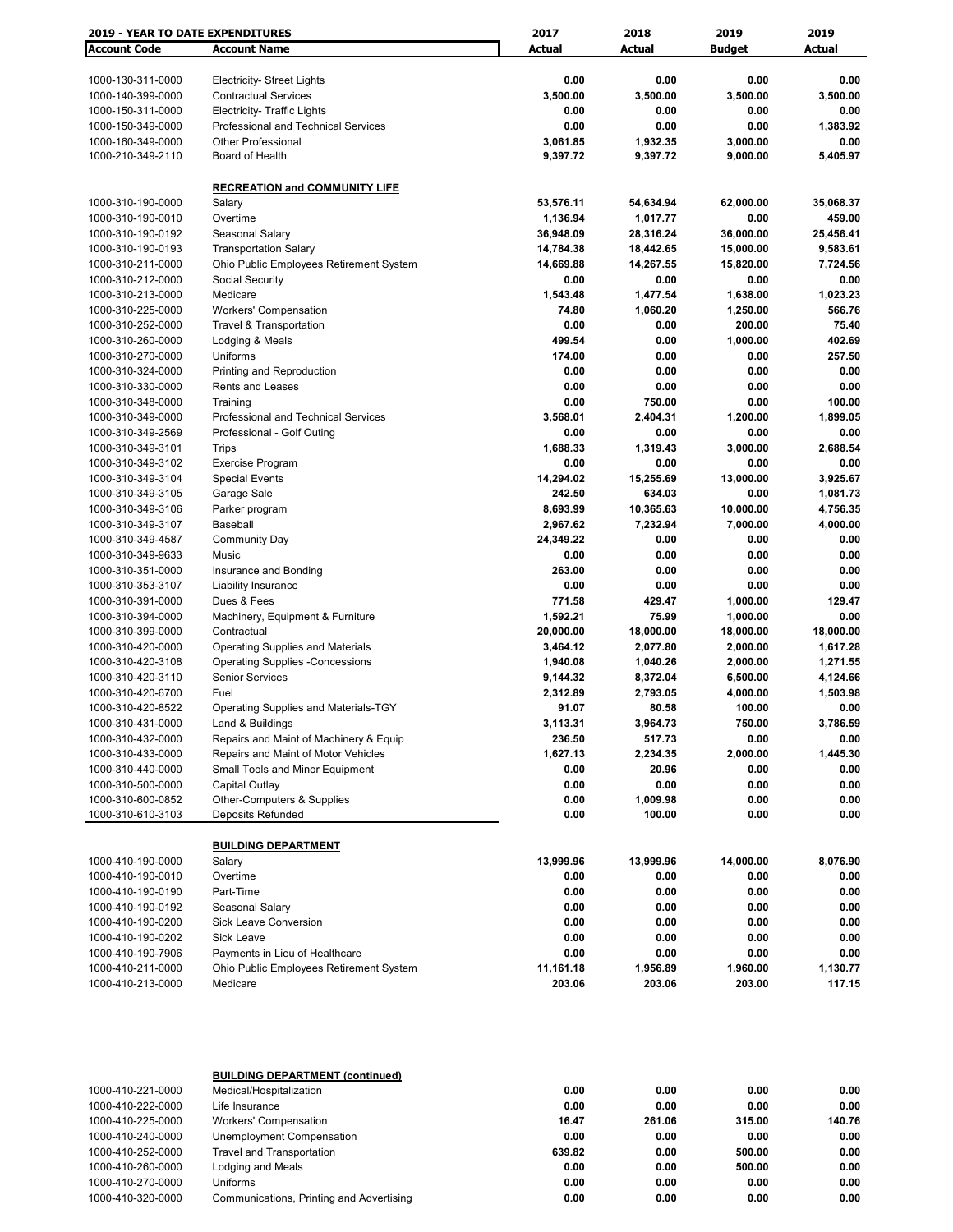| <b>2019 - YEAR TO DATE EXPENDITURES</b> |                                            | 2017          | 2018                | 2019          | 2019      |
|-----------------------------------------|--------------------------------------------|---------------|---------------------|---------------|-----------|
| <b>Account Code</b>                     | <b>Account Name</b>                        | <b>Actual</b> | <b>Actual</b>       | <b>Budget</b> | Actual    |
|                                         |                                            |               |                     |               |           |
| 1000-410-348-0000                       | Training                                   | 0.00          | 0.00                | 500.00        | 0.00      |
| 1000-410-349-0000                       | Professional and Technical Services        | 24,963.00     | 16,986.25           | 25,000.00     | 10,541.50 |
| 1000-410-391-0000                       | Dues & Fees                                | 424.28        | 284.86              | 600.00        | 309.67    |
| 1000-410-394-0000                       | Machinery, Equipment & Furniture           | 0.00          | 0.00                | 0.00          | 0.00      |
| 1000-410-395-0000                       | Land and Land Improvements                 | 0.00          | 0.00                | 0.00          | 0.00      |
| 1000-410-410-0000                       | <b>Office Supplies and Materials</b>       | 0.00          | 135.97              | 500.00        | 0.00      |
| 1000-410-410-0852                       | <b>Computers &amp; Supplies</b>            | 867.52        | 1,041.12            | 500.00        | 607.32    |
| 1000-410-420-0000                       | <b>Operating Supplies</b>                  | 241.53        | 0.99                | 500.00        | 0.00      |
| 1000-410-420-6700                       | <b>FUEL</b>                                | 0.00          | 0.00                | 0.00          | 0.00      |
| 1000-410-433-0000                       | Repairs & Maint Motor Vehicles             | 0.00          | 0.00                | 0.00          | 0.00      |
| 1000-410-610-0000                       | Deposits Refunded                          | 0.00          | 0.00                | 0.00          | 0.00      |
|                                         | <b>ENGINEERING</b>                         |               |                     |               |           |
| 1000-490-190-0000                       | Salary                                     | 20,330.44     | 20,499.96           | 20,500.00     | 11,826.90 |
| 1000-490-211-0000                       | Ohio Public Employees Retirement System    | 2,822.56      | 2,870.00            | 2,870.00      | 1,655.77  |
| 1000-490-213-0000                       | Medicare                                   | 294.72        | 297.18              | 297.00        | 171.45    |
| 1000-490-225-0000                       | <b>Workers' Compensation</b>               | 9.77          | 165.10              | 188.00        | 89.37     |
| 1000-490-346-0000                       | <b>Engineering Services</b>                | 0.00          | 0.00                | 0.00          | 0.00      |
| 1000-490-391-0000                       | Dues and Fees                              | 0.00          | 0.00                | 0.00          | 0.00      |
| 1000-490-399-0000                       | <b>Contractual Services-Engineering</b>    | 0.00          | 0.00                | 0.00          | 0.00      |
|                                         |                                            |               |                     |               |           |
|                                         | <b>UTILITIES</b>                           |               |                     |               |           |
| 1000-519-311-0000                       | Electricity                                | 66,799.66     | 84,942.37           | 75,000.00     | 44,070.21 |
| 1000-529-313-0000                       | Natural Gas                                | 21,555.67     | 22,432.25           | 22,000.00     | 15,129.39 |
| 1000-539-312-0000                       | Water and Sewage                           | 2,788.53      | 4,255.17            | 5,000.00      | 3,262.70  |
| 1000-549-312-0000                       | Water and Sewage                           | 0.00          | 843.05              | 0.00          | 759.00    |
| 1000-551-349-0000                       | Other- Professional and Technical Services | 0.00          | 0.00                | 0.00          | 0.00      |
| 1000-559-347-0000                       | <b>Planning Consultants</b>                | 0.00          | 0.00                | 0.00          | 0.00      |
| 1000-569-398-0000                       | Garbage and Trash Removal                  | 150,392.69    | 155,049.03          | 150,000.00    | 88,283.30 |
| 1000-592-349-0000                       | Other- Professional and Technical Services | 0.00          | 3,895.86            | 0.00          | 0.00      |
| 1000-599-321-0000                       | Telephone                                  | 23,157.72     | 23,591.28           | 20,000.00     | 12,876.96 |
| 1000-599-329-0000                       | Other communications                       | 28,392.44     | 25,583.75           | 22,000.00     | 14,312.58 |
|                                         | <b>SERVICE DEPARTMENT</b>                  |               |                     |               |           |
| 1000-620-190-0000                       | Salary                                     | 59,554.52     | 54,401.66           | 59,100.00     | 33,883.12 |
| 1000-620-190-0010                       | Overtime                                   | 2,366.66      | 3,654.15            | 5,000.00      | 3,922.22  |
| 1000-620-190-0190                       | Part-time                                  | 0.00          | 0.00                | 0.00          | 0.00      |
| 1000-620-190-0193                       | Salary -Seasonal                           | 0.00          | 0.00                | 0.00          | 0.00      |
| 1000-620-190-0200                       | Sick Leave Conversion                      | 0.00          | 0.00                | 0.00          | 0.00      |
| 1000-620-190-0202                       | <b>Sick Leave</b>                          | 0.00          | 4,997.10            | 0.00          | 329.35    |
| 1000-620-211-0000                       | Ohio Public Employees Retirement System    | 8,738.51      | 8,817.47            | 8,974.00      | 5,420.31  |
| 1000-620-213-0000                       | Medicare                                   | 870.96        | 880.00              | 929.00        | 536.24    |
| 1000-620-221-0000                       | Medical/Hospitalization                    | 30,614.56     |                     | 14,000.00     | 21,435.93 |
| 1000-620-222-0000                       | Life Insurance                             | 265.00        | 15,484.22<br>210.00 | 265.00        | 120.00    |
| 1000-620-225-0000                       | <b>Workers' Compensation</b>               | 45.89         | 1,012.75            | 46.00         | 565.63    |
| 1000-620-252-0000                       |                                            |               |                     |               |           |
|                                         | <b>Travel and Transportation</b>           | 0.00<br>0.00  | 0.00                | 0.00          | 0.00      |
| 1000-620-260-0000                       | Lodging and Meals                          |               | 0.00                | 0.00          | 0.00      |
| 1000-620-270-0000                       | Uniforms and Clothing                      | 1,958.73      | 2,461.09            | 0.00          | 3,594.29  |
| 1000-620-330-0000                       | Rents and Leases                           | 0.00          | 0.00                | 0.00          | 0.00      |
| 1000-620-346-0000                       | <b>Engineering Services</b>                | 0.00          | 0.00                | 0.00          | 0.00      |
| 1000-620-348-0000                       | <b>Training Services</b>                   | 0.00          | 0.00                | 0.00          | 0.00      |
| 1000-620-349-0000                       | Professional and Technical Services        | 4,678.01      | 3,995.00            | 5,000.00      | 4,450.00  |
| 1000-620-391-0000                       | Dues and Fees                              | 0.00          | 0.00                | 0.00          | 0.00      |
| 1000-620-394-0000                       | Machinery, Equipment & Furniture           | 0.00          | 2,145.90            | 0.00          | 0.00      |

|                   | <b>SERVICE DEPARTMENT (continued)</b>   |           |           |           |           |
|-------------------|-----------------------------------------|-----------|-----------|-----------|-----------|
| 1000-620-395-5001 | Land and Improvements-Recycling         | 0.00      | 0.00      | 0.00      | 0.00      |
| 1000-620-420-0000 | <b>Operating Supplies and Materials</b> | 32,988.11 | 8.962.61  | 5,000.00  | 4,758.05  |
| 1000-620-420-6700 | Fuel                                    | 0.00      | 0.00      | 0.00      | 0.00      |
| 1000-620-431-0000 | Repairs and Maint of Buildings and Land | 72,765.05 | 49,374.97 | 75,000.00 | 47,193.26 |
| 1000-620-431-6208 | <b>Building Supplies</b>                | 0.00      | 0.00      | 0.00      | 0.00      |
| 1000-620-431-6209 | <b>Hardware Supplies</b>                | 0.00      | 0.00      | 0.00      | 0.00      |
| 1000-620-432-0000 | R & M of Machinery & Equip              | 1.349.94  | 2.045.81  | 2.000.00  | 321.00    |
| 1000-620-432-6220 | R & M of Machinery & Equip-Major        | 0.00      | 0.00      | 0.00      | 0.00      |
| 1000-620-432-6230 | R & M of Machinery & Equip-Minor        | 0.00      | 0.00      | 0.00      | 0.00      |
| 1000-620-433-0000 | R & M of Motor Vehicles                 | 0.00      | 0.00      | 0.00      | 0.00      |
| 1000-620-433-6110 | R & M of Motor Vehicles                 | 0.00      | 0.00      | 0.00      | 0.00      |
| 1000-620-433-6225 | R & M of Motor Vehicles                 | 0.00      | 0.00      | 0.00      | 0.00      |
| 1000-620-433-6310 | R & M of Motor Vehicles                 | 0.00      | 0.00      | 0.00      | 0.00      |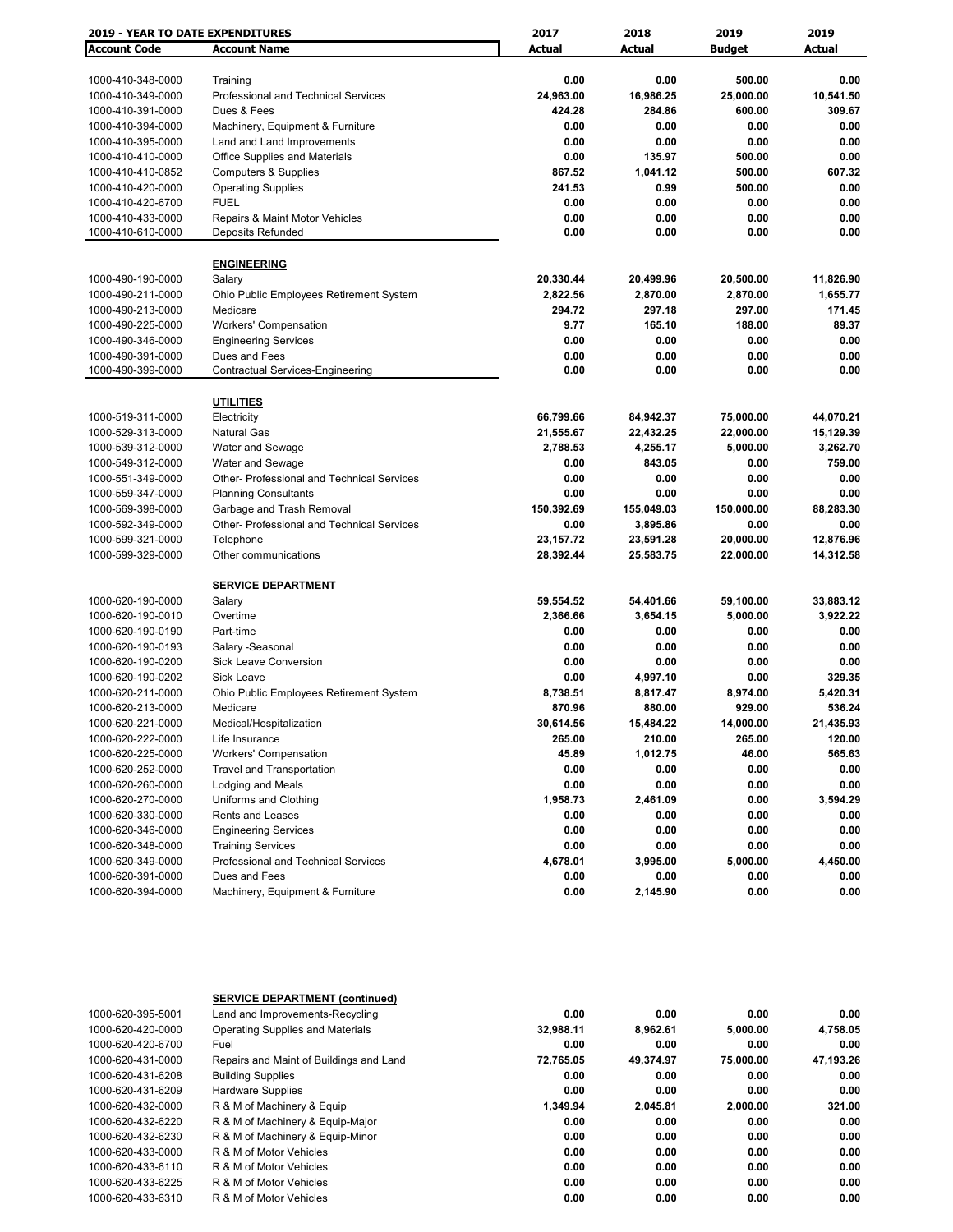| <b>2019 - YEAR TO DATE EXPENDITURES</b> |                                            | 2017      | 2018          | 2019          | 2019      |
|-----------------------------------------|--------------------------------------------|-----------|---------------|---------------|-----------|
| <b>Account Code</b>                     | <b>Account Name</b>                        | Actual    | <b>Actual</b> | <b>Budget</b> | Actual    |
|                                         |                                            |           |               |               |           |
| 1000-620-440-0000                       | Small Tools and Minor Equipment            | 0.00      | 0.00          | 0.00          | 181.15    |
| 1000-620-490-0000                       | Other - Supplies and Materials             | 0.00      | 0.00          | 0.00          | 0.00      |
| 1000-620-490-0000-1                     |                                            | 0.00      | 0.00          | 0.00          | 0.00      |
|                                         | <b>Other Operating Supplies</b>            |           |               |               |           |
| 1000-620-520-0000                       | Equipment                                  | 0.00      | 0.00          | 0.00          | 0.00      |
| 1000-620-640-0000                       | Leaf Dumping                               | 0.00      | 0.00          | 0.00          | 0.00      |
| 1000-630-349-0000                       | Professional and Technical Services        | 0.00      | 0.00          | 0.00          | 0.00      |
| 1000-630-390-0000                       | Contractual -Senior Snow plowing           | 0.00      | 0.00          | 0.00          | 0.00      |
| 1000-630-420-0000                       | <b>Operating Supplies -Salt</b>            | 0.00      | 0.00          | 0.00          | 0.00      |
| 1000-630-432-6320                       | R & M - Snow Plows                         | 0.00      | 0.00          | 0.00          | 0.00      |
| 1000-640-399-6201                       | R & M-Sanitary Sewers                      | 46,175.32 | 5,859.69      | 10,000.00     | 653.13    |
|                                         |                                            |           |               |               |           |
|                                         | <b>MAYOR</b>                               |           |               |               |           |
| 1000-710-131-0000                       | Salary - MAYOR                             | 57,887.96 | 55,642.74     | 46,500.00     | 26,826.90 |
| 1000-710-131-7906                       | Payments in Lieu of Healthcare             | 0.00      | 0.00          | 0.00          | 0.00      |
| 1000-710-211-0000                       | Ohio Public Employees Retirement System    | 10,512.30 | 9,368.63      | 6,510.00      | 3,755.77  |
| 1000-710-213-0000                       | Medicare                                   | 955.70    | 803.70        | 677.00        | 388.95    |
|                                         |                                            |           |               |               |           |
| 1000-710-221-0000                       | Medical/Hospitalization                    | 15,137.40 | 11,068.74     | 0.00          | 0.00      |
| 1000-710-222-0000                       | Life Insurance                             | 145.75    | 180.00        | 159.00        | 120.00    |
| 1000-710-225-0000                       | <b>Workers' Compensation</b>               | 36.68     | 600.73        | 700.00        | 325.04    |
| 1000-710-252-0000                       | <b>Travel and Transportation</b>           | 536.55    | 530.35        | 800.00        | 0.00      |
| 1000-710-259-0000                       | Other - Employee Reimbursements            | 0.00      | 0.00          | 0.00          | 0.00      |
| 1000-710-260-0000                       | Housing & Meals                            | 3,164.47  | 1,611.98      | 3,000.00      | 0.00      |
| 1000-710-324-0000                       | Printing and Reproduction                  | 0.00      | 0.00          | 0.00          | 0.00      |
| 1000-710-330-0000                       | <b>Rents and Leases</b>                    | 0.00      | 0.00          | 0.00          | 0.00      |
| 1000-710-349-0000                       | <b>Professional and Technical Services</b> | 93.81     | 0.00          | 0.00          | 0.00      |
| 1000-710-349-7150                       | <b>Education Expenses</b>                  | 0.00      | 0.00          | 0.00          | 0.00      |
|                                         |                                            |           |               |               |           |
| 1000-710-391-0000                       | Dues and Fees                              | 1,093.03  | 1,083.98      | 2,000.00      | 30.95     |
| 1000-710-394-0000                       | Machinery, Equipment & Furniture           | 0.00      | 0.00          | 0.00          | 0.00      |
| 1000-710-399-0000                       | <b>Contractual Services</b>                | 0.00      | 0.00          | 0.00          | 0.00      |
| 1000-710-410-0000                       | Office Supplies and Materials              | 138.01    | 0.00          | 500.00        | 0.00      |
| 1000-710-420-0000                       | <b>Operating Supplies and Materials</b>    | 123.19    | 0.00          | 0.00          | 0.00      |
|                                         |                                            |           |               |               |           |
|                                         | <b>COUNCIL</b>                             |           |               |               |           |
| 1000-715-111-0000                       | Salaries - Council                         | 66,236.82 | 65,964.76     | 69,000.00     | 39,295.35 |
| 1000-715-211-0000                       | Ohio Public Employees Retirement System    | 9,265.84  | 9,229.22      | 9,273.00      | 5,486.94  |
| 1000-715-212-0000                       | Social Security                            |           | 0.00          | 0.00          | 0.00      |
| 1000-715-213-0000                       | Medicare                                   | 961.46    | 956.45        | 960.00        | 569.85    |
|                                         |                                            |           |               |               |           |
| 1000-715-225-0000                       | <b>Workers' Compensation</b>               | 39.46     | 665.81        | 800.00        | 360.79    |
| 1000-715-252-0000                       | <b>Travel and Transportation</b>           | 0.00      | 0.00          | 0.00          | 0.00      |
| 1000-715-260-0000                       | Lodging & Meals                            | 0.00      | 0.00          | 0.00          | 0.00      |
| 1000-715-324-0000                       | Printing and Reproduction                  | 0.00      | 0.00          | 0.00          | 0.00      |
| 1000-715-325-0000                       | Advertising                                | 0.00      | 0.00          | 0.00          | 0.00      |
| 1000-715-348-0000                       | Training                                   | 0.00      | 0.00          | 0.00          | 0.00      |
| 1000-715-349-0000                       | Professional and Technical Services        | 0.00      | 0.00          | 0.00          | 0.00      |
| 1000-715-349-7150                       | <b>Education Exp</b>                       | 0.00      | 0.00          | 0.00          | 0.00      |
| 1000-715-391-0000                       | Dues and Fees                              | 0.00      | 0.00          | 0.00          | 0.00      |
| 1000-715-399-0000                       | <b>Contractual Services</b>                | 0.00      | 0.00          | 0.00          | 0.00      |
| 1000-715-399-7150                       |                                            | 0.00      | 0.00          | 0.00          |           |
|                                         | Contractual Services-Education Exp         |           |               |               | 0.00      |
| 1000-715-399-7151                       | Contractual Services- Master Plan          | 0.00      | 0.00          | 0.00          | 0.00      |
| 1000-715-410-0000                       | Office Supplies and Materials              | 0.00      | 0.00          | 0.00          | 0.00      |
| 1000-715-420-0000                       | <b>Operating Supplies and Materials</b>    | 0.00      | 0.00          | 0.00          | 0.00      |
| 1000-715-600-6584                       | Unemployment Compensation                  | 0.00      | 0.00          | 0.00          | 0.00      |
|                                         |                                            |           |               |               |           |
|                                         |                                            |           |               |               |           |
|                                         |                                            |           |               |               |           |
|                                         | <b>MAYOR'S COURT</b>                       |           |               |               |           |
| 1000-720-141-0000                       | Salary - Legal Counsel-Prosecutor          | 26,307.72 | 24,000.08     | 24,000.00     | 13,846.20 |
| 1000-720-141-0141                       | Magistrate                                 | 18,800.00 | 13,350.00     | 11,700.00     | 7,150.00  |
|                                         |                                            |           |               |               |           |
| 1000-720-190-0000                       | Salary- Mayor's Court Clerk                | 42,416.00 | 42,452.40     | 42,432.00     | 24,480.00 |
| 1000-720-190-0001                       | <b>Community Diversion Program</b>         | 0.00      | 0.00          | 0.00          | 0.00      |
| 1000-720-190-0010                       | Overtime                                   | 0.00      | 0.00          | 0.00          | 0.00      |
| 1000-720-190-0195                       | Employee Uniform Allowance                 | 0.00      | 0.00          | 0.00          | 0.00      |
| 1000-720-190-0202                       | Sick Leave                                 | 0.00      | 0.00          | 0.00          | 0.00      |
| 1000-720-211-0000                       | Ohio Public Employees Retirement System    | 9,922.52  | 9,485.32      | 11,988.00     | 6,002.65  |
| 1000-720-213-0000                       | Medicare                                   | 1,103.78  | 1,091.04      | 1,241.00      | 618.95    |
| 1000-720-221-0000                       | Medical/Hospitalization                    | 19,397.22 | 20,831.52     | 20,832.00     | 13,817.19 |
| 1000-720-222-0000                       | Life Insurance                             | 0.00      | 0.00          | 0.00          | 0.00      |
|                                         |                                            |           |               |               |           |
| 1000-720-225-0000                       | <b>Workers' Compensation</b>               | 41.93     | 707.60        | 810.00        | 383.38    |
| 1000-720-240-0000                       | Unemployment Compensation                  | 655.00    | 1,179.00      | 0.00          | 0.00      |
| 1000-720-252-0000                       | <b>Travel &amp; Transportation</b>         | 0.00      | 0.00          | 2,000.00      | 0.00      |
| 1000-720-260-0000                       | Lodging & Meals                            | 0.00      | 0.00          | 0.00          | 0.00      |
| 1000-720-270-0000                       | Uniforms and Clothing                      | 0.00      | 0.00          | 0.00          | 0.00      |
| 1000-720-340-0853                       | <b>Technical Services-Software Support</b> | 0.00      | 0.00          | 0.00          | 0.00      |
| 1000-720-348-0000                       | Training                                   | 270.00    | 360.00        | 0.00          | 0.00      |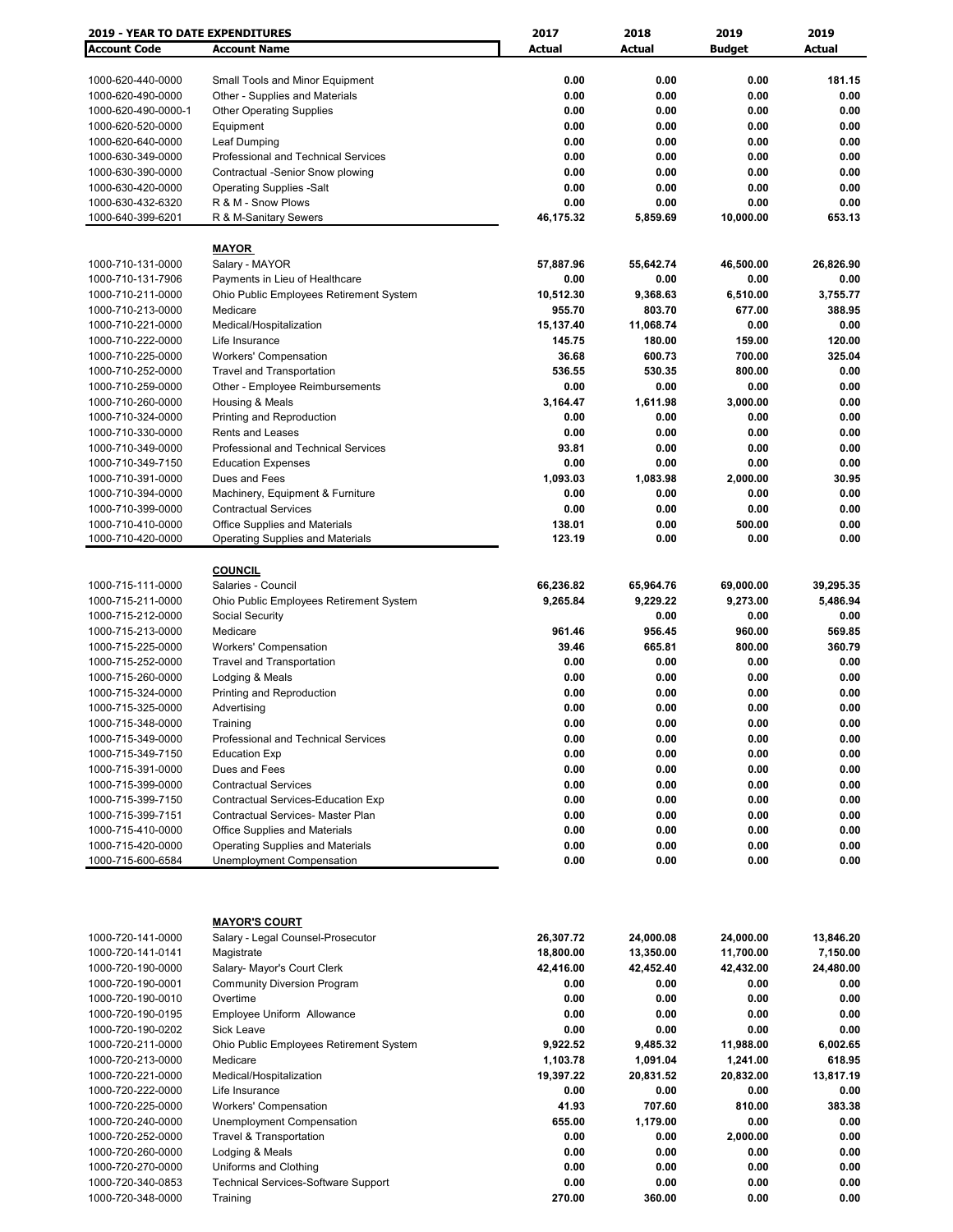| <b>2019 - YEAR TO DATE EXPENDITURES</b> |                                             | 2017          | 2018          | 2019          | 2019          |
|-----------------------------------------|---------------------------------------------|---------------|---------------|---------------|---------------|
| <b>Account Code</b>                     | <b>Account Name</b>                         | <b>Actual</b> | <b>Actual</b> | <b>Budget</b> | <b>Actual</b> |
|                                         |                                             |               |               |               |               |
| 1000-720-348-0001                       | <b>Training- Community Diversion</b>        | 0.00          | 0.00          | 0.00          | 0.00          |
| 1000-720-349-0000                       | Other - Professional and Technicl Services  | 0.00          | 600.00        | 0.00          | 0.00          |
| 1000-720-391-0000                       | Dues and Fees                               | 675.00        | 100.00        | 200.00        | 50.00         |
| 1000-720-391-0001                       | Dues and Fees (Community Diversion Program) | 0.00          | 0.00          | 0.00          | 0.00          |
| 1000-720-394-0000                       | Machinery, Equipment & Furniture            | 0.00          | 0.00          | 0.00          | 0.00          |
| 1000-720-399-0000                       | <b>Contractual Services</b>                 | 0.00          | 0.00          | 0.00          | 0.00          |
| 1000-720-410-0000                       | <b>Office Supplies and Materials</b>        | 2,745.44      | 4,125.17      | 1,500.00      | 212.34        |
| 1000-720-410-0001                       | Office Supplies (Community Diversion)       | 0.00          | 0.00          | 0.00          | 0.00          |
| 1000-720-420-0000                       | <b>Operating Supplies and Materials</b>     | 24.37         | 0.00          | 0.00          | 0.00          |
| 1000-720-640-0000                       | Payment to Another Political Subdivision    | 0.00          | 0.00          | 0.00          | 0.00          |
|                                         | <b>BOARDS &amp; COMMISSIONS</b>             |               |               |               |               |
| 1000-735-150-0000                       | <b>Compensation of Planning Commission</b>  | 2,054.93      | 2,080.00      | 1,890.00      | 1,160.00      |
| 1000-735-150-0701                       | Compensation of Zoning Board Members        | 2,782.32      | 2,670.00      | 3,150.00      | 1,620.00      |
| 1000-735-190-0000                       | <b>Other- Personal Services</b>             | 0.00          | 0.00          | 0.00          | 0.00          |
| 1000-735-211-0000                       | <b>OPERS</b>                                | 280.00        | 319.20        | 264.00        | 196.00        |
| 1000-735-211-0701                       | OPERS-BZA                                   | 257.60        | 429.10        | 441.00        | 481.60        |
| 1000-735-213-0000                       | Medicare                                    | 34.65         | 26.55         | 27.41         | 16.11         |
| 1000-735-213-0701                       | Medicare-BZA                                | 42.64         | 42.36         | 45.68         | 24.22         |
| 1000-735-225-0000                       | <b>Workers' Compensation</b>                | 1.27          | 57.61         | 50.00         | 11.66         |
| 1000-735-225-0701                       | Workers' Compensation-BZA                   | 2.51          | 43.61         | 25.00         | 22.98         |
| 1000-735-240-0701                       | Unemployment Compensation                   | 0.00          | 0.00          | 0.00          | 0.00          |
| 1000-735-252-0000                       | <b>Travel and Transportation</b>            | 0.00          | 0.00          | 0.00          | 0.00          |
| 1000-735-349-000                        | <b>Professional Services</b>                | 0.00          | 0.00          | 0.00          | 0.00          |
| 1000-735-410-0000                       | Office Supplies and Materials               | 0.00          | 0.00          | 0.00          | 0.00          |
|                                         | <b>AOS FEES</b>                             |               |               |               |               |
| 1000-745-342-0000                       | <b>Auditor of State Audit Services</b>      | 1,845.00      | 17,737.50     | 0.00          | 1,896.00      |
| 1000-745-343-0000                       | Uniform Accounting Network Fees             | 3,870.00      | 2,394.00      | 4,500.00      | 0.00          |
|                                         | <b>SOLICITOR</b>                            |               |               |               |               |
| 1000-750-141-0000                       | Salary - Legal Counsel                      | 60,000.00     | 0.00          | 0.00          | 4,615.38      |
| 1000-750-141-0001                       | Salary - Legal Counsel-Comm Diversion       | 0.00          | 0.00          | 0.00          | 0.00          |
| 1000-750-211-0000                       | <b>OPERS</b>                                | 0.00          | 0.00          | 0.00          | 0.00          |
| 1000-750-211-0001                       | <b>OPERS-Community Diversion</b>            | 0.00          | 0.00          | 0.00          | 0.00          |
| 1000-750-211-0001-1                     | <b>OPERS (Community Diversion)</b>          | 0.00          | 0.00          | 0.00          | 0.00          |
| 1000-750-213-0000                       | Medicare                                    | 0.00          | 0.00          | 0.00          | 66.92         |
| 1000-750-213-0001                       | Medicare-Community Diversion                | 0.00          | 0.00          | 0.00          | 0.00          |
| 1000-750-213-0001-1                     | Medicare (Community Diversion Program)      | 0.00          | 0.00          | 0.00          | 0.00          |
| 1000-750-225-0000                       | <b>Workers' Compensation</b>                | 0.00          | 560.13        | 0.00          | 303.13        |
| 1000-750-349-0000                       | <b>Professional and Technical Services</b>  | 3,935.50      | 55,701.09     | 75,000.00     | 5,195.00      |
| 1000-750-391-0000                       | Dues & Fees                                 | 0.00          | 0.00          | 0.00          | 0.00          |
| 1000-750-399-0000                       | <b>Contractual Services</b>                 | 14,221.30     | 16,175.00     | 0.00          | 0.00          |

|                     | <b>INCOME TAX</b>                   |            |            |            |           |
|---------------------|-------------------------------------|------------|------------|------------|-----------|
| 1000-755-322-0000   | Postage                             | 0.00       | 0.00       | 600.00     | 0.00      |
| 1000-755-342-0000   | <b>Auditing Services</b>            | 0.00       | 0.00       | 0.00       | 0.00      |
| 1000-755-344-0013   | Tax Collection Fees (Net Profit)    |            | 24.30      | 0.00       | 0.00      |
| 1000-755-348-0000   | Training                            | 0.00       | 0.00       | 0.00       | 0.00      |
| 1000-755-348-0000-1 | <b>Training Services</b>            | 0.00       | 0.00       | 0.00       | 0.00      |
| 1000-755-349-0000   | Other Technical Services-Software   | 1,263.50   | 3,699.65   | 3,000.00   | 179.51    |
| 1000-755-349-0000-1 | <b>Other Contractual Services</b>   | 0.00       | 0.00       | 0.00       | 0.00      |
| 1000-755-391-0000   | Dues and Fees                       | 0.00       | 0.00       | 0.00       | 0.00      |
| 1000-755-391-0000-1 | Dues and Fees                       | 0.00       | 0.00       | 0.00       | 0.00      |
| 1000-755-399-0000   | <b>Contractual Services</b>         | 0.00       | 0.00       | 0.00       | 0.00      |
| 1000-755-420-0000   | <b>Operating Supplies</b>           | 0.00       | 0.00       | 0.00       | 0.00      |
| 1000-760-690-0000   | Tax Refunds                         | 74,543.16  | 112,143.46 | 50,000.00  | 17,993.46 |
|                     |                                     |            |            |            |           |
|                     | <b>ADMINISTRATIVE &amp; FINANCE</b> |            |            |            |           |
| 1000-790-190-0000   | Salary                              | 210,751.16 | 167,803.54 | 170,000.00 | 87,687.92 |
| 1000-790-190-0010   | Overtime                            | 0.00       | 0.00       | 0.00       | 0.00      |
| 1000-790-190-0190   | Part-time                           | 3,072.84   | 8,196.85   | 0.00       | 0.00      |
| 1000-790-190-0192   | Salary Seasonal                     | 0.00       | 0.00       | 0.00       | 0.00      |
| 1000-790-190-0200   | Sick Leave conversion               | 0.00       | 0.00       | 0.00       | 0.00      |
| 1000-790-190-0202   | <b>Sick Leave</b>                   | 2,487.13   | 4,549.30   | 0.00       | 4,747.74  |
| 1000-790-190-7906   | Payments in Lieu of Healthcare      | 0.00       | 0.00       | 0.00       | 0.00      |
| 1000-790-211-0000   | <b>OPERS</b>                        | 28,957.78  | 24,445.38  | 23,800.00  | 13,017.07 |
| 1000-790-213-0000   | Medicare                            | 2,920.14   | 2,481.53   | 2,465.00   | 1,271.52  |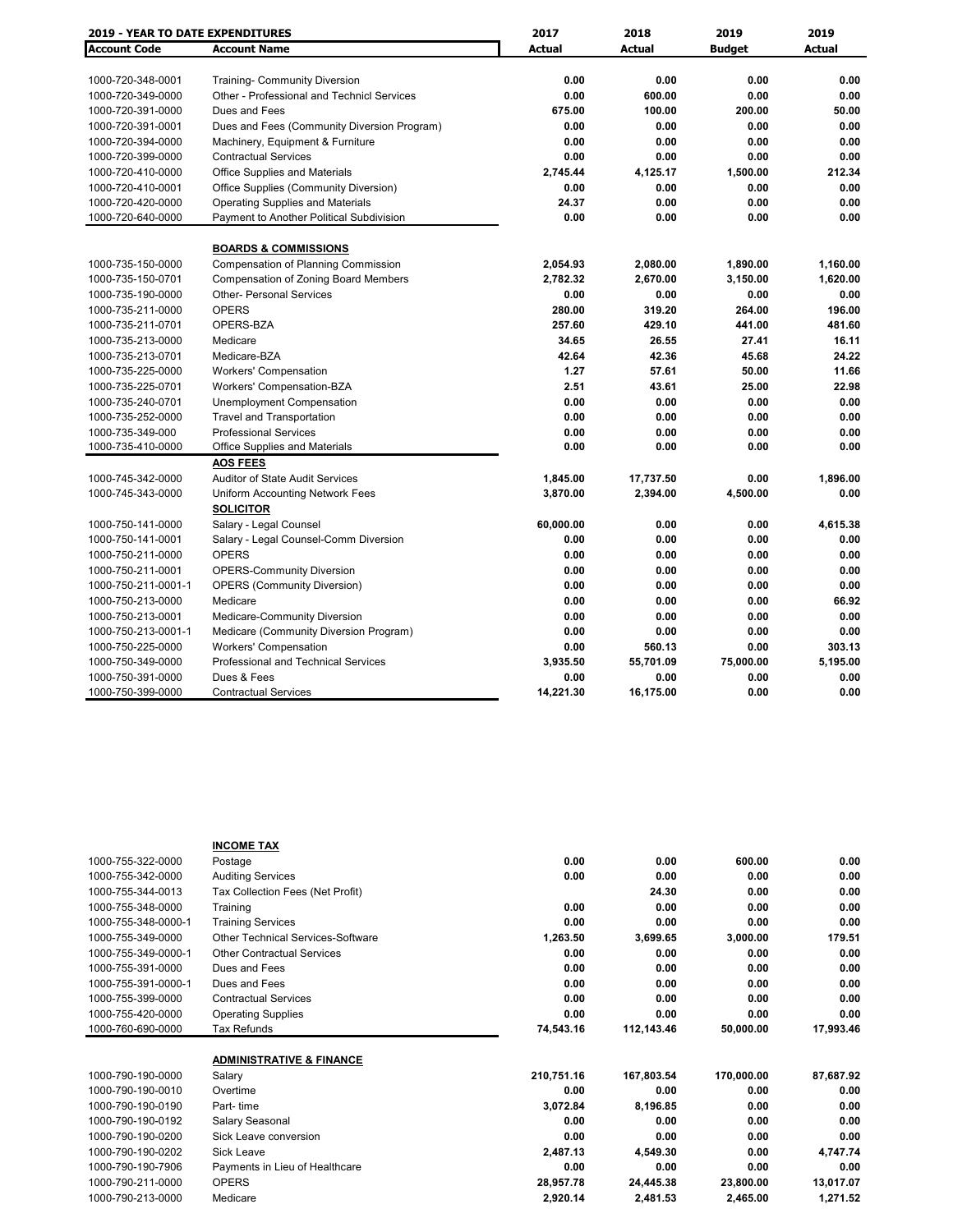| <b>2019 - YEAR TO DATE EXPENDITURES</b> |                                            | 2017          | 2018         | 2019          | 2019          |
|-----------------------------------------|--------------------------------------------|---------------|--------------|---------------|---------------|
| <b>Account Code</b>                     | <b>Account Name</b>                        | <b>Actual</b> | Actual       | <b>Budget</b> | <b>Actual</b> |
|                                         |                                            |               |              |               |               |
| 1000-790-221-0000                       | Medical/Hospitalization                    | 51,948.81     | 40,932.20    | 35,000.00     | 24,293.60     |
| 1000-790-222-0000                       | Life Insurance                             | 304.75        | 765.00       | 650.00        | 510.00        |
| 1000-790-222-1790                       | Life Insurance-RETIREE                     | 1,363.16      | 1,358.30     | 2,400.00      | 302.45        |
| 1000-790-225-0000                       | <b>Workers' Compensation</b>               | 162.71        | 1,965.74     | 2,500.00      | 1,055.70      |
| 1000-790-252-0000                       | <b>Travel and Transportation</b>           | 181.60        | 16.00        | 500.00        | 0.00          |
| 1000-790-260-0000                       | Meals & Lodging                            | 742.58        | 269.23       | 500.00        | 449.32        |
| 1000-790-322-0000                       | Postage                                    | 3,233.95      | 3,566.80     | 3,000.00      | 1,611.11      |
| 1000-790-323-0000                       | Postage Machine Rental                     | 174.00        | 1,044.00     | 696.00        | 333.06        |
| 1000-790-324-0000                       | Printing and Reproduction                  | 1,157.64      | 1,972.10     | 2,500.00      | 410.48        |
| 1000-790-324-0005                       | Printing and Reproduction                  | 121.08        | 0.00         | 19,000.00     | 0.00          |
| 1000-790-325-0000                       | Advertising                                | 1,023.47      | 822.22       | 6,000.00      | 0.00          |
| 1000-790-330-0000                       | <b>Rents and Leases</b>                    | 0.00          | 0.00         | 0.00          | 0.00          |
| 1000-790-345-0000                       | <b>Election Expenses</b>                   | 0.00          | 7,595.02     | 0.00          | 0.00          |
| 1000-790-348-0000                       | Training                                   | 300.00        | 165.00       | 500.00        | 309.91        |
| 1000-790-349-0000                       | <b>Professional and Technical Services</b> | 170,606.01    | 165,237.29   | 114,000.00    | 97,415.48     |
| 1000-790-351-0000                       | Insurance and Bonding                      | 55,887.00     | 52,866.00    | 52,000.00     | 25,200.00     |
| 1000-790-391-0000                       | Dues and Fees                              | 16,672.57     | 11,196.44    | 9,000.00      | 3,089.33      |
| 1000-790-394-0000                       | Machinery, Equipment & Furniture           | 944.98        | 2,832.03     | 5,000.00      | 2,579.99      |
| 1000-790-399-0000                       | <b>Contractual Services</b>                | 8,344.49      | 6,180.24     | 15,600.00     | 7,286.97      |
| 1000-790-410-0000                       | <b>Office Supplies and Materials</b>       | 4,022.80      | 3,433.91     | 4,000.00      | 759.72        |
| 1000-790-420-0000                       | <b>Operating Supplies and Materials</b>    | 3,230.57      | 2,934.74     | 4,000.00      | 2,108.95      |
| 1000-790-431-0000                       | R & M of Buildings and Land                | 390.20        | 1,290.97     | 0.00          | 1,529.88      |
| 1000-790-432-0000                       | R & M of Machinery & Equip                 | 1.735.00      | 0.00         | 0.00          | 0.00          |
| 1000-790-490-0000                       | Econ Dev - Supplies & Materials            | 0.00          | 0.00         | 0.00          | 0.00          |
| 1000-790-640-0000                       | Payment to County Treasurer                | 17.14         | 9.62         | 0.00          | 9,646.60      |
|                                         | <b>CAPITAL &amp; TRANSFERS</b>             |               |              |               |               |
| 1000-800-520-0000                       | Equipment                                  |               |              |               |               |
| 1000-910-910-0000                       | Transfers - Out OP&F                       | 489,000.00    | 140,200.00   | 112,147.00    | 0.00          |
| 1000-910-910-0620                       | Transfers - Out S.C.M.R. & Int             | 500,000.00    | 580,000.00   | 620,000.00    | 0.00          |
| 1000-910-910-0000-1                     | Transfers - Out VETERAN'S MEM              | 0.00          | 0.00         | 0.00          | 0.00          |
| 1000-910-910-4901                       | Transfers - Out Interest to Capital        | 100,000.00    | 147,218.99   | 620,000.00    | 0.00          |
| 1000-910-910-0000-2                     | Transfers - Out Water Meter Repair         | 0.00          | 0.00         | 0.00          | 0.00          |
| 1000-920-920-0000                       | Advances - Out                             | 0.00          | 0.00         | 0.00          | 0.00          |
| 1000-930-930-0000                       | Contingencies                              | 0.00          | 0.00         | 0.00          | 0.00          |
|                                         |                                            | 5.556.220.78  | 4,942,560.57 | 5,291,217.09  | 2.452.815.14  |

| <b>SCMR Fund</b>  |                                           |            |            |            |            |
|-------------------|-------------------------------------------|------------|------------|------------|------------|
| 2011-620-190-0000 | Salary                                    | 391,054.16 | 372,080.17 | 388,000.00 | 216,320.81 |
| 2011-620-190-0010 | Overtime                                  | 21,813.40  | 24,421.40  | 22,000.00  | 17,951.16  |
| 2011-620-190-0190 | Part -time                                | 0.00       | 0.00       | 0.00       | 0.00       |
| 2011-620-190-0192 | Salary - Seasonal                         | 0.00       | 0.00       | 0.00       | 0.00       |
| 2011-620-190-0200 | Sick Leave conversion                     | 0.00       | 0.00       | 0.00       | 0.00       |
| 2011-620-190-0202 | <b>Sick Leave</b>                         | 22,230.56  | 8,437.75   | 0.00       | 3,627.38   |
| 2011-620-190-0203 | Injury Pay                                | 0.00       | 0.00       | 0.00       | 0.00       |
| 2011-620-190-7906 | In Lieu of Healthcare                     | 0.00       | 0.00       | 0.00       | 0.00       |
| 2011-620-211-0000 | Ohio Public Employees Retirement System   | 52,293.70  | 56,325.23  | 57,400.00  | 33,128.04  |
| 2011-620-213-0000 | Medicare                                  | 4,332.28   | 4,588.63   | 5,945.00   | 2,830.72   |
| 2011-620-221-0000 | Medical/Hospitalization                   | 59,739.48  | 97,516.04  | 83,000.00  | 53,581.67  |
| 2011-620-222-0000 | Life Insurance                            | 1,311.75   | 1,215.00   | 1,200.00   | 840.00     |
| 2011-620-225-0000 | <b>Workers' Compensation</b>              | 195.33     | 3,221.51   | 6.600.00   | 1.711.78   |
| 2011-620-252-0000 | <b>Travel and Transportation</b>          | 0.00       | 0.00       | 0.00       | 0.00       |
| 2011-620-259-0000 | <b>Sick Leave Conversion</b>              | 0.00       | 0.00       | 0.00       | 902.00     |
| 2011-620-260-0000 | Lodging and Meals                         | 0.00       | 0.00       | 0.00       | 0.00       |
| 2011-620-270-0000 | Uniforms and Clothing                     | 1.656.42   | 1.208.72   | 3,000.00   | 433.41     |
| 2011-620-325-0000 | Advertising                               | 0.00       | 0.00       | 0.00       | 0.00       |
| 2011-620-346-0000 | <b>Engineering Services</b>               | 0.00       | 0.00       | 0.00       | 0.00       |
| 2011-620-348-0000 | Training                                  | 60.00      | 180.00     | 0.00       | 0.00       |
| 2011-620-349-0000 | Professional and Technical Services       | 13,424.53  | 12,851.50  | 9.000.00   | 7,105.25   |
| 2011-620-391-0000 | Dues and Fees                             | 222.78     | 346.56     | 600.00     | 415.02     |
| 2011-620-420-0000 | <b>Operating Supplies and Materials</b>   | 47,881.41  | 14.611.81  | 45,000.00  | 8,421.21   |
| 2011-620-420-6700 | Fuel                                      | 20,842.52  | 23,236.20  | 25,000.00  | 10,670.40  |
| 2011-620-431-0000 | R & M of Buildings and Land               | 26,837.97  | 2,413.85   | 10,000.00  | 4,364.51   |
| 2011-620-432-0000 | R & M of Machinery & Equip                | 6,388.74   | 31,479.04  | 20,000.00  | 8,101.48   |
| 2011-620-433-0000 | Repairs and Maintenance of Motor Vehicles | 21,936.08  | 10,852.73  | 30,000.00  | 6,651.56   |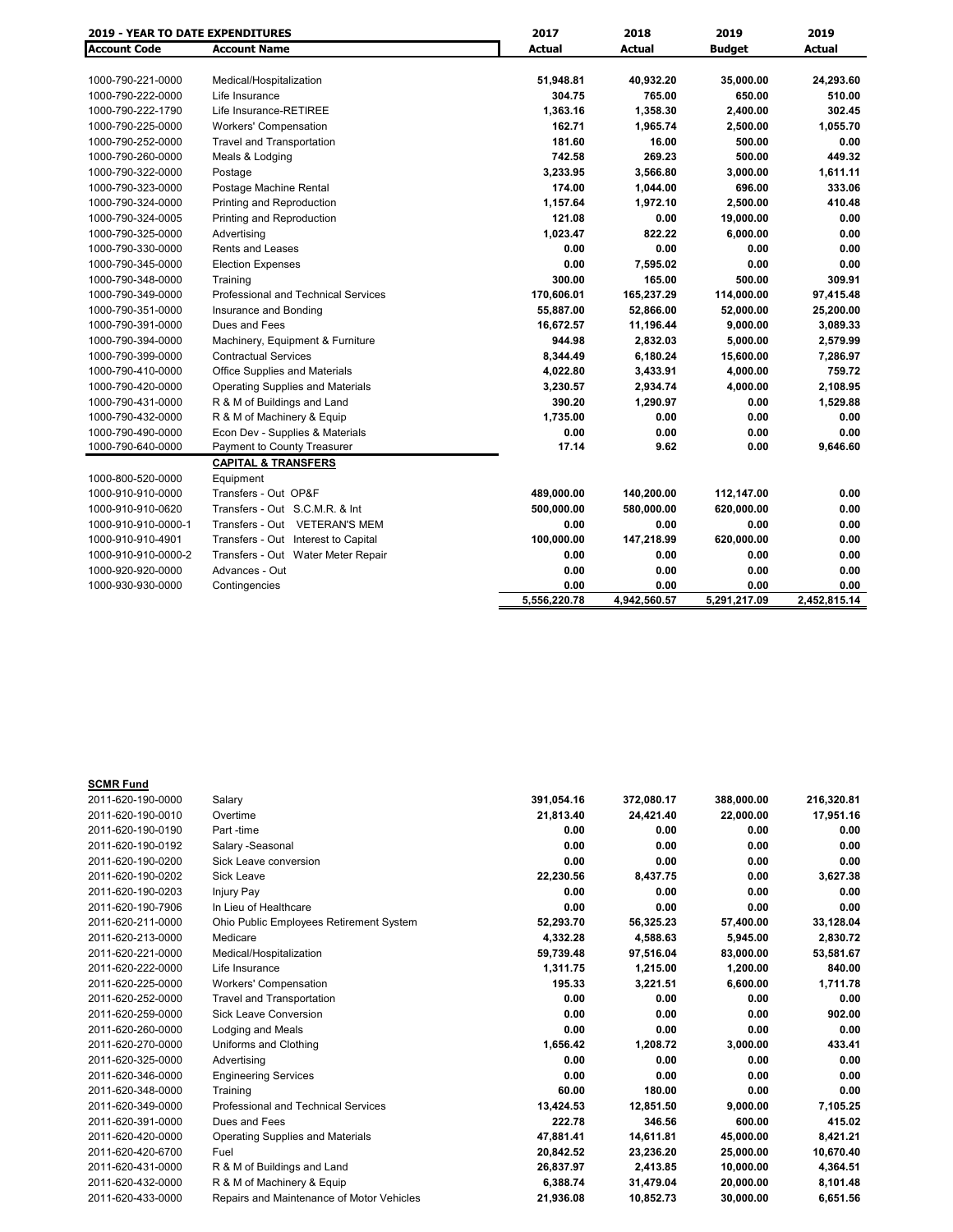| <b>2019 - YEAR TO DATE EXPENDITURES</b>                     |                                                                                                      | 2017                   | 2018                   | 2019                   | 2019                   |
|-------------------------------------------------------------|------------------------------------------------------------------------------------------------------|------------------------|------------------------|------------------------|------------------------|
| <b>Account Code</b>                                         | <b>Account Name</b>                                                                                  | <b>Actual</b>          | Actual                 | <b>Budget</b>          | Actual                 |
|                                                             |                                                                                                      |                        |                        |                        |                        |
| 2011-620-440-0000                                           | Minor equipment                                                                                      | 0.00                   | 0.00                   | 0.00                   | 0.00                   |
| 2011-630-420-0000                                           | Materials-Salt, Cold Patch & Gravel                                                                  | 64,091.14              | 63,785.33              | 100,000.00             | 112,547.58             |
| 2011-630-432-0000                                           | Repairs and Maintenance - Snow Plows                                                                 | 0.00                   | 0.00                   | 0.00                   | 0.00                   |
| 2011-800-555-0000                                           | Streets, Highways, Sidewalks and Curbs                                                               | 0.00                   | 2,980.00               | 0.00                   | 0.00                   |
| 2011-920-920-0000                                           | Advances - Out                                                                                       | 0.00<br>756,312.25     | 0.00<br>731,751.47     | 0.00<br>806,745.00     | 0.00<br>489,603.98     |
|                                                             |                                                                                                      |                        |                        |                        |                        |
| <b>State Highway Fund</b>                                   |                                                                                                      |                        |                        |                        |                        |
| 2021-610-430-4569                                           | Repairs and Maintenance-Signals                                                                      | 0.00                   | 0.00                   | 0.00                   | 0.00                   |
| 2021-620-420-0000                                           | Materials-Salt                                                                                       | 0.00                   | 0.00                   | 15,000.00              | 0.00                   |
| 2021-650-349-0000                                           | Professional and Technical Services                                                                  | 0.00                   | 0.00                   | 0.00                   | 0.00                   |
| 2021-620-431-0000                                           | R & M of Buildings and Land                                                                          | 0.00                   | 0.00                   | 0.00                   | 0.00                   |
| 2021-630-432-0000                                           | R & M of Machinery & Equip                                                                           | 0.00                   | 0.00                   | 0.00                   | 0.00                   |
| 2021-800-555-0000                                           | Streets, Highways, Sidewalks and Curbs                                                               | 0.00                   | 0.00                   | 0.00                   | 0.00                   |
| 2021-800-555-0802                                           | Streets, Highways, Sidewalks and Curbs                                                               | 0.00                   | 0.00                   | 0.00                   | 0.00                   |
| 2021-800-590-0802                                           | Other - Capital Outlay                                                                               | 0.00                   | 0.00                   | 0.00                   | 0.00                   |
| 2021-800-590-0803                                           | Advances - Out                                                                                       | 0.00                   | 0.00                   | 0.00                   | 0.00                   |
| 2021-650-349-0000-1                                         | Other-Professional & Technical Services                                                              | 0.00                   | 0.00                   | 0.00                   | 0.00                   |
| 2021-800-555-0000-1                                         | Streets, Highways, Sidewalks and Curbs                                                               | 0.00                   | 0.00                   | 0.00                   | 0.00                   |
|                                                             |                                                                                                      | 0.00                   | 0.00                   | 15,000.00              | 0.00                   |
|                                                             |                                                                                                      |                        |                        |                        |                        |
| <b>Law Enforcement Trust Fund</b>                           |                                                                                                      |                        |                        |                        |                        |
| 2091-110-100-0101                                           | <b>Personal Services-DARE</b>                                                                        | 0.00                   | 0.00                   | 0.00                   | 0.00                   |
| 2091-110-213-0000                                           | Medicare                                                                                             | 0.00                   | 0.00                   | 0.00                   | 0.00                   |
| 2091-110-348-0000                                           | Training                                                                                             | 0.00                   | 0.00                   | 0.00                   | 0.00                   |
| 2091-110-349-0102                                           | Professional Services                                                                                | 3,105.30               | 3,321.53               | 3,000.00               | 2,098.60               |
| 2091-110-420-0000                                           | <b>Operating Supplies and Materials</b>                                                              | 666.34                 | 0.00                   | 1,000.00               | 0.00                   |
| 2091-110-420-0101                                           | Operating Supplies and Materials-DARE                                                                | 0.00                   | 0.00                   | 0.00                   | 0.00                   |
| 2091-110-640-0000                                           | Payment to Another Political Subdivision                                                             | 0.00                   | 0.00                   | 0.00                   | 0.00                   |
| 2091-800-520-0000                                           | Equipment                                                                                            | 0.00                   | 0.00                   | 0.00                   | 0.00                   |
|                                                             |                                                                                                      | 3,771.64               | 3,321.53               | 4,000.00               | 2,098.60               |
| 2101-610-420-0000<br>2101-760-431-0000<br>2101-760-432-0000 | <b>Operating Supplies and Materials</b><br>R & M of Buildings and Land<br>R & M of Machinery & Equip | 0.00<br>0.00<br>0.00   | 0.00<br>0.00<br>0.00   | 0.00<br>0.00<br>0.00   | 0.00<br>0.00<br>0.00   |
| 2101-800-555-0000                                           | Streets, Highways, Sidewalks and Curbs                                                               | 0.00                   | 0.00                   | 0.00                   | 0.00                   |
|                                                             |                                                                                                      | 0.00                   | 0.00                   | 0.00                   | 0.00                   |
|                                                             |                                                                                                      |                        |                        |                        |                        |
| <b>Police Pension Fund</b><br>2131-110-215-0000             | Ohio Police and Fire Pension Fund                                                                    | 174,288.75             | 166,988.23             | 159,967.00             | 96,622.17              |
| 2131-110-344-0000                                           | <b>Property Tax Collection Fees</b>                                                                  | 557.25                 | 582.93                 | 1,000.00               | 882.32                 |
| 2131-110-345-0000                                           | <b>Election Expense</b>                                                                              | 0.00                   | 0.00                   | 0.00                   | 0.00                   |
| 2131-910-910-0000                                           | Transfer out                                                                                         | 0.00                   | 0.00                   | 0.00                   | 0.00                   |
|                                                             |                                                                                                      | 174,846.00             | 167,571.16             | 160,967.00             | 97,504.49              |
|                                                             |                                                                                                      |                        |                        |                        |                        |
|                                                             |                                                                                                      |                        |                        |                        |                        |
| <b>Water Meter &amp; Repair Fund</b>                        |                                                                                                      |                        |                        |                        |                        |
| 2901-539-312-0000                                           | Water and Sewage                                                                                     | 0.00                   | 0.00                   | 0.00                   | 0.00                   |
| 2901-539-431-0000                                           | R & M of Buildings and Land                                                                          | 0.00                   | 0.00                   | 0.00                   | 0.00                   |
| 2901-800-560-0000                                           | <b>Utility Distribution Systems</b>                                                                  | 10,371.88<br>10,371.88 | 10,371.88<br>10,371.88 | 11,147.00<br>11,147.00 | 11,072.59<br>11,072.59 |
| <b>FEMA Fund</b>                                            |                                                                                                      |                        |                        |                        |                        |
| 2902-110-420-0000                                           | <b>Operating Supplies and Materials</b>                                                              | 0.00                   | 0.00                   | 0.00                   | 0.00                   |
|                                                             |                                                                                                      | 0.00                   | 0.00                   | 0.00                   | 0.00                   |
|                                                             |                                                                                                      |                        |                        |                        |                        |
| <b>Mayor's Court Computer Fund</b>                          |                                                                                                      |                        |                        |                        |                        |
| 2903-720-340-0000                                           | Pro and Tech Services                                                                                | 0.00                   | 0.00                   | 0.00                   | 0.00                   |
| 2903-720-340-0853                                           | <b>Technical &amp; Software</b>                                                                      | 0.00                   | 0.00                   | 0.00                   | 0.00                   |
| 2903-720-394-0000                                           | Machinery, Equipment & Furniture                                                                     | 0.00                   | 0.00                   | 0.00                   | 0.00                   |
| 2903-720-410-0000                                           | <b>Office Supplies</b>                                                                               | 0.00                   | 0.00                   | 0.00                   | 0.00                   |
| 2903-720-420-0001                                           | Operating Supplies - Comm Diversion                                                                  | 0.00                   | 0.00                   | 0.00                   | 0.00                   |
| 2903-720-600-0852                                           | <b>Computers &amp; Supplies</b>                                                                      | 2,246.37               | 2,026.00               | 3,000.00               | 0.00                   |
| 2903-800-520-0000                                           | Equipment                                                                                            | 0.00<br>2,246.37       | 0.00                   | 0.00<br>3,000.00       | 0.00<br>0.00           |
|                                                             |                                                                                                      |                        | 2,026.00               |                        |                        |
| <b>Special Bond Retirement Fund</b><br>3101-740-344-0000    | Property Tax Collection Fees                                                                         | 0.00                   | 0.00                   | 0.00                   | 0.00                   |
| 3101-800-346-4905                                           | Eng services -Dunham san sewer                                                                       | 0.00                   | 0.00                   | 0.00                   | 0.00                   |
| 3101-850-710-0000                                           | Principal                                                                                            | 0.00                   | 0.00                   | 0.00                   | 0.00                   |
| 3101-850-710-4905-1                                         | Principal                                                                                            | 1,720,000.00           | 0.00                   | 0.00                   | 0.00                   |
| 3101-850-720-0000                                           | Interest                                                                                             | 0.00                   | 0.00                   | 0.00                   | 0.00                   |
|                                                             |                                                                                                      |                        |                        |                        |                        |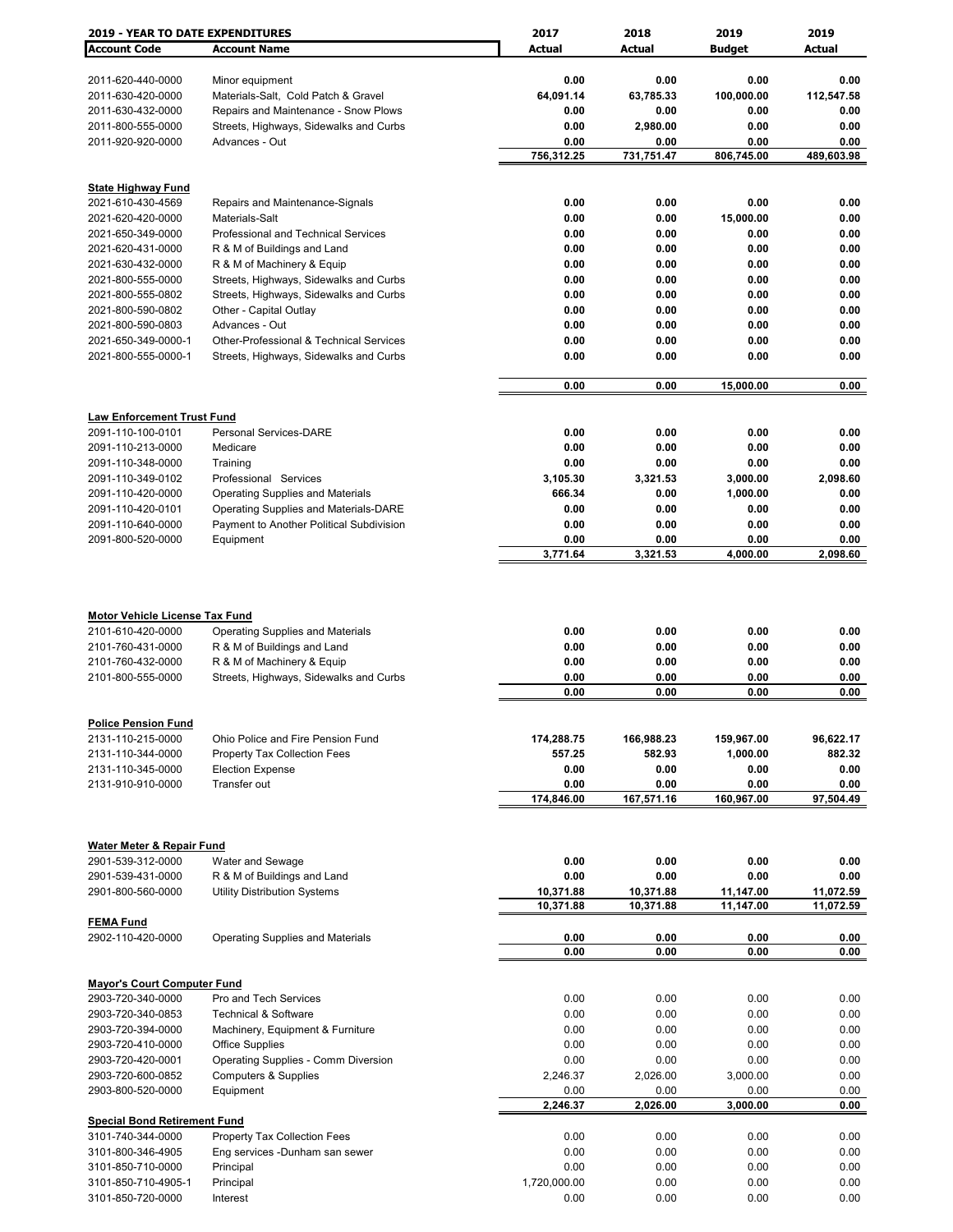| <b>2019 - YEAR TO DATE EXPENDITURES</b> |                                                       | 2017         | 2018         | 2019          | 2019         |
|-----------------------------------------|-------------------------------------------------------|--------------|--------------|---------------|--------------|
| <b>Account Code</b>                     | <b>Account Name</b>                                   | Actual       | Actual       | <b>Budget</b> | Actual       |
|                                         |                                                       |              |              |               |              |
| 3101-850-710-4905                       | Principal-Dunham Rd Sanitary Sewer                    | 0.00         | 1,710,000.00 | 0.00          | 0.00         |
| 3101-850-710-4906                       | Principal- Dunham Rd Water Main Rehab                 | 18,594.18    | 40,562.46    | 0.00          | 44,527.46    |
| 3101-850-720-4906                       | Interest                                              | 36,087.05    | 34,200.00    | 0.00          | 0.00         |
| 3101-850-790-0000                       | Other - Debt Service                                  | 6,954.00     | 6,634.40     | 1,645,565.00  | 0.00         |
| 3101-850-790-0000-1                     | Other - Debt Service                                  | 0.00         | 0.00         | 0.00          | 0.00         |
| 3101-850-790-4905                       | Other - Debt service                                  | 0.00         | 0.00         | 0.00          | 0.00         |
|                                         |                                                       |              | 0.00         |               | 0.00         |
|                                         | <b>Walton Road</b>                                    | 0.00         |              | 0.00          |              |
|                                         | Alex/Dunham Traffic                                   | 0.00         | 0.00         | 0.00          | 0.00         |
|                                         |                                                       | 1,781,635.23 | 1,791,396.86 | 1,645,565.00  | 44,527.46    |
|                                         |                                                       |              |              |               |              |
| <b>Third Party Services</b>             |                                                       |              |              |               |              |
| 4101-790-620-3110                       | Senior Lawn Care & Benevolent Events                  | 0.00         | 0.00         | 0.00          | 0.00         |
| 4101-800-610-6589                       | Deposits Refunded                                     | 0.00         | 0.00         | 0.00          | 0.00         |
| 4101-800-620-0000                       | Deposits Applied                                      | 0.00         | 0.00         | 0.00          | 0.00         |
|                                         |                                                       | 0.00         | 0.00         | 0.00          | 0.00         |
|                                         |                                                       |              |              |               |              |
| <b>Issue I and II Capital Funds</b>     |                                                       |              |              |               |              |
| 4201-800-555-0000                       | Streets, Highways, Sidewalks and Curbs                | 0.00         | 0.00         | 0.00          | 0.00         |
| 4201-800-560-4905                       | Utility Distribution Systems                          | 0.00         | 0.00         | 0.00          | 0.00         |
| 4201-800-560-4906                       | <b>Utility Distribution Systems</b>                   | 0.00         | 0.00         | 0.00          | 0.00         |
|                                         |                                                       |              |              |               |              |
| 4201-920-920-0000                       | Advances Out                                          | 0.00<br>0.00 | 0.00<br>0.00 | 0.00<br>0.00  | 0.00<br>0.00 |
|                                         |                                                       |              |              |               |              |
|                                         |                                                       |              |              |               |              |
| <b>Capital Improvements Fund</b>        |                                                       |              |              |               |              |
| 4901-410-610-0000                       | Deposits Refunded                                     | 0.00         | 0.00         | 0.00          | 0.00         |
| 4901-800-312-0000                       | Water & sewage                                        | 0.00         | 0.00         | 0.00          | 0.00         |
| 4901-800-325-0000                       | Advertising                                           | 449.32       | 0.00         | 0.00          | 0.00         |
| 4901-800-346-0000                       | <b>Engineering Services</b>                           | 0.00         | 0.00         | 0.00          | 0.00         |
|                                         |                                                       |              |              |               |              |
| 4901-800-349-0000                       | Other- Pro services                                   | 133,830.78   | 75,887.00    | 75,000.00     | 131,077.11   |
| 4901-800-420-0480                       | Advertising                                           | 0.00         | 0.00         | 0.00          | 0.00         |
| 4901-800-433-0000                       | Repairs and Main. Of Motor Vehicles                   | 15,300.00    | 0.00         | 0.00          | 0.00         |
| 4901-800-510-0000                       | Land and Land Improvements                            | 63,240.48    | 0.00         | 0.00          | 0.00         |
| 4901-800-510-0489                       | Land and Land Imp Sagamore Creek                      | 0.00         | 0.00         | 0.00          | 0.00         |
| 4901-800-510-0491                       | Land and Land Improvements-Egbert Rd                  | 0.00         | 0.00         | 0.00          | 0.00         |
| 4901-800-520-0000                       | Equipment                                             | 18,973.06    | 949.50       | 0.00          | 668.00       |
| 4901-800-520-0480                       | Equipment                                             | 0.00         | 0.00         | 0.00          | 0.00         |
| 4901-800-520-0481                       | Equipment-Police                                      | 0.00         | 0.00         | 0.00          | 0.00         |
| 4901-800-520-0483                       | Equipment                                             | 0.00         | 0.00         | 0.00          | 0.00         |
| 4901-800-520-0484                       | Equipment-Service Dept                                | 0.00         | 0.00         | 0.00          | 0.00         |
| 4901-800-520-0487                       | Equipment- Finance Computer Upgrade                   | 0.00         | 0.00         | 0.00          | 0.00         |
| 4901-800-530-0000                       |                                                       | 107,348.41   |              |               |              |
|                                         | Buildings & Structures- Toiletry & Sinks              |              | 6,568.55     | 0.00          | 0.00         |
| 4901-800-530-0000-1                     | <b>Buildings and Other Structures</b>                 | 0.00         | 0.00         | 0.00          | 0.00         |
| 4901-800-530-5896                       | <b>Buildings and Other Structures</b>                 | 0.00         | 0.00         | 0.00          | 0.00         |
| 4901-800-540-0000                       | Machinery, and Equip-                                 | 2,650.00     | 0.00         | 0.00          | 59,359.11    |
| 4901-800-540-0487                       | Equipment- Finance Computer Upgrade                   | 0.00         | 0.00         | 0.00          | 0.00         |
| 4901-800-550-0000                       | Motor Vehicles - Recreation                           | 0.00         | 0.00         | 0.00          | 0.00         |
| 4901-800-550-0000-1                     | Motor Vehicles - Road Dept                            | 0.00         | 0.00         | 0.00          | 0.00         |
| 4901-800-550-0488                       | Motor Vehicles- POLICE                                | 122,374.26   | 0.00         | 0.00          | 0.00         |
| 4901-800-555-0000                       | Streets, Highways, Sidewalks and Curbs                | 51,741.20    | 18,430.00    | 1,259,200.00  | 20,956.00    |
| 4901-800-555-6202                       | Streets, Highways, Sidewalks and Curbs (Storm Sewers) | 71,343.93    | 5,810.35     | 0.00          | 1,795.00     |
| 4901-800-560-0000                       | <b>Utility Distribution Systems</b>                   | 0.00         | 0.00         | 0.00          | 0.00         |
| 4901-800-560-0803                       | Utility Systems-Alexander Storm Sewer                 | 0.00         | 0.00         | 0.00          | 0.00         |
|                                         |                                                       |              |              |               |              |
| 4901-800-560-4905                       | Utility Systems-Dunham Rd Sanitary                    | 0.00         | 0.00         | 0.00          | 0.00         |
| 4901-800-560-4906                       | Utility Systems-Dunham Rd Water Main                  | 0.00         | 0.00         | 0.00          | 0.00         |
| 4901-800-560-4908                       | Utility Systems-Dunham Rd Resurfacing                 | 0.00         | 0.00         | 0.00          | 0.00         |
| 4901-800-690-0000                       | Other - Engineering                                   | 0.00         | 0.00         | 0.00          | 0.00         |
| 4901-800-690-0801                       | Other Capital<br>Culvert                              | 0.00         | 0.00         | 0.00          | 0.00         |
| 4901-800-690-6523                       | Other- Storm damage                                   | 0.00         | 0.00         | 0.00          | 0.00         |
| 4901-990-990-0000                       | Other - Other Financing Uses                          | 0.00         | 0.00         | 0.00          | 0.00         |
| 4901-910-910-0000                       | Transfers - Out (Debt Service)                        | 50,000.00    | 147,000.00   | 100,000.00    | 0.00         |
| 4901-920-920-0000                       | Advances Out (capital Lease)                          | 0.00         | 0.00         | 0.00          | 0.00         |
|                                         |                                                       | 637,251.44   | 254,645.40   | 1,434,200.00  | 213,855.22   |
| <b>Veteran's Memorial Fund</b>          |                                                       |              |              |               |              |
| 4902-800-349-0000                       | <b>Professional Services</b>                          | 308.36       | 327.47       | 0.00          | 110.00       |
| 4902-800-530-0000                       | <b>Buildings and Other Structures</b>                 | 2,782.43     | 116.12       | 500.00        | 0.00         |
|                                         |                                                       | 3,090.79     | 443.59       | 500.00        | 110.00       |
| <b>Building Bond Fund</b>               |                                                       |              |              |               |              |
| 7001-410-610-0000                       | Deposits Refunded                                     | 0.00         | 0.00         | 0.00          | 0.00         |
| 7001-910-910-0000                       | Transfers - Out                                       | 0.00         | 0.00         | 0.00          | 0.00         |
|                                         |                                                       | 0.00         | 0.00         | 0.00          | 0.00         |
|                                         |                                                       |              |              |               |              |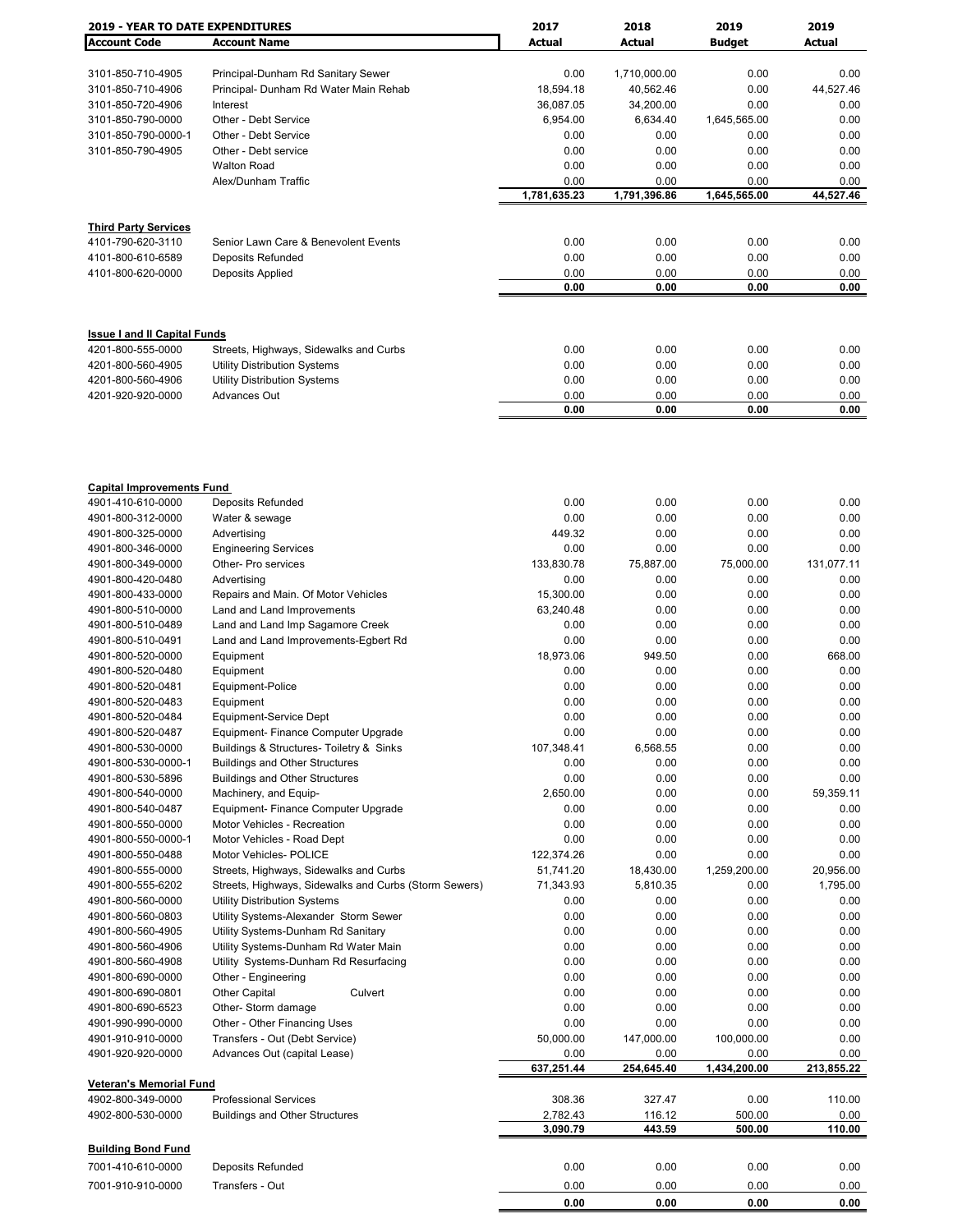| 2019 - YEAR TO DATE EXPENDITURES |                                          | 2017             | 2018          |               | 2019           |
|----------------------------------|------------------------------------------|------------------|---------------|---------------|----------------|
| <b>Account Code</b>              | <b>Account Name</b>                      | <b>Actual</b>    | <b>Actual</b> | <b>Budget</b> | <b>Actual</b>  |
|                                  |                                          |                  |               |               |                |
| <b>Unclaimed Monies Fund</b>     |                                          |                  |               |               |                |
| 9101-790-690-0000                | Other - Other                            | 0.00             | 0.00          | 0.00          | 0.00           |
|                                  |                                          | 0.00             | 0.00          | 0.00          | 0.00           |
| <b>Unclaimed Monies Fund</b>     |                                          |                  |               |               |                |
| 9901-410-610-0000                | <b>Deposits Refunded</b>                 | 2,050.00         | 4,125.00      | 0.00          | 0.00           |
| 9901-410-620-0000                | Deposits Applied                         | 0.00             | 0.00          | 0.00          | 0.00           |
| 9901-790-690-0000                | Other - Other                            | 0.00             | 0.00          | 0.00          | 0.00           |
| 9901-790-690-3110                | <b>Other-Senior Services</b>             | 0.00             | 0.00          | 0.00          | 0.00           |
| <b>Mayor's Court</b>             |                                          |                  |               |               |                |
| 9902-720-620-0000                | Deposits Applied                         | 303,999.33       | 288,738.61    | 0.00          | 198,166.94     |
| <b>Second Party Service</b>      |                                          |                  |               |               |                |
| 9903-110-349-0013                | Professional Serv - Animal Fund          | 585.00           | 0.00          | 0.00          | 0.00           |
| 9903-310-420-0007                | Operating Exp. Benevolent Fund General   | 422.62           | 600.00        | 0.00          | 106.48         |
| 9903-310-420-0008                | Operating Exp. Benevolent Fund Events    | 0.00             | 0.00          | 0.00          | 0.00           |
| 9903-730-620-3110                | Deposits Applied (Senior Services)       | 33,813.00        | 38,112.50     | 0.00          | 21,483.26      |
|                                  |                                          | 34,820.62        | 38,712.50     | 0.00          | 21,589.74      |
| Walton Hills/Sagamore Hills JEDD |                                          |                  |               |               |                |
| 9904-790-640-0000                | Payment to another political subdivision | 352,172.15       | 667,998.70    | 800,000.00    | 612,943.41     |
| 9904-910-910-0000                | Transfers - Out                          | 485,788.60       | 0.00          | 0.00          | 0.00           |
|                                  |                                          | 837,960.75       | 667,998.70    | 800,000.00    | 612,943.41     |
|                                  | <b>TOTALS</b>                            | 10,104,577.08    | 8,903,663.27  | 10,172,341.09 | 4,144,287.57   |
|                                  | Payroll Infringes                        | 3,311,752.74     | 3,129,073.05  | 3,018,242.09  | 1,854,239.06   |
|                                  |                                          |                  |               |               |                |
|                                  |                                          | 8,918,217.74     | 9,129,142.18  | 10,252,164.92 | 4,864,622.08   |
|                                  |                                          | 10,104,577.08    | 8,903,663.27  | 10,172,341.09 | 4, 144, 287.57 |
|                                  |                                          | (1, 186, 359.34) | 225,478.91    | 79,823.83     | 720,334.51     |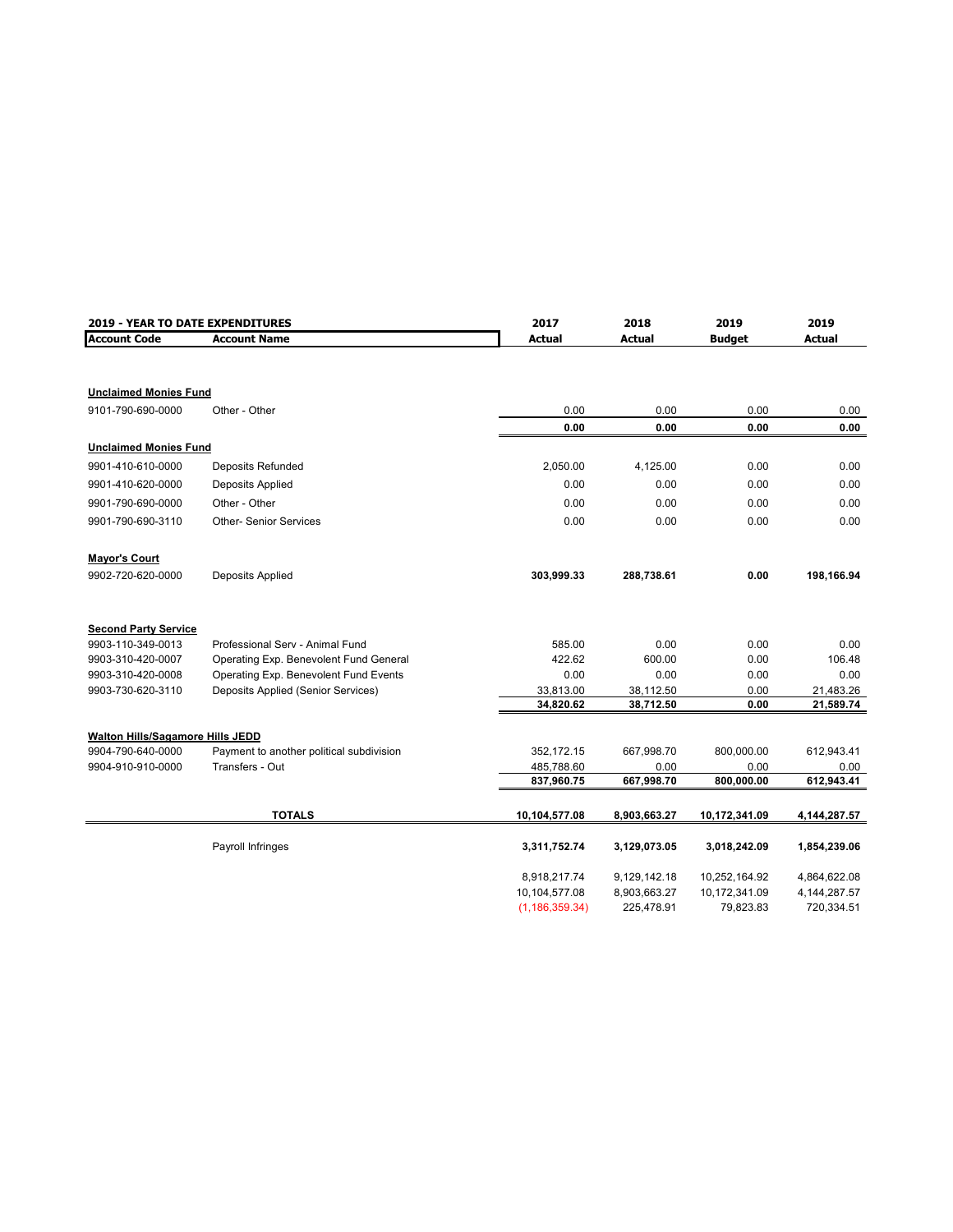|                                                 |                                                         | 2017<br>Actual               | 2018<br>Actual               | 2019<br><b>Budget</b>        | 2019<br>Actual               |
|-------------------------------------------------|---------------------------------------------------------|------------------------------|------------------------------|------------------------------|------------------------------|
|                                                 | <b>GENERAL FUND #1000</b>                               |                              |                              |                              |                              |
| <b>Balance - January 1st</b>                    |                                                         | 1,224,404.90                 | 276,565.87                   | 276,565.87                   | 133,787.60                   |
| <b>Revenues</b>                                 |                                                         |                              |                              |                              |                              |
|                                                 |                                                         |                              |                              |                              |                              |
| <b>Municipal Income Tax</b>                     | Income Tax                                              | 3,504,076.94<br>3,503,831.01 | 3,732,345.10<br>3,697,337.09 | 3,760,000.00<br>3,750,000.00 | 2,735,255.93<br>2,702,501.48 |
|                                                 | Public Utility - Net Profit Tax                         | 245.93                       | 35,008.01                    | 10,000.00                    | 32,754.45                    |
| <b>Other Local Taxes</b>                        |                                                         | 11,484.28                    | 68,115.68                    | 742,960.00                   | 443,718.57                   |
|                                                 | Admissions<br>Special Assessments                       | 9,754.64<br>1,729.64         | 91.08<br>68,024.60           | 580,000.00<br>162,960.00     | 0.00<br>443,718.57           |
| <b>Licenses &amp; Permits &amp; Inspections</b> |                                                         | 41,785.88                    | 37,868.43                    | 40,500.00                    | 42,821.31                    |
|                                                 | <b>Building Permits</b>                                 | 14,501.68                    | 12,437.83                    | 17,500.00                    | 6,601.31                     |
|                                                 | Tap Fees                                                | 0.00                         | 300.00                       | 0.00                         | 0.00                         |
|                                                 | Zoning                                                  | 8,669.20                     | 6,920.60                     | 8,000.00                     | 23,170.00                    |
|                                                 | <b>Street Opening</b>                                   | 400.00                       | 0.00                         | 0.00                         | 0.00                         |
|                                                 | Other                                                   | 18,215.00                    | 18,210.00                    | 15,000.00                    | 13,050.00                    |
| Intergovernmental                               |                                                         | 67,795.39                    | 66,083.51                    | 48,693.00                    | 36,070.04                    |
|                                                 | Grants                                                  | 12,676.78                    | 12,072.40                    | 10,000.00                    | 2,916.25                     |
|                                                 | Shared Taxes and Permits (Track)                        | 28,569.50                    | 28,810.68                    | 20,000.00                    | 14,245.70                    |
|                                                 | Local Gov't Fund - State of Ohio                        | 20,454.16                    | 20,746.27                    | 17,693.00                    | 16,357.29                    |
|                                                 | Local Gov't Fund - County<br>Cigarette Tax - Ohio       | 0.00                         | 0.00                         | 0.00                         | 0.00                         |
|                                                 | Liquor & Beer Permits - Ohio                            | 74.25<br>6,020.70            | 86.86                        | 0.00                         | 0.00<br>2,550.80             |
|                                                 | Estate (Inheritance) Tax                                | 0.00                         | 4,367.30<br>0.00             | 1,000.00<br>0.00             | 0.00                         |
|                                                 | Other                                                   | 0.00                         | 0.00                         | 0.00                         | 0.00                         |
| <b>Charges for Services</b>                     |                                                         | 241,954.09                   | 350,788.24                   | 352,429.92                   | 107,167.25                   |
|                                                 | Concessions                                             | 2,154.00                     | 1,492.85                     | 3,500.00                     | 1,293.50                     |
|                                                 | <b>Recreation Entry Fees</b>                            | 10,593.60                    | 7,286.00                     | 10,000.00                    | 5,752.29                     |
|                                                 | <b>Cultural &amp; Recreation</b>                        | 19,930.00                    | 27,921.00                    | 19,000.00                    | 26,478.00                    |
|                                                 | Comm. Room                                              | 10,605.00                    | 42,376.00                    | 55,000.00                    | 27,505.00                    |
|                                                 | Antenna Lease                                           | 0.00                         | 0.00                         | 0.00                         | 0.00                         |
|                                                 | Cable TV                                                | 30,227.63                    | 31,955.79                    | 35,000.00                    | 16,207.15                    |
|                                                 | Fire                                                    | 200.00                       | 0.00                         | 0.00                         | 150.00                       |
|                                                 | Other                                                   | 168,243.86                   | 239,756.60                   | 229,929.92                   | 29,781.31                    |
| <b>Interest</b>                                 |                                                         | 4,720.72                     | 9,691.74                     | 2,000.00                     | 7,359.85                     |
|                                                 | Interest Earnings                                       | 4,720.72                     | 9,691.74                     | 2,000.00                     | 7,359.85                     |
| <b>Municipal Court</b>                          |                                                         | 202,969.19                   | 482,815.22                   | 345,000.00                   | 467,820.10                   |
|                                                 | <b>Court Fines</b>                                      | 122,875.38                   | 397,891.77                   | 270,000.00                   | 406,362.50                   |
|                                                 | Court Costs                                             | 69,593.81                    | 79,716.33                    | 70,000.00                    | 58,559.60                    |
|                                                 | Forfeiture                                              | 10,500.00                    | 5,207.12                     | 5,000.00                     | 2,898.00                     |
|                                                 | <b>Witness Fees</b>                                     | 0.00                         | 0.00                         | 0.00                         | 0.00                         |
| <b>All Other Revenue</b>                        |                                                         | 533,108.93                   | 52,074.38                    | 11,000.00                    | 7,801.16                     |
|                                                 | Special Assessments - Direct                            | 0.00                         | 0.00                         | 0.00                         | 0.00                         |
|                                                 | <b>Unclaimed Property</b>                               | 0.00                         | 0.00                         | 0.00                         | 0.00                         |
|                                                 | Prisoner Housing (County)                               | 0.00                         | 0.00                         | 0.00                         | 0.00                         |
|                                                 | Donations and Contributions                             | 5,864.00                     | 0.00                         | 2,000.00                     | 100.00                       |
|                                                 | Garage Sale                                             | 631.00                       | 768.00                       | 0.00                         | 952.00                       |
|                                                 | <b>Asset Sales</b>                                      | 0.00                         | 0.00                         | 0.00                         | 0.00                         |
|                                                 | Other                                                   | 526,613.93                   | 51,306.38                    | 9,000.00                     | 6,749.16                     |
| <b>Operating Transfers - In</b>                 |                                                         | 0.00                         | 0.00                         | 0.00                         | 0.00                         |
|                                                 | Transfer In (Political Subdivision Fund)<br>Advances In | 0.00<br>0.00                 | 0.00<br>0.00                 | 0.00<br>0.00                 | 0.00<br>0.00                 |
|                                                 |                                                         |                              |                              |                              |                              |
| <b>Non Revenue</b>                              | Miscellaneous Revenue                                   | 0.00<br>0.00                 | 0.00<br>0.00                 | 0.00<br>0.00                 | 0.00<br>0.00                 |
|                                                 | <b>RITA Refund</b>                                      | 0.00                         | 0.00                         | 0.00                         | 0.00                         |
|                                                 | Other - Adjustment                                      | 0.00                         | 0.00                         | 0.00                         | 0.00                         |
| <b>Total Receipts</b>                           |                                                         | 4,607,895.42                 | 4,799,782.30                 | 5,302,582.92                 | 3,848,014.21                 |
| <b>Total Receipts and Balance</b>               |                                                         | 5,832,300.32                 | 5,076,348.17                 | 5,579,148.79                 | 3,981,801.81                 |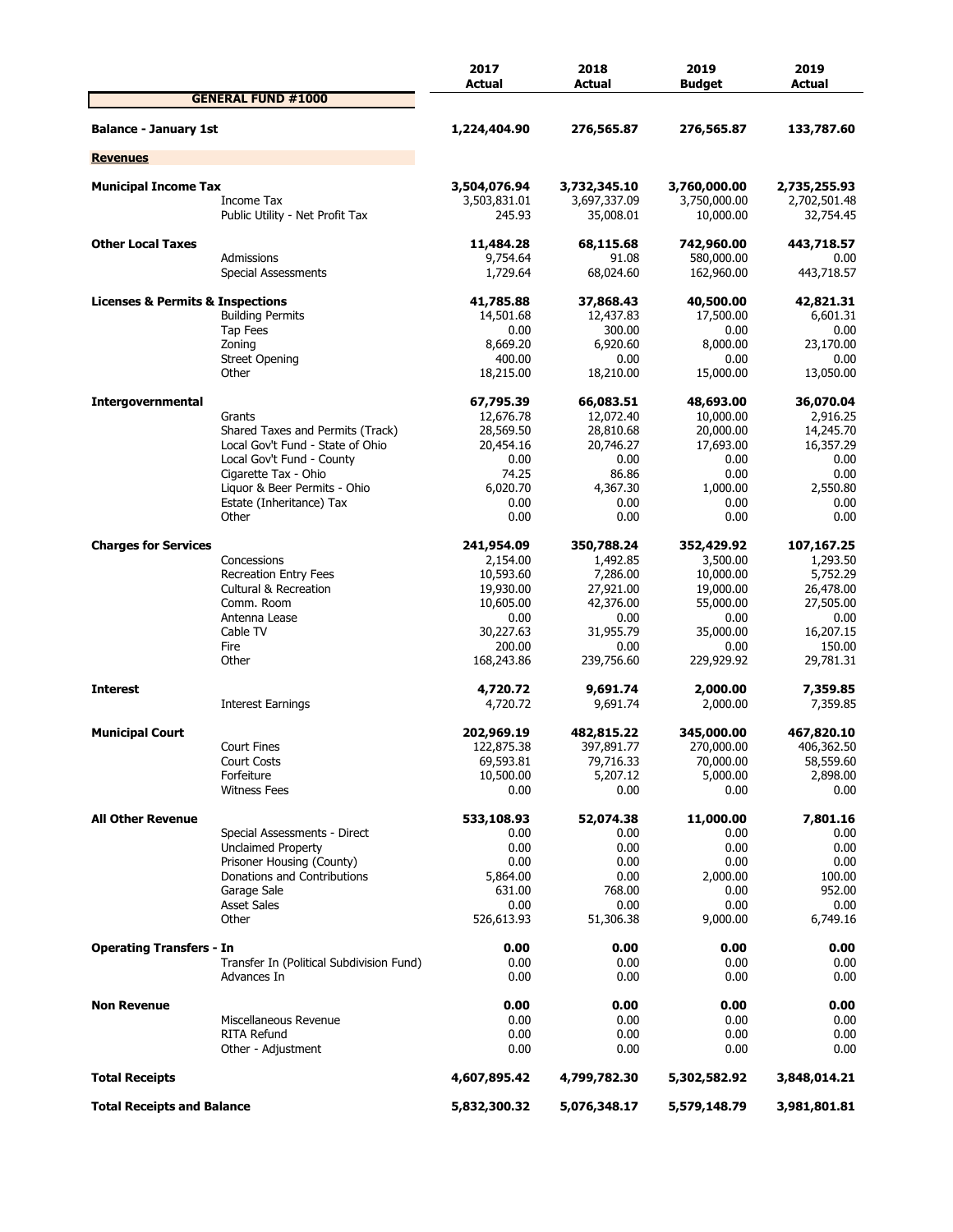|                                        |                                                                                                                  | 2017<br><b>Actual</b>                                                               | 2018<br><b>Actual</b>                                                                 | 2019<br><b>Budget</b>                                                               | 2019<br><b>Actual</b>                                                                |
|----------------------------------------|------------------------------------------------------------------------------------------------------------------|-------------------------------------------------------------------------------------|---------------------------------------------------------------------------------------|-------------------------------------------------------------------------------------|--------------------------------------------------------------------------------------|
| <b>GENERAL FUND (continued)</b>        |                                                                                                                  |                                                                                     |                                                                                       |                                                                                     |                                                                                      |
| <b>Expenditures</b>                    |                                                                                                                  |                                                                                     |                                                                                       |                                                                                     |                                                                                      |
| <b>Police</b>                          | Personal Services & Benefits<br>Other Operations & Maintenance<br>Capital Outlay                                 | 2,031,420.07<br>1,757,734.81<br>273,685.26<br>0.00                                  | 1,806,881.19<br>1,677,948.33<br>128,932.86<br>0.00                                    | 1,739,185.00<br>1,583,085.00<br>156,100.00<br>0.00                                  | 1,086,245.60<br>1,005,585.50<br>80,660.10<br>0.00                                    |
| <b>Fire</b>                            | Other Operations & Maintenance                                                                                   | 546,628.24<br>546,628.24                                                            | 513,347.00<br>513,347.00                                                              | 568,494.00<br>568,494.00                                                            | 426,370.47<br>426,370.47                                                             |
| Health                                 | Personal Services & Benefits<br>Other Operations & Maintenance                                                   | 9,397.72<br>0.00<br>9,397.72                                                        | 9,397.72<br>0.00<br>9,397.72                                                          | 9,000.00<br>0.00<br>9,000.00                                                        | 5,405.97<br>0.00<br>5,405.97                                                         |
| <b>Recreation &amp; Community Life</b> | Personal Services & Benefits<br>Other Operations & Maintenance<br>Capital Outlay                                 | 223,767.12<br>123,233.22<br>100,533.90                                              | 197,895.86<br>119,216.89<br>78,678.97                                                 | 204,458.00<br>132,908.00<br>71,550.00                                               | 130,947.70<br>80,360.03<br>50,587.67                                                 |
| <b>Housing and Building</b>            | Personal Services & Benefits<br>Other Operations & Maintenance                                                   | 52,516.82<br>26,020.49<br>26,496.33                                                 | 34,870.16<br>16,420.97<br>18,449.19                                                   | 45,078.00<br>17,478.00<br>27,600.00                                                 | 20,924.07<br>9,465.58<br>11,458.49                                                   |
| <b>Engineering</b>                     | Personal Services & Benefits<br>Other Operations & Maintenance                                                   | 23,457.49<br>23,457.49<br>0.00                                                      | 23,832.24<br>23,832.24<br>0.00                                                        | 23,855.00<br>23,855.00<br>0.00                                                      | 13,743.49<br>13,743.49<br>0.00                                                       |
| <b>Basic Utility</b>                   | Electricity<br>Natural Gas<br>Water & Sewage<br>Sewer Fees - Residential<br>Refuse<br>Telephone & Communications | 293,086.71<br>66,799.66<br>21,555.67<br>2,788.53<br>0.00<br>150,392.69<br>51,550.16 | 320,592.76<br>84,942.37<br>22,432.25<br>4,255.17<br>843.05<br>155,049.03<br>53,070.89 | 294,000.00<br>75,000.00<br>22,000.00<br>5,000.00<br>0.00<br>150,000.00<br>42,000.00 | 178,694.14<br>44,070.21<br>15,129.39<br>3,262.70<br>759.00<br>88,283.30<br>27,189.54 |
| <b>Service</b>                         | Personal Services & Benefits<br>Other Operations & Maintenance                                                   | 262,371.26<br>104,414.83<br>157,956.43                                              | 164,302.42<br>91,918.44<br>72,383.98                                                  | 185,314.00<br>88,314.00<br>97,000.00                                                | 127,363.68<br>69,807.09<br>57,556.59                                                 |
| <b>Mayor</b>                           | Personal Services & Benefits<br>Other Operations & Maintenance                                                   | 89,824.85<br>88,376.81<br>1,448.04                                                  | 80,890.85<br>79,806.87<br>1,083.98                                                    | 60,846.00<br>58,346.00<br>2,500.00                                                  | 31,447.61<br>31,416.66<br>30.95                                                      |
| Council                                | Personal Services & Benefits<br>Other Operations & Maintenance                                                   | 76,503.58<br>76,503.58<br>0.00                                                      | 76,816.24<br>76,816.24<br>0.00                                                        | 80,033.00<br>80,033.00<br>0.00                                                      | 45,712.93<br>45,712.93<br>0.00                                                       |
| <b>Municipal Court</b>                 | Personal Services & Benefits<br>Other Operations & Maintenance                                                   | 122,358.98<br>118,644.17<br>3,714.81                                                | 118,282.13<br>113,096.96<br>5,185.17                                                  | 116,703.00<br>115,003.00<br>1,700.00                                                | 66,560.71<br>66,298.37<br>262.34                                                     |
| <b>Clerk Treasurer</b>                 | Personal Services & Benefits<br>Other Operations & Maintenance                                                   | 0.00                                                                                | 0.00                                                                                  | 0.00                                                                                | 0.00                                                                                 |
| <b>Planning Commission</b>             | Personal Services & Benefits                                                                                     | 2,370.85<br>2,370.85                                                                | 2,483.36<br>2,483.36                                                                  | 2,231.41<br>2,231.41                                                                | 1,383.77<br>1,383.77                                                                 |
| <b>Zoning Commission</b>               | Personal Services & Benefits<br>Other Operations & Maintenance                                                   | 3,085.07<br>3,085.07<br>0.00                                                        | 3,185.07<br>3,185.07<br>0.00                                                          | 3,661.68<br>3,661.68<br>0.00                                                        | 2,148.80<br>2,148.80<br>0.00                                                         |
| Law                                    | Personal Services & Benefits<br>Other Operations & Maintenance                                                   | 78,156.80<br>60,000.00<br>18,156.80                                                 | 72,436.22<br>560.13<br>71,876.09                                                      | 75,000.00<br>0.00<br>75,000.00                                                      | 10,180.43<br>4,985.43<br>5,195.00                                                    |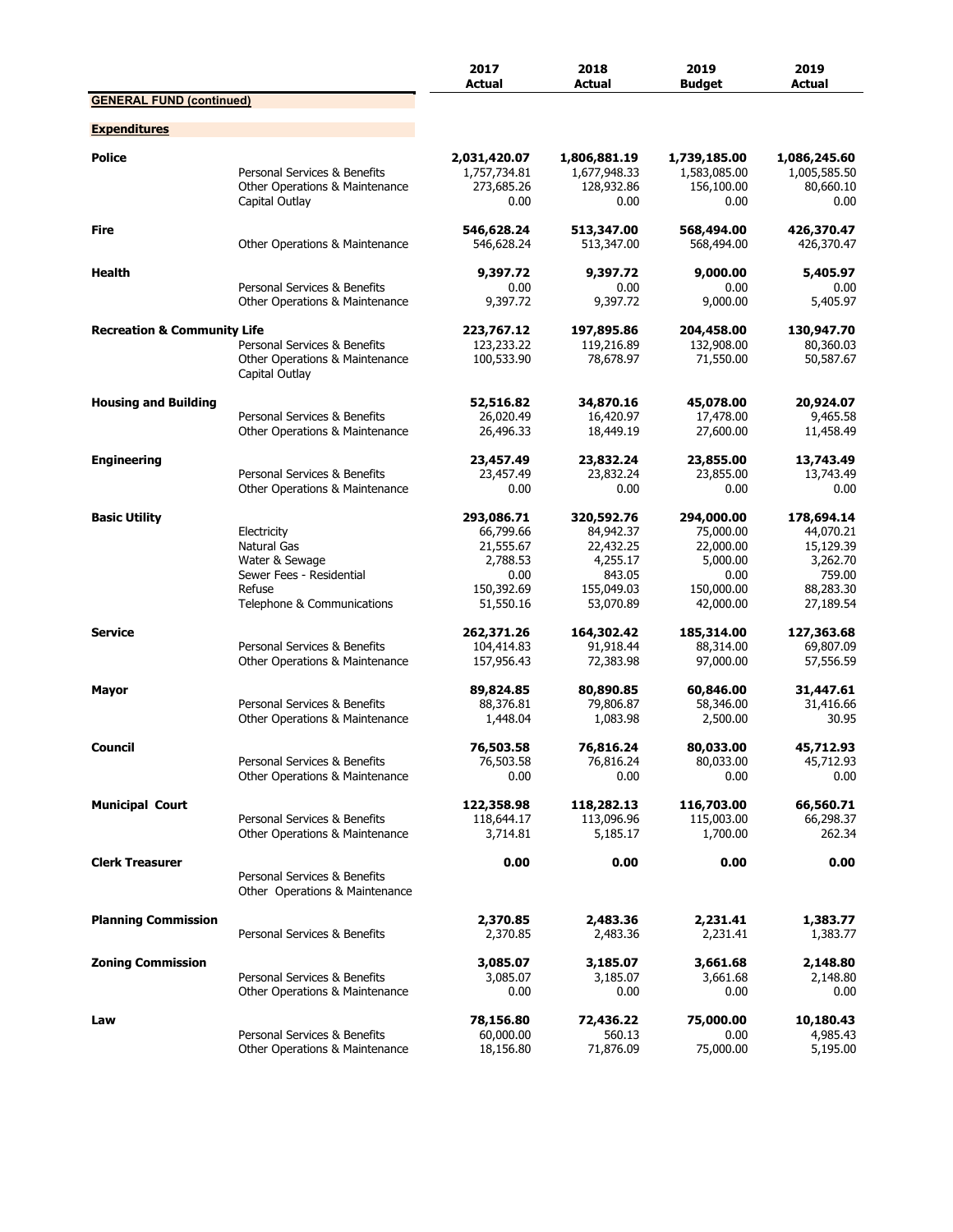|                                                                                                                                     |                                                                                                                   | 2017<br><b>Actual</b>                                             | 2018<br><b>Actual</b>                                             | 2019<br><b>Budget</b>                                 | 2019<br><b>Actual</b>                                            |
|-------------------------------------------------------------------------------------------------------------------------------------|-------------------------------------------------------------------------------------------------------------------|-------------------------------------------------------------------|-------------------------------------------------------------------|-------------------------------------------------------|------------------------------------------------------------------|
| <b>GENERAL FUND (continued)</b>                                                                                                     |                                                                                                                   |                                                                   |                                                                   |                                                       |                                                                  |
| Income tax                                                                                                                          | Personal Services & Benefits                                                                                      | 75,806.66                                                         | 115,867.41                                                        | 53,600.00                                             | 18,172.97                                                        |
|                                                                                                                                     | <b>Other Operations &amp; Maintenance</b>                                                                         | 75,806.66                                                         | 115,867.41                                                        | 53,600.00                                             | 18,172.97                                                        |
| <b>General Office</b>                                                                                                               | Personal Services & Benefits<br><b>Other Operations &amp; Maintenance</b><br><b>UAN Fees</b>                      | 576,468.56<br>302,892.66<br>269,705.90<br>3,870.00                | 534,060.95<br>252,783.07<br>278,883.88<br>2,394.00                | 477,611.00<br>237,815.00<br>235,296.00<br>4,500.00    | 287,512.80<br>133,335.32<br>154,177.48<br>0.00                   |
|                                                                                                                                     | Capital Outlay                                                                                                    | 0.00                                                              | 0.00                                                              | 0.00                                                  | 0.00                                                             |
| <b>Total General Government</b>                                                                                                     |                                                                                                                   | 1,024,575.35                                                      | 1,004,022.23                                                      | 869,686.09                                            | 463,120.02                                                       |
| <b>Non-Departmental</b>                                                                                                             | <b>Transfers</b><br><b>Advances Out</b><br>Other Operations & Maintenance                                         | 1,089,000.00<br>1,089,000.00<br>0.00<br>0.00                      | 867,418.99<br>867,418.99<br>0.00<br>0.00                          | 1,352,147.00<br>1,352,147.00<br>0.00<br>0.00          | 0.00<br>0.00<br>0.00<br>0.00                                     |
| <b>Total Disbursements</b>                                                                                                          |                                                                                                                   | 5,556,220.78                                                      | 4,942,560.57                                                      | 5,291,217.09                                          | 2,452,815.14                                                     |
| <b>Adjustments</b><br><b>Cash Balance</b><br><b>Less: Encumbrances</b><br><b>Unencumbered Balance</b>                               |                                                                                                                   | 486.33<br>276,565.87<br>5,495.34<br>271,070.53                    | 0.00<br>133,787.60<br>39,148.07<br>94,639.53                      | 0.00<br>287,931.70<br>0.00<br>287,931.70              | 0.00<br>1,528,986.67<br>529,441.63<br>999,545.04                 |
|                                                                                                                                     | <b>SCMR Fund #2011</b>                                                                                            |                                                                   |                                                                   |                                                       |                                                                  |
| <b>Balance - January 1st</b>                                                                                                        |                                                                                                                   | 100,087.01                                                        | 24,019.26                                                         | 24,019.26                                             | 47,342.97                                                        |
| <b>Revenues</b>                                                                                                                     |                                                                                                                   | 680,244.50                                                        | 755,075.18                                                        | 784,000.00                                            | 97,273.77                                                        |
|                                                                                                                                     | Gasoline Excise Tax<br>State Motor Vehicle License Tax<br><b>Interest</b><br>Other<br>Advances In<br>Transfers-In | 115,022.25<br>64,045.30<br>0.00<br>1,176.95<br>0.00<br>500,000.00 | 114,360.82<br>59,620.11<br>0.00<br>1,094.25<br>0.00<br>580,000.00 | 110,000.00<br>54,000.00<br>0.00<br>0.00<br>620,000.00 | 53,706.47<br>40,587.30<br>0.00<br>2,980.00<br>0.00               |
| <b>Total Receipts and Balance</b>                                                                                                   |                                                                                                                   | 780,331.51                                                        | 779,094.44                                                        | 808,019.26                                            | 144,616.74                                                       |
| <b>Expenditures</b>                                                                                                                 | Personal Services & Benefits<br>Other Operations & Maintenance<br>Capital Outlay                                  | 756,312.25<br>554,627.08<br>201,685.17                            | 731,751.47<br>569,014.45<br>162,737.02                            | 806,745.00<br>567,145.00<br>239,600.00                | 489,603.98<br>331,326.97<br>158,277.01                           |
| <b>Total Disbursements</b><br><b>Adjustments</b><br><b>Cash Balance</b><br><b>Less: Encumbrances</b><br><b>Unencumbered Balance</b> |                                                                                                                   | 756,312.25<br>0.00<br>24,019.26<br>0.00<br>24,019.26              | 731,751.47<br>0.00<br>47,342.97<br>6,244.93<br>41,098.04          | 806,745.00<br>0.00<br>1,274.26<br>0.00<br>1,274.26    | 489,603.98<br>0.00<br>(344, 987.24)<br>58,162.51<br>(403,149.75) |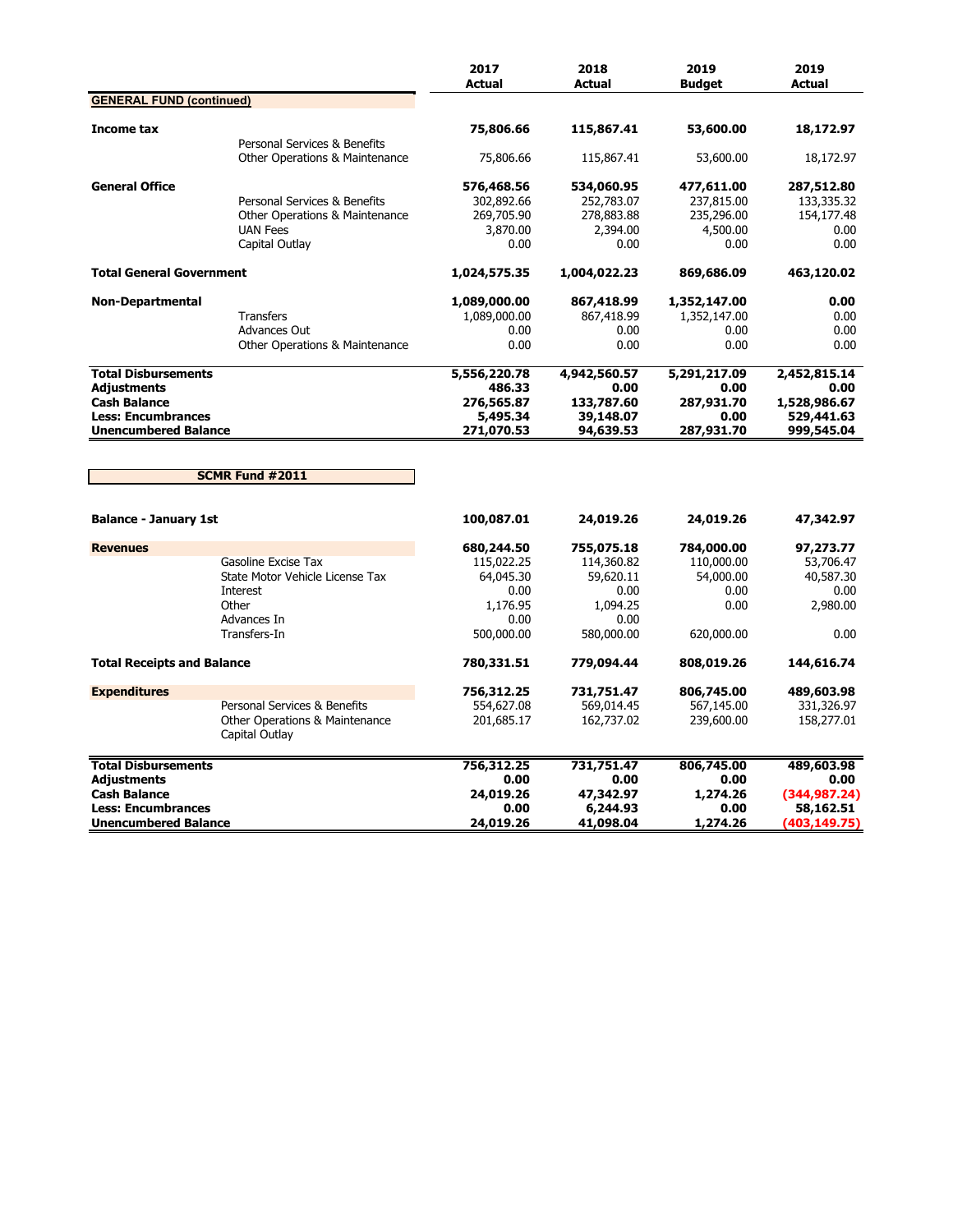|                                                  |                                                                                  | 2017<br><b>Actual</b> | 2018<br><b>Actual</b> | 2019<br><b>Budget</b> | 2019<br><b>Actual</b> |
|--------------------------------------------------|----------------------------------------------------------------------------------|-----------------------|-----------------------|-----------------------|-----------------------|
| <b>State Highway Fund #2021</b>                  |                                                                                  |                       |                       |                       |                       |
|                                                  |                                                                                  |                       |                       |                       | 42,188.34             |
| <b>Balance - January 1st</b>                     |                                                                                  | 20,420.32             | 30,536.65             | 30,536.65             |                       |
| <b>Revenues</b>                                  |                                                                                  | 10,116.33             | 11,651.69             | 14,000.00             | 7,645.39              |
|                                                  | Gasoline Excise Tax<br>State Motor Vehicle License Tax                           | 5,659.65<br>4,456.68  | 8,592.63<br>3,059.06  | 8,000.00<br>6,000.00  | 4,354.55<br>3,290.84  |
|                                                  | Interest                                                                         | 0.00                  | 0.00                  | 0.00                  | 0.00                  |
|                                                  | Other                                                                            | 0.00                  | 0.00                  | 0.00                  | 0.00                  |
| <b>Total Receipts and Balance</b>                |                                                                                  | 30,536.65             | 42,188.34             | 44,536.65             | 49,833.73             |
| <b>Expenditures</b>                              |                                                                                  | 0.00                  | 0.00                  | 15,000.00             | 0.00                  |
|                                                  | Personal Services & Benefits<br>Other Operations & Maintenance<br>Capital Outlay | 0.00                  | 0.00                  | 15,000.00             | 0.00                  |
| <b>Total Disbursements</b>                       |                                                                                  | 0.00                  | 0.00                  | 15,000.00             | 0.00                  |
| <b>Adjustments</b>                               |                                                                                  |                       |                       |                       |                       |
| <b>Cash Balance</b><br><b>Less: Encumbrances</b> |                                                                                  | 30,536.65<br>0.00     | 42,188.34<br>0.00     | 29,536.65<br>0.00     | 49,833.73<br>0.00     |
| <b>Unencumbered Balance</b>                      |                                                                                  | 30,536.65             | 42,188.34             | 29,536.65             | 49,833.73             |
|                                                  |                                                                                  |                       |                       |                       |                       |
| Law Enforcement Trust Fund #2091                 |                                                                                  |                       |                       |                       |                       |
|                                                  |                                                                                  |                       |                       |                       |                       |
| <b>Balance - January 1st</b>                     |                                                                                  | 2,741.05              | 19,072.51             | 19,072.51             | 20,708.35             |
| <b>Revenues</b>                                  |                                                                                  | 20,103.10             | 4,957.37              | 4,000.00              | 4,632.00              |
|                                                  | Fines                                                                            | 1,910.00              | 1,806.37              | 4,000.00              | 547.00                |
|                                                  | Grant                                                                            | 0.00                  | 0.00                  | 0.00                  | 0.00                  |
|                                                  | Other<br>Transfers In                                                            | 18,193.10<br>0.00     | 3,151.00<br>0.00      | 0.00<br>0.00          | 4,085.00<br>0.00      |
| <b>Total Receipts and Balance</b>                |                                                                                  | 22,844.15             | 24,029.88             | 23,072.51             | 25,340.35             |
|                                                  |                                                                                  |                       |                       |                       |                       |
| <b>Expenditures</b>                              | Personal Services & Benefits                                                     | 3,771.64<br>0.00      | 3,321.53<br>0.00      | 4,000.00<br>0.00      | 2,098.60<br>0.00      |
|                                                  | Other Operations & Maintenance                                                   | 3,771.64              | 3,321.53              | 4,000.00              | 2,098.60              |
|                                                  | Capital Outlay                                                                   | 0.00                  | 0.00                  | 0.00                  | 0.00                  |
| <b>Total Disbursements</b>                       |                                                                                  | 3,771.64              | 3,321.53              | 4,000.00              | 2,098.60              |
| Adjustments                                      |                                                                                  | 0.00                  | 0.00                  | 0.00                  | 0.00                  |
| <b>Cash Balance</b>                              |                                                                                  | 19,072.51             | 20,708.35             | 19,072.51             | 23,241.75             |
| <b>Less: Encumbrances</b>                        |                                                                                  | 0.00                  | 291.00                | 0.00                  | 2,254.80              |
| <b>Unencumbered Balance</b>                      |                                                                                  | 19,072.51             | 20,417.35             | 19,072.51             | 20,986.95             |
|                                                  | <b>Motor Vehicle License Tax #2101</b>                                           |                       |                       |                       |                       |
| <b>Balance - January 1st</b>                     |                                                                                  | 194,331.43            | 216,157.04            | 216,157.04            | 241,271.73            |
| <b>Revenues</b>                                  |                                                                                  | 21,825.61             | 25,114.69             | 25,000.00             | 13,001.16             |
|                                                  | State Motor Vehicle License Tax                                                  | 21,825.61             | 25,114.69             | 25,000.00             | 13,001.16             |
|                                                  | Interest                                                                         | 0.00                  | 0.00                  | 0.00                  | 0.00                  |
| <b>Total Receipts and Balance</b>                |                                                                                  | 216,157.04            | 241,271.73            | 241,157.04            | 254,272.89            |
| <b>Expenditures</b>                              |                                                                                  | 0.00                  | 0.00                  | 0.00                  | 0.00                  |
|                                                  | Other Operations & Maintenance                                                   | 0.00                  | 0.00                  | 0.00                  | 0.00                  |
|                                                  | Capital Outlay                                                                   | 0.00                  | 0.00                  | 0.00                  | 0.00                  |
| <b>Total Disbursements</b><br><b>Adjustments</b> |                                                                                  | 0.00                  | 0.00                  | 0.00                  | 0.00                  |
| <b>Cash Balance</b>                              |                                                                                  | 216,157.04            | 241,271.73            | 241,157.04            | 254,272.89            |
| <b>Less: Encumbrances</b>                        |                                                                                  | 0.00                  | 0.00                  | 0.00                  | 0.00                  |
| <b>Unencumbered Balance</b>                      |                                                                                  | 216,157.04            | 241,271.73            | 241,157.04            | 254,272.89            |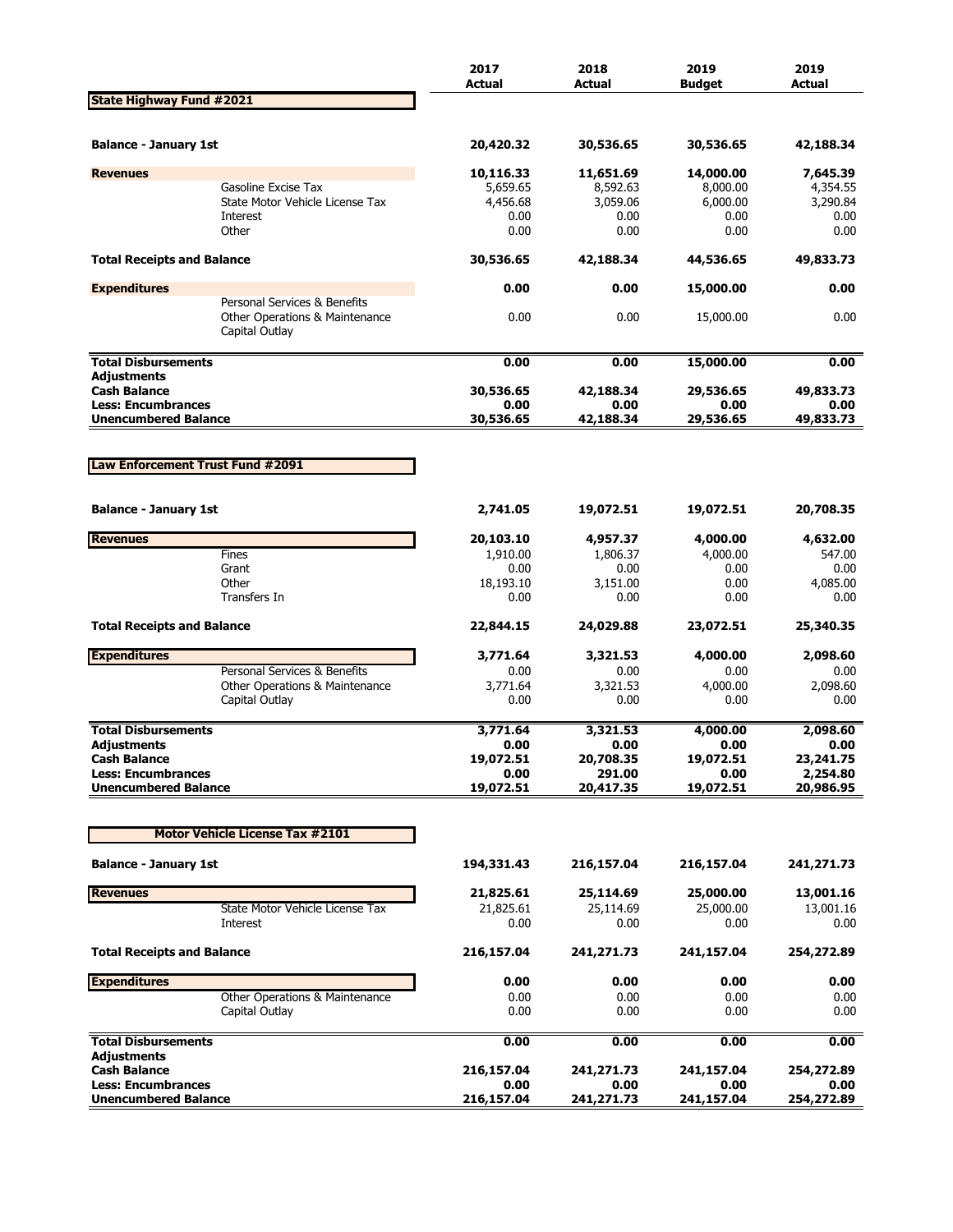|                                                                                                                                                                                                                                                                                                                                                                 |                                                                | 2017<br><b>Actual</b> | 2018<br><b>Actual</b> | 2019<br><b>Budget</b> | 2019<br><b>Actual</b> |
|-----------------------------------------------------------------------------------------------------------------------------------------------------------------------------------------------------------------------------------------------------------------------------------------------------------------------------------------------------------------|----------------------------------------------------------------|-----------------------|-----------------------|-----------------------|-----------------------|
|                                                                                                                                                                                                                                                                                                                                                                 | <b>Police Pension Fund #2131</b>                               |                       |                       |                       |                       |
|                                                                                                                                                                                                                                                                                                                                                                 |                                                                | 19,646.94             | 6,353.97              | 6,353.97              | 14,994.50             |
| <b>Revenues</b>                                                                                                                                                                                                                                                                                                                                                 |                                                                | 161,553.03            | 176,211.69            | 155,000.00            | 83,735.89             |
| <b>Balance - January 1st</b><br><b>Total Receipts and Balance</b><br>Adjustments<br><b>Unencumbered Balance</b><br><b>Balance - January 1st</b><br><b>Total Receipts and Balance</b><br><b>Cash Balance</b><br><b>Less: Encumbrances</b><br><b>Unencumbered Balance</b><br><b>Balance - January 1st</b><br><b>Revenues</b><br><b>Total Receipts and Balance</b> | Real Estate & Public Utility                                   | 38,394.80             | 43,054.23             | 54,000.00             | 65,212.40             |
|                                                                                                                                                                                                                                                                                                                                                                 | Tangible Personal Property<br>Homestead                        | 0.00<br>3,158.23      | 0.00<br>3,157.46      | 0.00<br>0.00          | 0.00<br>0.00          |
|                                                                                                                                                                                                                                                                                                                                                                 | Rollback                                                       | 0.00                  | 0.00                  | 0.00                  | 18,523.49             |
|                                                                                                                                                                                                                                                                                                                                                                 | CAT Tax                                                        | 0.00                  | 0.00                  | 0.00                  | 0.00                  |
|                                                                                                                                                                                                                                                                                                                                                                 | Other - State Shared Taxes & Permit                            | 0.00                  | 0.00                  | 0.00                  | 0.00                  |
|                                                                                                                                                                                                                                                                                                                                                                 | Transfer in                                                    | 120,000.00            | 130,000.00            | 101,000.00            | 0.00                  |
|                                                                                                                                                                                                                                                                                                                                                                 |                                                                | 181,199.97            | 182,565.66            | 161,353.97            | 98,730.39             |
| <b>Expenditures</b>                                                                                                                                                                                                                                                                                                                                             |                                                                | 174,846.00            | 167,571.16            | 160,967.00            | 97,504.49             |
|                                                                                                                                                                                                                                                                                                                                                                 | <b>Employers Share</b>                                         | 174,288.75            | 166,988.23            | 159,967.00            | 96,622.17             |
|                                                                                                                                                                                                                                                                                                                                                                 | County fees                                                    | 557.25                | 582.93                | 1,000.00              | 882.32                |
| <b>Total Disbursements</b>                                                                                                                                                                                                                                                                                                                                      |                                                                | 174,846.00            | 167,571.16            | 160,967.00            | 97,504.49             |
| <b>Cash Balance</b>                                                                                                                                                                                                                                                                                                                                             |                                                                | 6,353.97              | 14,994.50             | 386.97                | 1,225.90              |
| <b>Less: Encumbrances</b>                                                                                                                                                                                                                                                                                                                                       |                                                                | 0.00<br>6,353.97      | 0.00<br>14,994.50     | 0.00<br>386.97        | 0.00<br>1,225.90      |
|                                                                                                                                                                                                                                                                                                                                                                 | <b>Water Meter &amp; Repair Fund #2901</b>                     |                       |                       |                       |                       |
|                                                                                                                                                                                                                                                                                                                                                                 |                                                                | 1,569.83              | 347.95                | 347.95                | 326.07                |
| <b>Revenues</b>                                                                                                                                                                                                                                                                                                                                                 |                                                                | 9,150.00              | 10,350.00             | 11,147.00             | 0.00                  |
|                                                                                                                                                                                                                                                                                                                                                                 | <b>Tap Fees</b>                                                | 150.00                | 150.00                | 0.00                  | 0.00                  |
|                                                                                                                                                                                                                                                                                                                                                                 | Interest<br>Transfer (General Fund)                            | 9,000.00              | 10,200.00             | 11,147.00             | 0.00                  |
|                                                                                                                                                                                                                                                                                                                                                                 |                                                                | 10,719.83             | 10,697.95             | 11,494.95             | 326.07                |
| <b>Expenditures</b>                                                                                                                                                                                                                                                                                                                                             |                                                                | 10,371.88             | 10,371.88             | 11,147.00             | 11,072.59             |
|                                                                                                                                                                                                                                                                                                                                                                 | Other Operations & Maintenance                                 | 10,371.88             | 10,371.88             | 11,147.00             | 11,072.59             |
| <b>Total Disbursements</b>                                                                                                                                                                                                                                                                                                                                      |                                                                | 10,371.88             | 10,371.88             | 11,147.00             | 11,072.59             |
| <b>Adiustments</b>                                                                                                                                                                                                                                                                                                                                              |                                                                | 0.00                  | 0.00                  | 0.00                  | 0.00                  |
|                                                                                                                                                                                                                                                                                                                                                                 |                                                                | 347.95                | 326.07                | 347.95                | (10,746.52)           |
|                                                                                                                                                                                                                                                                                                                                                                 |                                                                | 0.00<br>347.95        | 0.00<br>326.07        | 0.00<br>347.95        | 0.00<br>(10, 746.52)  |
|                                                                                                                                                                                                                                                                                                                                                                 |                                                                |                       |                       |                       |                       |
|                                                                                                                                                                                                                                                                                                                                                                 | <b>FEMA #2902</b>                                              |                       |                       |                       |                       |
|                                                                                                                                                                                                                                                                                                                                                                 |                                                                | 0.00                  | 0.00                  | 0.00                  | 0.00                  |
|                                                                                                                                                                                                                                                                                                                                                                 |                                                                | 0.00                  | 0.00                  | 0.00                  | 0.00                  |
|                                                                                                                                                                                                                                                                                                                                                                 | Donations and Contributions                                    | 0.00                  | 0.00                  | 0.00                  | 0.00                  |
|                                                                                                                                                                                                                                                                                                                                                                 | Transfer (General Fund)                                        | 0.00                  | 0.00                  | 0.00                  | 0.00                  |
|                                                                                                                                                                                                                                                                                                                                                                 |                                                                | 0.00                  | 0.00                  | 0.00                  | 0.00                  |
|                                                                                                                                                                                                                                                                                                                                                                 |                                                                |                       |                       |                       |                       |
| <b>Expenditures</b>                                                                                                                                                                                                                                                                                                                                             |                                                                | 0.00                  | 0.00                  | 0.00                  | 0.00                  |
|                                                                                                                                                                                                                                                                                                                                                                 | Personal Services & Benefits<br>Other Operations & Maintenance | 0.00<br>0.00          | 0.00<br>0.00          | 0.00<br>0.00          | 0.00<br>0.00          |
|                                                                                                                                                                                                                                                                                                                                                                 | Capital Outlay                                                 | 0.00                  | 0.00                  | 0.00                  | 0.00                  |
| <b>Total Disbursements</b>                                                                                                                                                                                                                                                                                                                                      |                                                                | 0.00                  | 0.00                  | 0.00                  | 0.00                  |
| <b>Cash Balance</b>                                                                                                                                                                                                                                                                                                                                             |                                                                | 0.00                  | 0.00                  | 0.00                  | 0.00                  |
| <b>Less: Encumbrances</b>                                                                                                                                                                                                                                                                                                                                       |                                                                | 0.00                  | 0.00                  | 0.00                  | 0.00                  |
| <b>Unencumbered Balance</b>                                                                                                                                                                                                                                                                                                                                     |                                                                | 0.00                  | 0.00                  | 0.00                  | 0.00                  |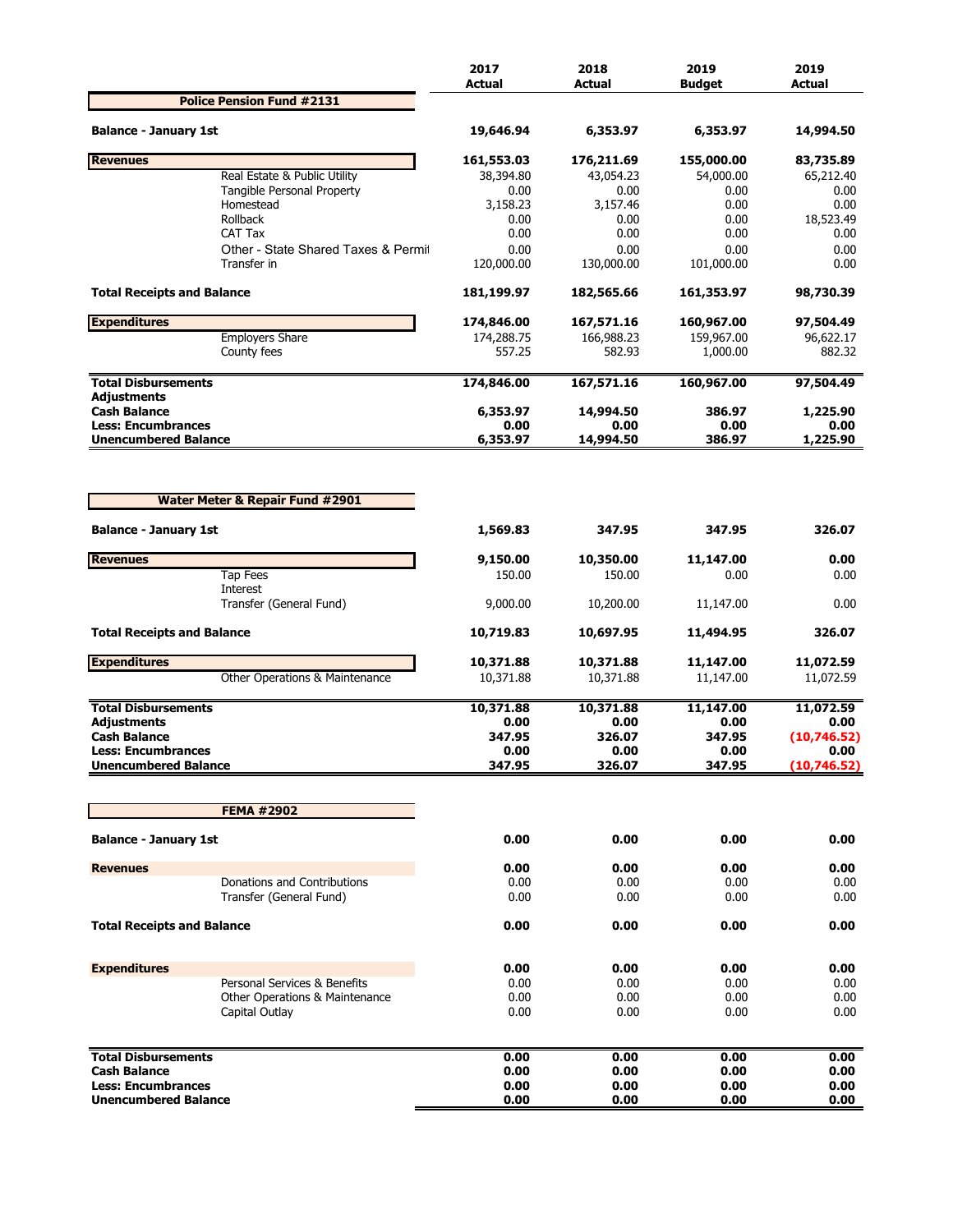|                                                          | 2017<br><b>Actual</b> | 2018<br>Actual    | 2019<br><b>Budaet</b> | 2019<br><b>Actual</b> |
|----------------------------------------------------------|-----------------------|-------------------|-----------------------|-----------------------|
| <b>Mayor's Court Computer #2903</b>                      |                       |                   |                       |                       |
| <b>Balance - January 1st</b>                             | 21,882.68             | 25,126.31         | 25,126.31             | 28,900.31             |
| <b>Revenues</b>                                          | 5,490.00              | 5,800.00          | 6,000.00              | 5,038.00              |
| <b>Court Fines</b>                                       | 5,490.00              | 5,800.00          | 6,000.00              | 5,038.00              |
| <b>Total Receipts and Balance</b>                        | 27,372.68             | 30,926.31         | 31,126.31             | 33,938.31             |
| <b>Expenditures</b>                                      | 2,246.37              | 2,026.00          | 3,000.00              | 0.00                  |
| Other Operations & Maintenance                           | 0.00                  | 0.00              | 0.00                  | 0.00                  |
| Capital Outlay                                           | 2,246.37              | 2,026.00          | 3,000.00              | 0.00                  |
| <b>Total Disbursements</b>                               | 2,246.37              | 2,026.00          | 3,000.00              | 0.00                  |
| <b>Adjustments</b>                                       | 0.00                  | 0.00              | 0.00                  | 0.00                  |
| <b>Cash Balance</b>                                      | 25,126.31             | 28,900.31         | 28,126.31             | 33,938.31             |
| <b>Less: Encumbrances</b><br><b>Unencumbered Balance</b> | 0.00<br>25,126.31     | 0.00<br>28,900.31 | 0.00<br>28,126.31     | 0.00<br>33,938.31     |
|                                                          |                       |                   |                       |                       |
| <b>Special Bond Retirement #3101</b>                     |                       |                   |                       |                       |
| <b>Balance - January 1st</b>                             | 15,555.48             | 6,574.25          | 6,574.25              | 11,623.79             |
| <b>Revenues</b>                                          | 1,772,654.00          | 1,796,446.40      | 1,640,000.00          | 0.00                  |
| <b>Special Assessments</b>                               | 0.00                  | 0.00              | 0.00                  | 0.00                  |
| <b>Bond/Note Proceeds</b>                                | 1,722,654.00          | 1,649,446.40      | 1,540,000.00          | 0.00                  |
| Transfer In - Capital                                    | 50,000.00             | 147,000.00        | 100,000.00            | 0.00                  |
| <b>Interest</b>                                          | 0.00                  | 0.00              | 0.00                  | 0.00                  |
| <b>Total Receipts and Balance</b>                        | 1,788,209.48          | 1,803,020.65      | 1,646,574.25          | 11,623.79             |
| <b>Expenditures</b>                                      | 1,781,635.23          | 1,791,396.86      | 1,645,566.00          | 44,527.46             |
| Principal                                                | 1,738,594.18          | 1,750,562.46      | 0.00                  | 44,527.46             |
| Interest                                                 | 43,041.05             | 40,834.40         | 1,645,565.00          | 0.00                  |
| Other                                                    | 0.00                  | 0.00              | 0.00                  | 0.00                  |
| County fees                                              | 0.00                  | 0.00              | 1.00                  | 0.00                  |
| <b>Total Disbursements</b>                               | 1,781,635.23          | 1,791,396.86      | 1,645,566.00          | 44,527.46             |
| <b>Adjustments</b>                                       | 0.00                  | 0.00              | 0.00                  | 0.00                  |
| <b>Cash Balance</b>                                      | 6,574.25              | 11,623.79         | 1,008.25              | (32,903.67)           |
| <b>Less: Encumbrances</b>                                | 0.00                  | 0.00              | 0.00                  | 0.00                  |
| <b>Unencumbered Balance</b>                              | 6,574.25              | 11,623.79         | 1,008.25              | (32,903.67)           |
| <b>Bond Construction Fund #4101</b>                      |                       |                   |                       |                       |
|                                                          |                       |                   |                       |                       |
| <b>Balance - January 1st</b>                             | 0.00                  | 0.00              | 0.00                  | 0.00                  |
| <b>Revenues</b>                                          | 0.00                  | 0.00              | 0.00                  | 0.00                  |
| Transfers - in                                           | 0.00                  | 0.00              | 0.00                  | 0.00                  |
| Other                                                    | 0.00                  | 0.00              | 0.00                  | 0.00                  |
| <b>Total Receipts and Balance</b>                        | 0.00                  | 0.00              | 0.00                  | 0.00                  |
| <b>Expenditures</b>                                      | 0.00                  | 0.00              | 0.00                  | 0.00                  |
| Other Operations & Maintenance                           | 0.00                  | 0.00              | 0.00                  | 0.00                  |
| <b>Total Disbursements</b>                               | 0.00                  | 0.00              | 0.00                  | 0.00                  |
| <b>Adjustments</b>                                       |                       |                   |                       |                       |
| <b>Cash Balance</b>                                      | 0.00                  | 0.00              | 0.00                  | 0.00                  |
| <b>Less: Encumbrances</b><br><b>Unencumbered Balance</b> | 0.00<br>0.00          | 0.00<br>0.00      | 0.00<br>0.00          | 0.00<br>0.00          |
|                                                          |                       |                   |                       |                       |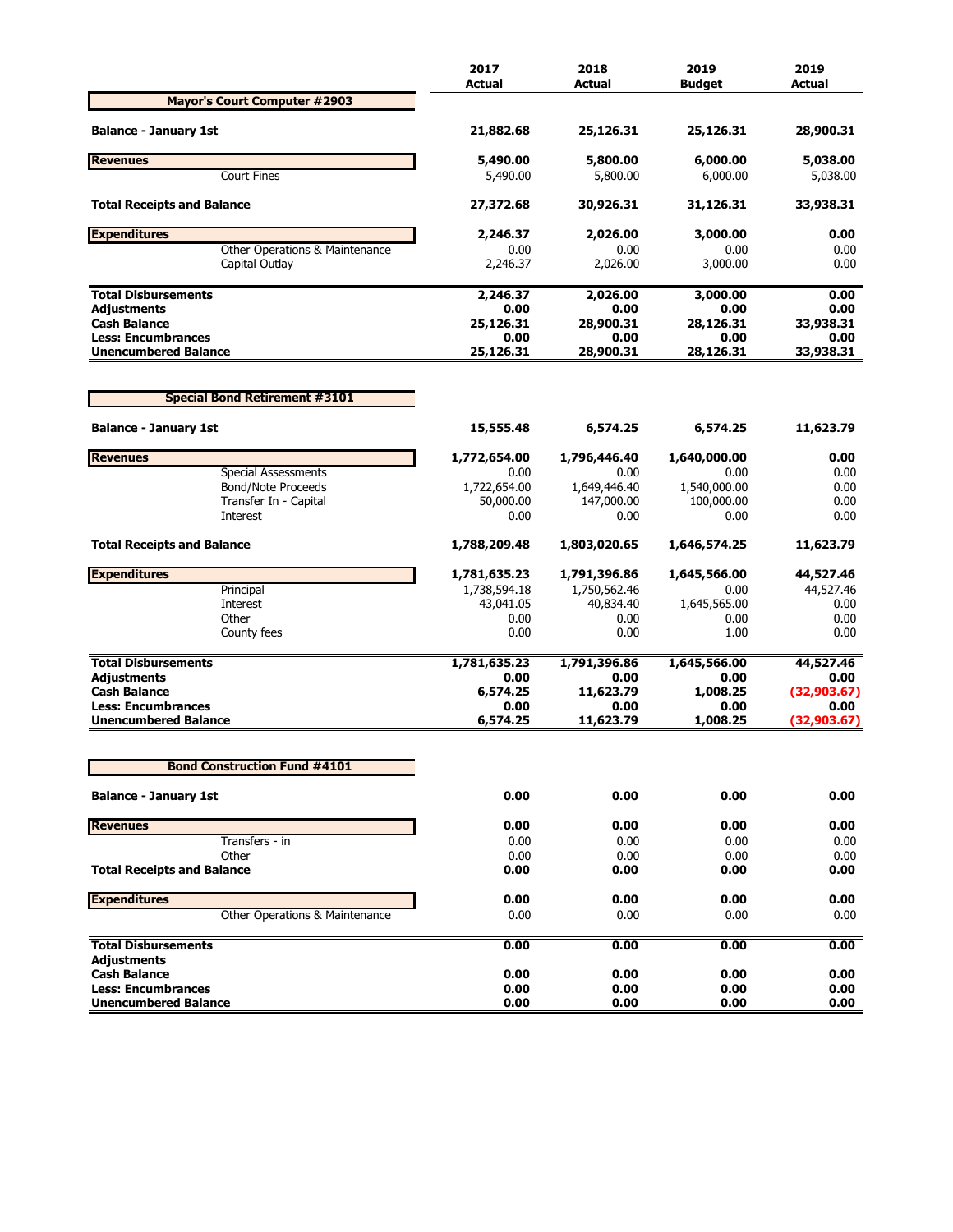|                                                        | 2017<br><b>Actual</b>  | 2018<br><b>Actual</b> | 2019<br><b>Budget</b>  | 2019<br>Actual           |
|--------------------------------------------------------|------------------------|-----------------------|------------------------|--------------------------|
| <b>Issue I and II - Capital Funds #4201</b>            |                        |                       |                        |                          |
| <b>Balance - January 1st</b>                           | 0.00                   | 0.00                  | 0.00                   | 0.00                     |
| <b>Revenues</b>                                        | 0.00                   | 0.00                  | 0.00                   | 0.00                     |
| <b>Special Assessments</b>                             | 0.00                   | 0.00                  | 0.00                   | 0.00                     |
| Other                                                  | 0.00                   | 0.00                  | 0.00                   | 0.00                     |
| Transfer -In<br><b>Total Receipts and Balance</b>      | 0.00                   | 0.00                  | 0.00                   | 0.00                     |
| <b>Expenditures</b>                                    | 0.00                   | 0.00                  | 0.00                   | 0.00                     |
| Sreets, Sidewalks, Highways & Curbs                    | 0.00                   | 0.00                  | 0.00                   | 0.00                     |
| Dunham - Water & Sewer                                 | 0.00                   | 0.00                  | 0.00                   | 0.00                     |
| <b>Transfers Out</b>                                   | 0.00                   | 0.00                  | 0.00                   | 0.00                     |
| Adjustments<br><b>Total Disbursements</b>              | 0.00                   | 0.00                  | 0.00                   | 0.00                     |
| Adjustments                                            |                        |                       |                        |                          |
| <b>Cash Balance</b>                                    | 0.00                   | 0.00                  | 0.00                   | 0.00                     |
| <b>Less: Encumbrances</b>                              | 0.00                   | 0.00                  | 0.00                   | 0.00                     |
| <b>Unencumbered Balance</b>                            | 0.00                   | 0.00                  | 0.00                   | 0.00                     |
|                                                        |                        |                       |                        |                          |
| <b>Capital Improvement Fund #4901</b>                  |                        |                       |                        |                          |
| <b>Balance - January 1st</b>                           | 167,353.96             | 47,677.43             | 47,677.43              | 229,984.74               |
| <b>Revenues</b>                                        | 517,574.91             | 436,952.71            | 1,509,935.00           | 92,359.00                |
| Grants                                                 | 16,687.66              | 0.00                  | 849,200.00             | 0.00                     |
| Interest                                               | 0.00                   | 0.00                  | 0.00                   | 0.00                     |
| Other<br><b>Sewer Fees</b>                             | 25,336.00<br>15,551.25 | 289,733.72<br>0.00    | 20,000.00<br>20,735.00 | 92,359.00<br>0.00        |
| Transfers - in                                         | 460,000.00             | 147,218.99            | 620,000.00             | 0.00                     |
| <b>Total Receipts and Balance</b>                      | 684,928.87             | 484,630.14            | 1,557,612.43           | 322,343.74               |
| <b>Expenditures</b>                                    | 637,251.44             | 254,645.40            | 1,434,200.00           | 213,855.22               |
| Capital Outlay                                         | 587,251.44             | 107,645.40            | 1,334,200.00           | 213,855.22               |
| Advances - Out                                         | 0.00                   | 0.00                  | 0.00                   | 0.00                     |
| Transfer - Out/Debt Service                            | 50,000.00              | 147,000.00            | 100,000.00             | 0.00                     |
| <b>Total Disbursements</b>                             | 637,251.44             | 254,645.40            | 1,434,200.00           | 213,855.22               |
| Adjustments                                            | 0.00                   | 0.00                  | 0.00                   | 0.00                     |
| <b>Cash Balance</b><br><b>Less: Encumbrances</b>       | 47,677.43<br>0.00      | 229,984.74<br>282.10  | 123,412.43<br>0.00     | 108,488.52<br>919,176.89 |
| <b>Unencumbered Balance</b>                            | 47,677.43              | 229,702.64            | 123,412.43             | (810, 688.37)            |
|                                                        |                        |                       |                        |                          |
| <b>Veteran's Memorial Fund #4902</b>                   |                        |                       |                        |                          |
| <b>Balance - January 1st</b>                           | 5,772.51               | 3,403.50              | 3,403.50               | 3,661.76                 |
| <b>Revenues</b>                                        | 1,243.56               | 701.85                | 500.00                 | 427.60                   |
| Transfers - in                                         | 521.78                 | 0.00                  | 0.00                   | 0.00                     |
| Other                                                  | 721.78                 | 701.85                | 500.00                 | 427.60                   |
| <b>Total Receipts and Balance</b>                      | 7,016.07               | 4,105.35              | 3,903.50               | 4,089.36                 |
| <b>Expenditures</b>                                    | 3,090.79               | 443.59                | 500.00                 | 110.00                   |
| Other Operations & Maintenance<br><b>Transfers Out</b> | 3,090.79               | 443.59                | 500.00                 | 110.00                   |
| <b>Total Disbursements</b>                             | 3,090.79               | 443.59                | 500.00                 | 110.00                   |
| Adjustments                                            | 0.00                   | 0.00                  | 0.00                   | 0.00                     |
| <b>Cash Balance</b>                                    | 3,925.28               | 3,661.76              | 3,403.50               | 3,979.36                 |
| <b>Less: Encumbrances</b>                              | 0.00                   | 0.00                  | 0.00                   | 0.00                     |
| <b>Unencumbered Balance</b>                            | 3,925.28               | 3,661.76              | 3,403.50               | 3,979.36                 |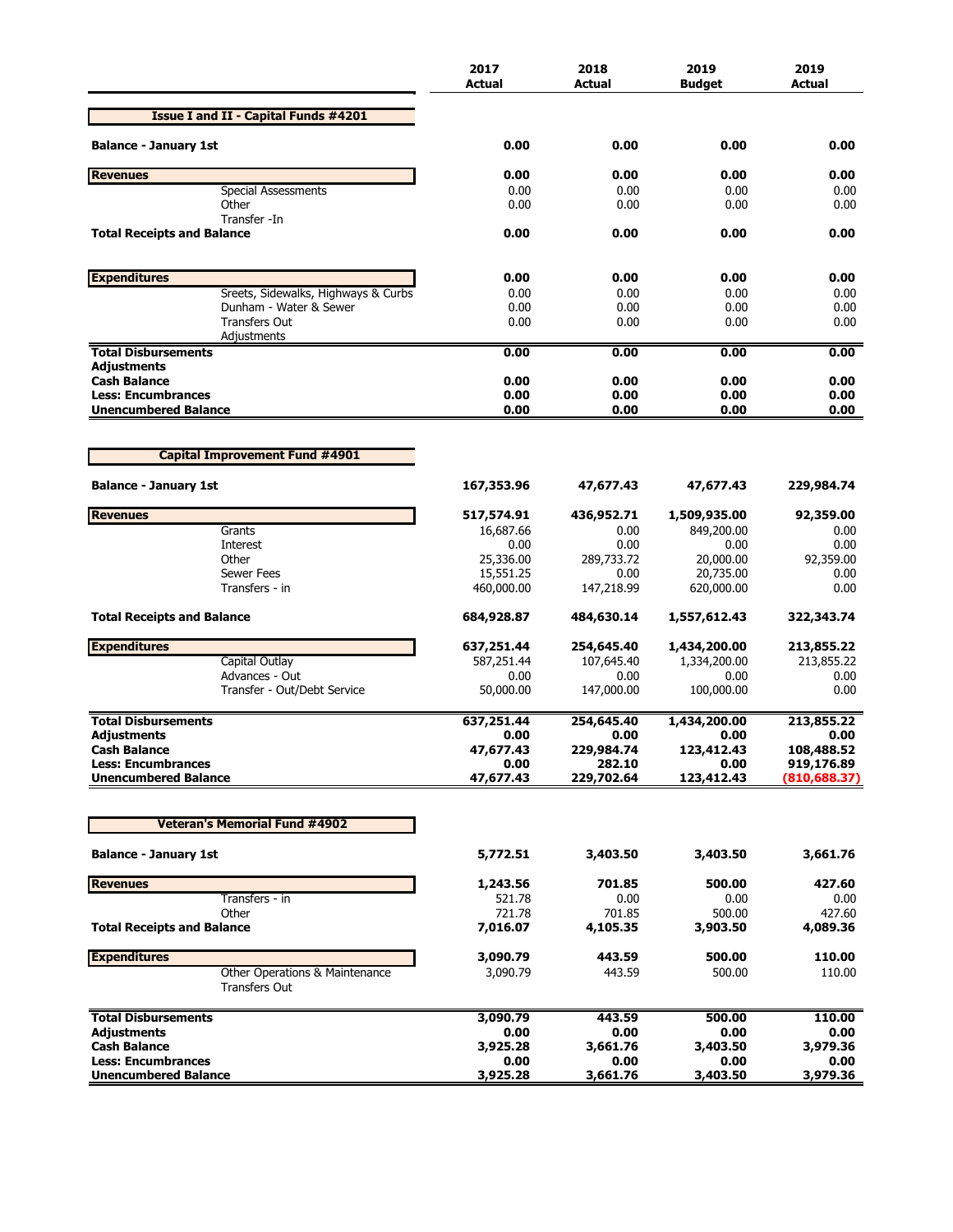|                                                          | 2017               | 2018               | 2019               | 2019               |
|----------------------------------------------------------|--------------------|--------------------|--------------------|--------------------|
| <b>Building Bond Fund #7001</b>                          | <b>Actual</b>      | Actual             | <b>Budget</b>      | Actual             |
|                                                          |                    |                    |                    |                    |
| <b>Balance - January 1st</b>                             | 0.00               | 0.00               | 0.00               | 0.00               |
| <b>Revenues</b>                                          | 0.00               | 0.00               | 0.00               | 0.00               |
| Transfers - in                                           | 0.00               | 0.00               | 0.00               | 0.00               |
| Other                                                    | 0.00               | 0.00               | 0.00               | 0.00               |
| <b>Total Receipts and Balance</b>                        | 0.00               | 0.00               | 0.00               | 0.00               |
| <b>Expenditures</b>                                      | 0.00               | 0.00               | 0.00               | 0.00               |
| Other Operations & Maintenance                           | 0.00               | 0.00               | 0.00               | 0.00               |
| <b>Transfers Out</b>                                     | 0.00               | 0.00               | 0.00               | 0.00               |
| <b>Total Disbursements</b>                               | 0.00               | 0.00               | 0.00               | 0.00               |
| <b>Cash Balance</b>                                      | 0.00               | 0.00               | 0.00               | 0.00               |
| <b>Less: Encumbrances</b><br><b>Unencumbered Balance</b> | 0.00<br>0.00       | 0.00<br>0.00       | 0.00<br>0.00       | 0.00<br>0.00       |
|                                                          |                    |                    |                    |                    |
| <b>Unclaimed Monies #9101</b>                            |                    |                    |                    |                    |
|                                                          |                    |                    |                    |                    |
| <b>Balance - January 1st</b>                             | 50.00              | 50.00              | 50.00              | 50.00              |
| <b>Revenues</b>                                          | 0.00               | 0.00               | 0.00               | 0.00               |
| Other                                                    | 0.00               | 0.00               | 0.00               | 0.00               |
| <b>Total Receipts and Balance</b>                        | 50.00              | 50.00              | 50.00              | 50.00              |
| <b>Expenditures</b>                                      | 0.00               | 0.00               | 0.00               | 0.00               |
| Other Operations & Maintenance                           | 0.00               | 0.00               | 0.00               | 0.00               |
|                                                          |                    |                    |                    |                    |
| <b>Total Disbursements</b><br><b>Adjustments</b>         | 0.00<br>0.00       | 0.00<br>0.00       | 0.00<br>0.00       | 0.00<br>0.00       |
| <b>Cash Balance</b>                                      | 50.00              | 50.00              | 50.00              | 50.00              |
| <b>Less: Encumbrances</b>                                |                    |                    |                    |                    |
| <b>Unencumbered Balance</b>                              | 50.00              | 50.00              | 50.00              | 50.00              |
|                                                          |                    |                    |                    |                    |
| <b>Building Bonds #9901</b>                              |                    |                    |                    |                    |
| <b>Balance - January 1st</b>                             | 126,071.23         | 129,021.23         | 129,021.23         | 138,176.07         |
| <b>Revenues</b>                                          | 5,000.00           | 13,279.84          | 0.00               | 37,500.00          |
| Other                                                    | 5,000.00           | 13,279.84          | 0.00               | 37,500.00          |
|                                                          |                    |                    |                    |                    |
| <b>Total Receipts and Balance</b>                        | 131,071.23         | 142,301.07         | 129,021.23         | 175,676.07         |
| <b>Expenditures</b>                                      | 2,050.00           | 4,125.00           | 0.00               | 0.00               |
| Other Operations & Maintenance                           | 2,050.00           | 4,125.00           | 0.00               | 0.00               |
| <b>Total Disbursements</b>                               | 2,050.00           | 4,125.00           | 0.00               | 0.00               |
| <b>Adjustments</b>                                       | 0.00               | 0.00               | 0.00               | 0.00               |
| <b>Cash Balance</b>                                      | 129,021.23         | 138,176.07         | 129,021.23         | 175,676.07         |
| <b>Less: Encumbrances</b><br><b>Unencumbered Balance</b> | 0.00<br>129,021.23 | 0.00<br>138,176.07 | 0.00<br>129,021.23 | 0.00<br>175,676.07 |
|                                                          |                    |                    |                    |                    |
|                                                          |                    |                    |                    |                    |
| <b>Mayor's Court - 9902</b>                              |                    |                    |                    |                    |
| <b>Balance - January 1st</b>                             | 28,686.94          | 27,324.26          | 27,324.26          | 34,996.35          |
| <b>Revenues</b>                                          | 302,636.65         | 296,410.70         | 0.00               | 190,298.88         |
| Other                                                    | 302,636.65         | 296,410.70         | 0.00               | 190,298.88         |
| <b>Total Receipts and Balance</b>                        | 331,323.59         | 323,734.96         | 27,324.26          | 225,295.23         |
| <b>Expenditures</b>                                      | 303,999.33         | 288,738.61         | 0.00               | 198,166.94         |
| Other Operations & Maintenance                           | 303,999.33         | 288,738.61         | 0.00               | 198,166.94         |
| <b>Total Disbursements</b>                               | 303,999.33         | 288,738.61         | 0.00               | 198,166.94         |
| <b>Adjustments</b>                                       | 0.00               | 0.00               | 0.00               | 0.00               |
| <b>Cash Balance</b><br><b>Less: Encumbrances</b>         | 27,324.26<br>0.00  | 34,996.35<br>0.00  | 27,324.26<br>0.00  | 27,128.29<br>0.00  |
| <b>Unencumbered Balance</b>                              | 27,324.26          | 34,996.35          | 27,324.26          | 27,128.29          |